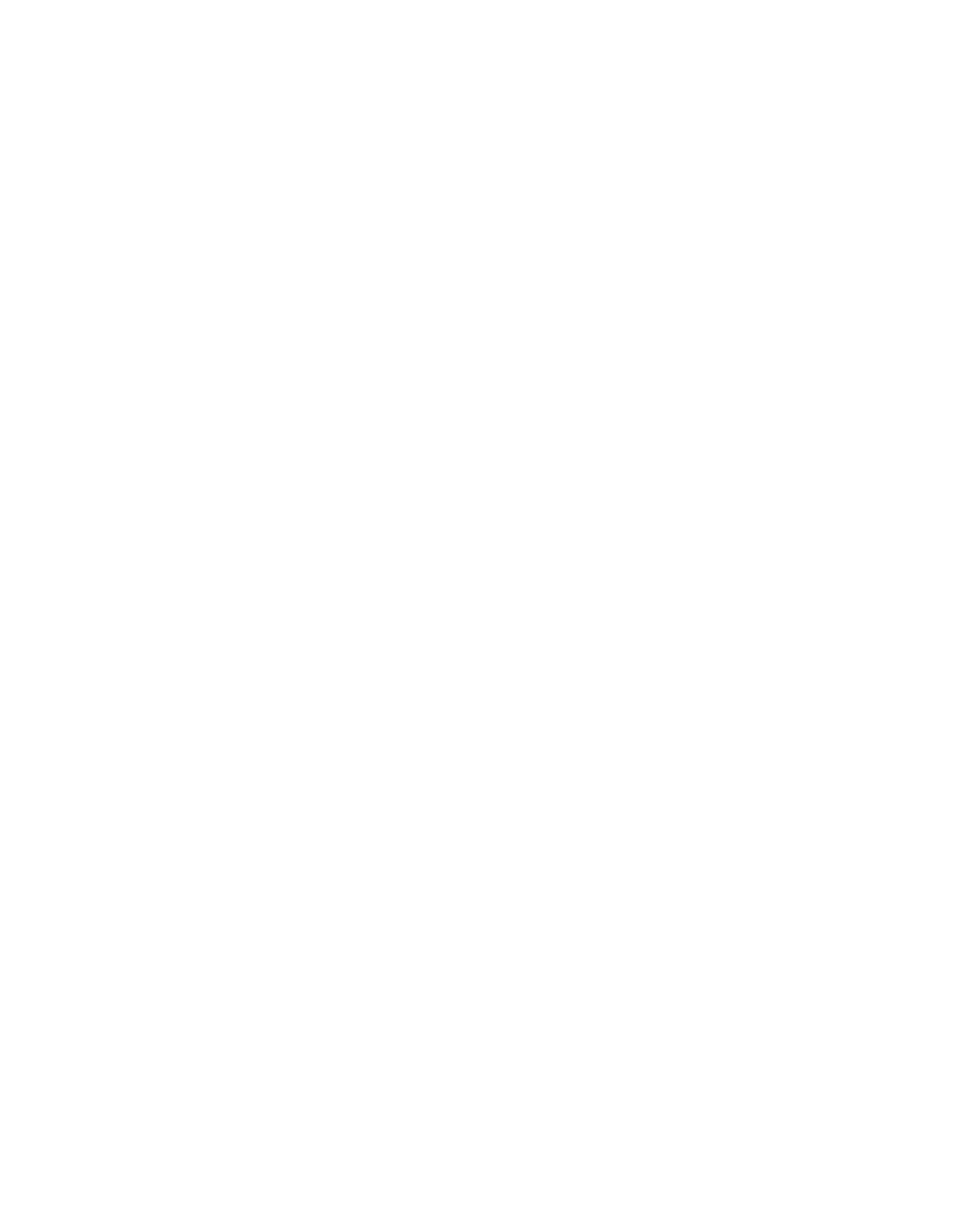# Table of Contents

| 1.<br>Introduction                                            | $\overline{7}$ |
|---------------------------------------------------------------|----------------|
| Dyadic cubes and lattices<br>2.                               | 8              |
| The Three Lattice Theorem<br>3.                               | 13             |
| The forest structure on a subset of a dyadic lattice<br>4.    | 17             |
| 5.<br>Stopping times and augmentation                         | 19             |
| Sparse and Carleson families<br>6.                            | 21             |
| From the theory to applications<br>7.                         | 29             |
| The multilinear Calderón-Zygmund operators<br>8.              | 29             |
| Controlling values of $T[f_1,\ldots,f_m]$ on a cube<br>9.     | 31             |
| Oscillation and $\lambda$ -oscillation<br>10.                 | 32             |
| From a sum over all cubes to a dyadic sum<br>11.              | 37             |
| 12.<br>A useful summation trick                               | 38             |
| 13.<br>From Calderón-Zygmund operators to sparse operators    | 39             |
| Elementary weighted theory of sparse multilinear forms<br>14. | 42             |
| A digression: the dyadic maximal function<br>15.              | 43             |
| A bound for weighted sparse multilinear forms<br>16.          | 45             |
| The weighted $L^p$ -estimates<br>17.                          | 48             |
| Bibliography                                                  | 53             |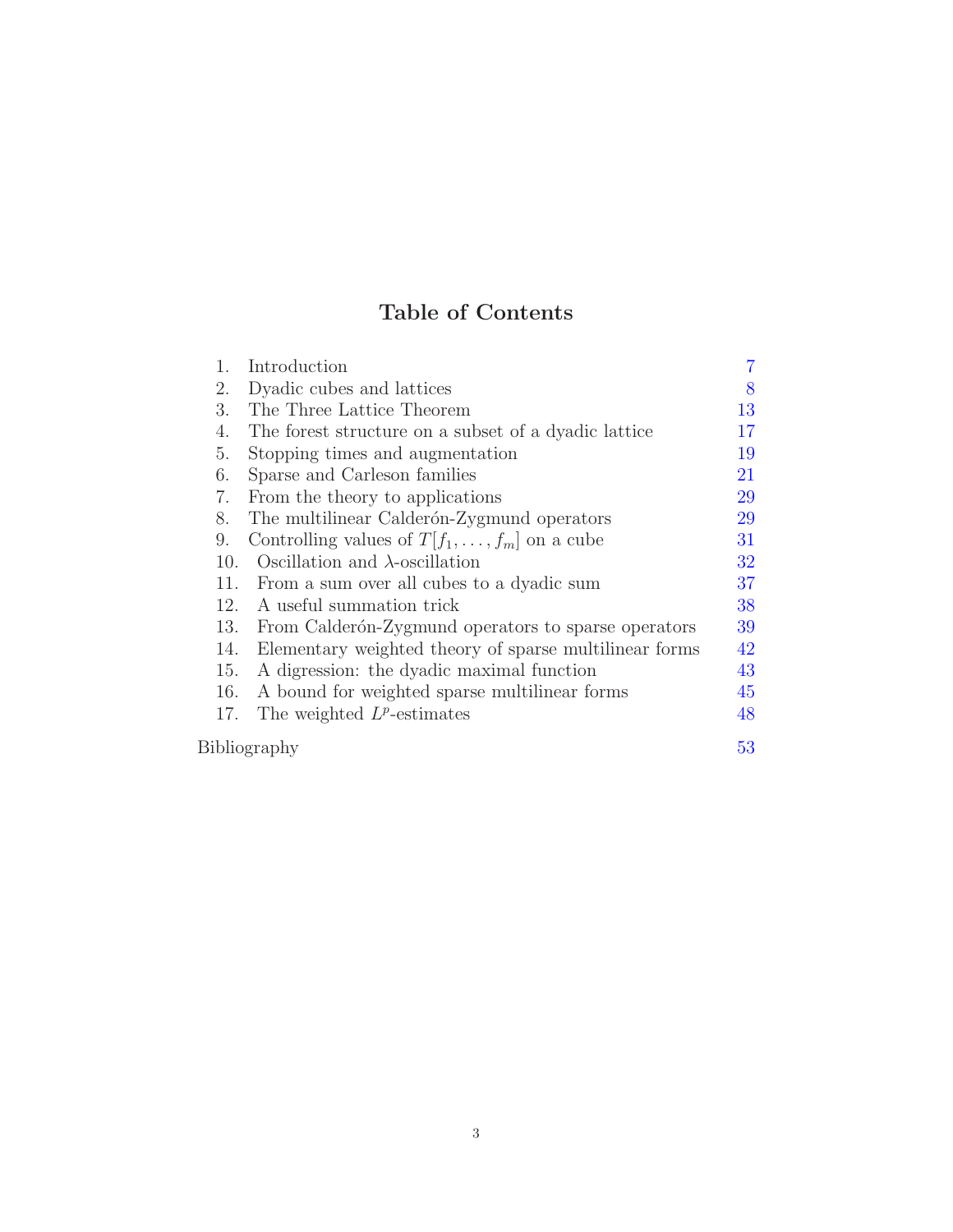# Foreword

*What is the use of a book without pictures or conversations?*

The current language of mathematics is primarily object-oriented. A classical textbook on a given subject takes some notion, such as that of a singular integral operator or an abelian group and tries to say as much as possible about it using whatever tools are needed for each particular lemma or proposition. The hope seems to be that the reader will be fascinated enough with the wide landscape that slowly unfolds before his eyes to learn to jump over trenches, climb trees and slopes, and wade through thickets and streams essentially on his own after watching his guide doing it effortlessly and with elegance. This certainly does make sense and most of us have learned mathematics exactly in this way.

However, there are at least a few of us, who look at the marble palaces of mathematics not from the viewpoint of an artist or a town architect, but from that of a mason, a carpenter, or an engineer. When looking at an equine statue, such a person marvels not so much at the flaring nostrils of the steed or the majestic posture of the rider, but rather at the amazing balance that allows the whole heavy composition to rest on its foundation touching it only by the two rear hoofs of the horse.

If you look at mathematics, or anything else, from this point of view, another landscape will open to your eyes: not that of towers rising to the sky, wide streets and blossoming gardens, but that of the intricate machinery that makes the whole city tick in unison: water pumps, electric lines, networks of tunnels and bridges, and so on up to the concave shape of the pavements and the sewer ditches around them.

The description of this second landscape in an object-oriented language is pretty dull. Indeed, what can be said about a sewer ditch as an isolated object that is interesting enough to merit a discussion? Its beauty reveals itself only in the way it works in a heavy rain keeping the glossy boulevards and the shiny buildings around it safe from floods that would otherwise wash away both the speedy chariots and the noble inhabitants. In other words, its whole tale is in the way it operates, so a function-oriented language would be the best one to employ in this case. The textbooks written in this language are few and we decided that it might make sense to try our own hand at writing one.

Another common feature of many modern textbooks is their encyclopedic character. The authors probably feel like they are obliged to squeeze the whole body of human knowledge into a single volume. The resulting 400+ page leviathans are perfect reference books when one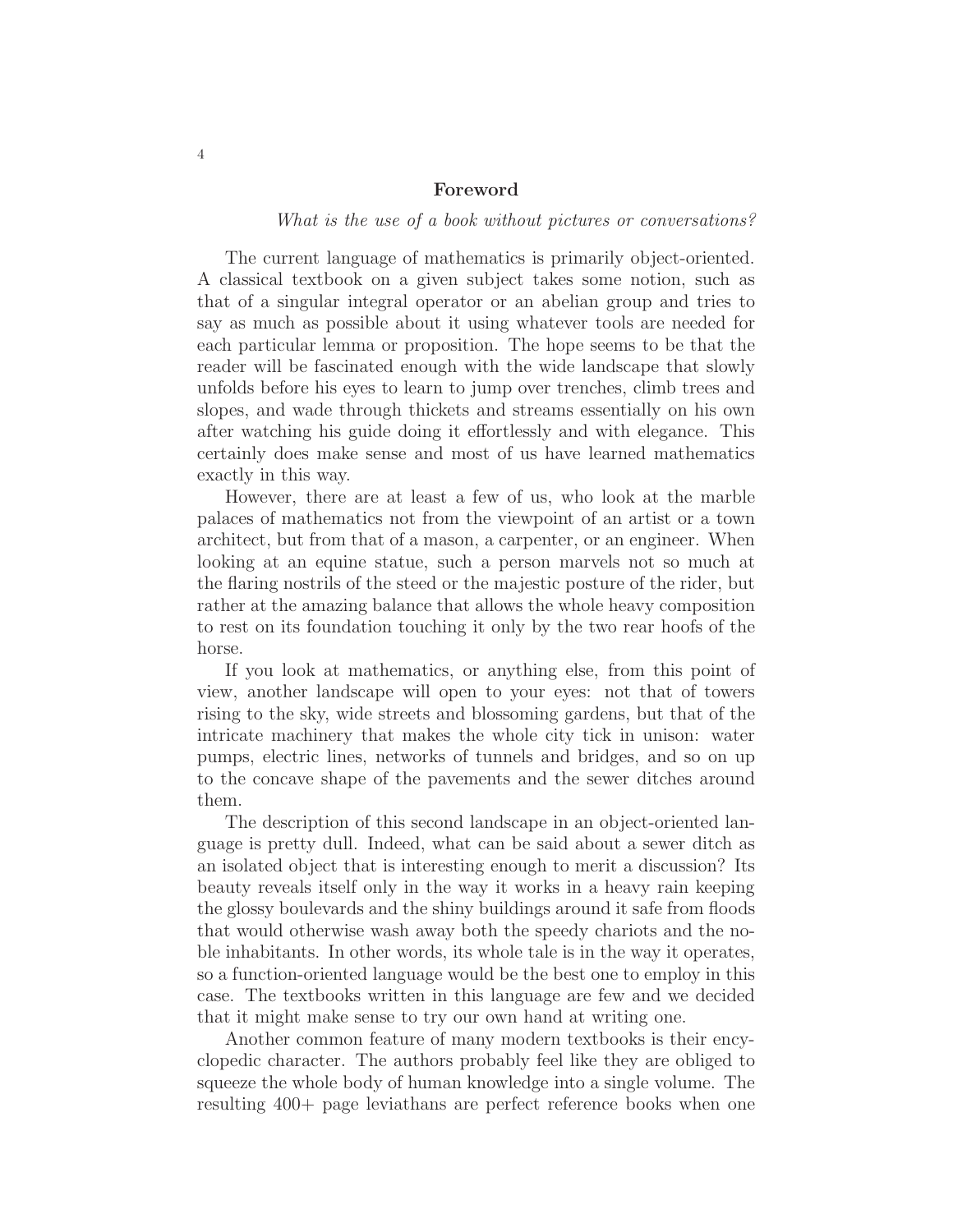needs to check if some particular statement is true or known, but if one wants to taste the flavor of the subject for the first time, the sheer magnitude of the proposed endeavor of reading a few hundred pages of (usually quite laconic) text can easily scare him away.

Hence, instead of trying to present everything we knew about the dyadic techniques, we tried to hang a thin thread from the very basics to one of the most recent results about the weighted norm inequalities for singular integral operators. If these words sound a bit intimidating, there is no need to worry. If the reader assumes that all functions and kernels are actually continuous in the entire space and then uses the usual Riemann integration theory instead of the Lebesgue one, he will lose next to nothing.

The resulting text of approximately 50 pages is as self-contained as it can be and we hope that the reader may be tempted to take a look at something this short. It is also worth mentioning that quite a few of those 50 pages are devoted to explanations of why this or that should be done in some or other particular way. Without these explanations and the illustrations this book would shrink even further.

We are aware of the criticism that each person visualizes any particular argument in his own way and that the commonly used language that carefully avoids any informal passages is designed this way precisely to eliminate the superposition of any subjective views or associations onto the pristinely objective chains of syllogisms. However, we have never seen those pristine chains anywhere. The way every single definition or statement is composed already reveals if not the personality of the author, then at least the school to which he belongs. Most important, the author's personality is inseparable from the way he puts the whole argument together, so the choice is really between presenting a highly personal and subjective structure of the proof without any labels or with labels explaining what, in the opinion of the author, each joint or block is there for.

Of course, when looking at works of a highly skilled craftsman with ultimately weird internal logic, the first option may be preferable, but in general to strip the labels away is easier than to restore them. We thus felt free to supplement the formal arguments with informal comments any time we wanted. We also included pictures and did not hesitate to change the existing terminology slightly or to introduce a new one when we thought that it might help to convey some particular point more efficiently.

The title comes partly as a challenge to some modern calculus textbook writers whose 3-pound bricks, all coming out of the same kiln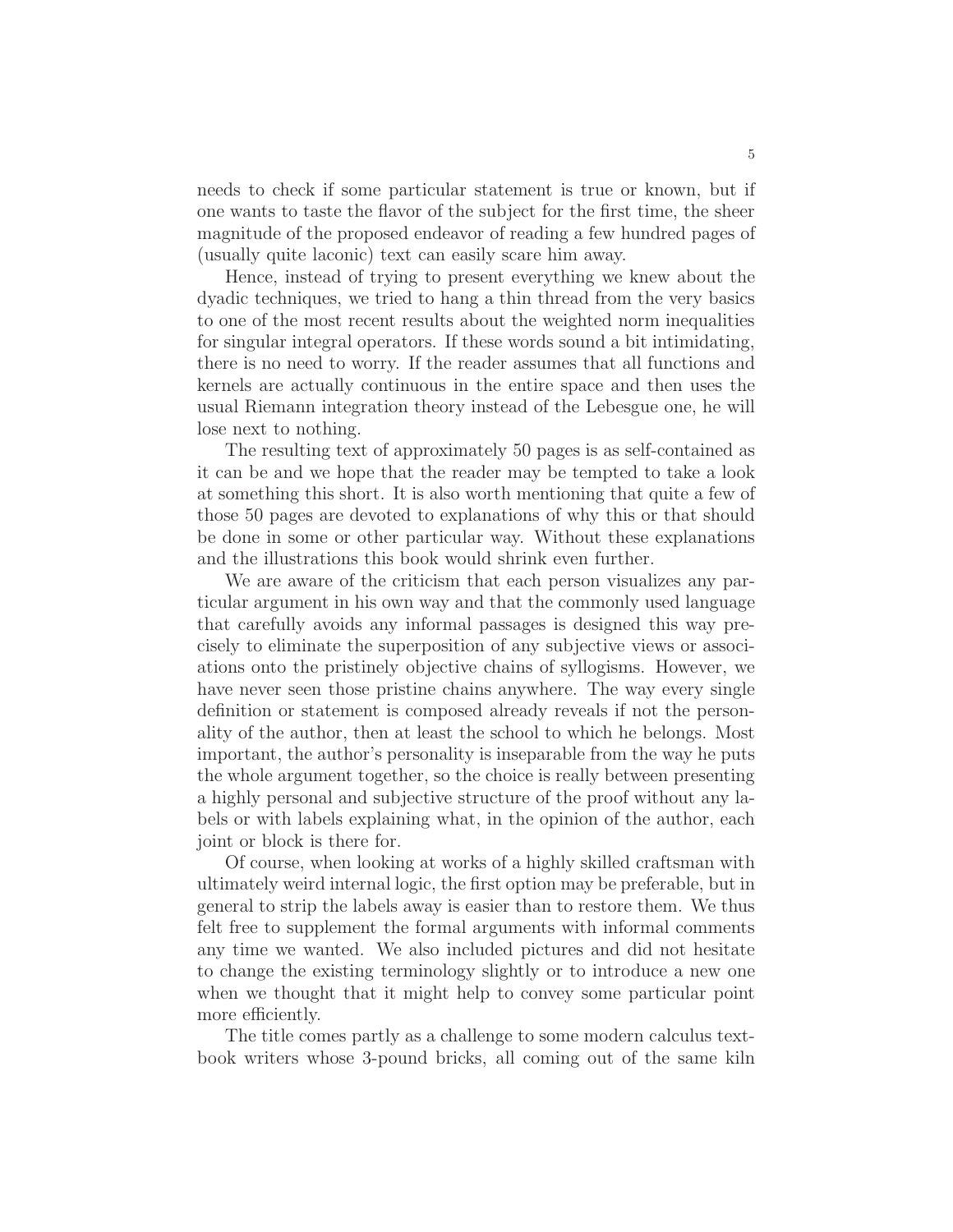at the speed of a Ford car plant conveyor belt, would constitute a decent weapon in a fray[1](#page-5-0) but are of little assistance in a classroom (our hats are off for the likes of M. Spivak, though). The main problem is that those textbooks teach just to follow standard algorithms, thus viewing a student as a (rather badly wired and slow) computer to program, never appealing to such natural human feelings as curiosity and admiration of the unfamiliar. While in many these feelings are long dead and difficult to resurrect, the flickering light of the magic lamp of human wit and intelligence is not yet totally obscured by the infernal fires of regional wars or extinguished by the brainwashing waterfalls of mass media. We wanted to add some oil to that lamp. Whether and to what extent we have succeeded or failed is left to the judgement of the reader.

*Summer 2014, Kent–Ramat Gan*

<span id="page-5-0"></span><sup>&</sup>lt;sup>1</sup>if not for the glossy covers that slip out of one's fingers too easily, though cutting a hand-size hole near one of the edges can partially remedy the issue and make the book easier to carry around in times of peace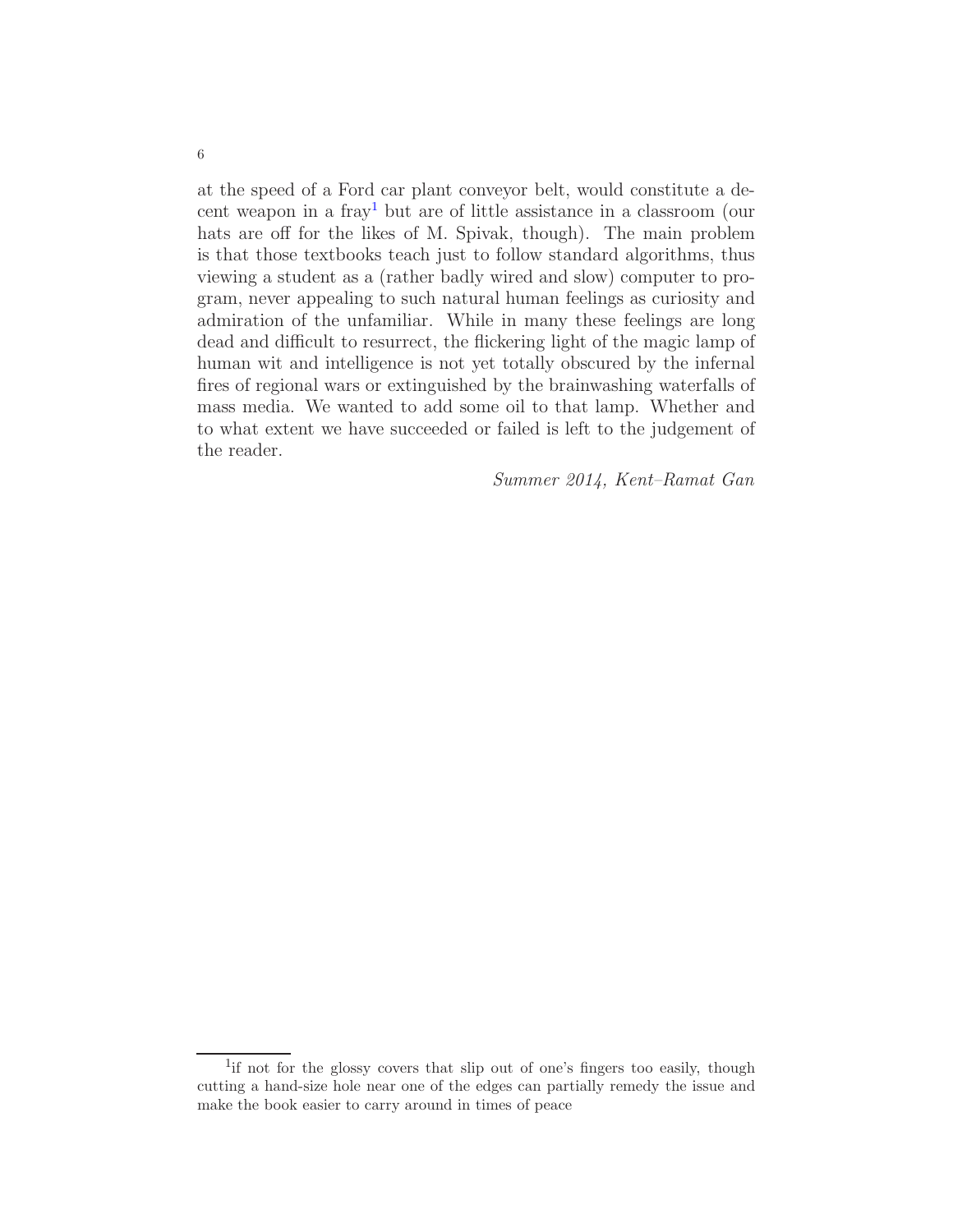# 1. Introduction

<span id="page-6-0"></span>The dyadic technique is a game of cubes, and this is the way we try to present it. We start the general theory with the basic notion of a dyadic lattice, proceed with the multiresolution, the Three Lattice Theorem (probably due to T. Hytönen), augmentation and stopping times, and finish the exposition with Carleson families.

The point of view we are trying to promote differs from the standard one in only one respect: we try to exhibit various standard families of cubes as whole game sets, which can be reshuffled and complemented freely in the related constructions as the need arises, rather than defining them recursively and going from one generation to another, checking the properties by (backward) induction. This point of view led us to the introduction of an explicit graph structure on a dyadic lattice and a couple of related notions, which are almost always mentioned in informal conversations between specialists under various names, but had hardly ever been formalized in writing.

The particular application we chose to demonstrate how the dyadic cubes can be played with in analysis is weighted norm inequalities for singular integral operators. The high points of this second half of the book are the estimate for an arbitrary measurable function in terms of its λ-oscillations on a Carleson family of cubes, a pointwise bound that allows one to easily reduce the weighted inequalities for Calderon-Zygmund operators to those for sparse operators, and a unified approach to the linear and multilinear theory.

The (small) cost to pay is that the formalization of the multiweight problem most suitable for our exposition is somewhat different from the commonly used one, though the translation from our language to the standard one is immediate, and we state the main result in this book (the " $A_p$ -conjecture" about the sharp dependence of the operator norms in weighted  $L^p$  spaces on the joint Muckenhoupt norm of weights) in both forms in the final sections.

The history of dyadic techniques and weighted norm inequalities merits a separate volume. If such a monograph were ever written it would probably be longer than our entire exposition even if restricted to stating merely who did what and when, omitting all subtle interplays of events and ideas. We highlight a few relevant works most directly connected with our presentation in the short Historical Notes section near the end of this book, but we are very far from claiming that our selection is complete or even representative.

Acknowledgements. We are thankful to numerous people who read the preliminary version of this manuscript and shared their remarks and suggestions with us. This project would also be difficult to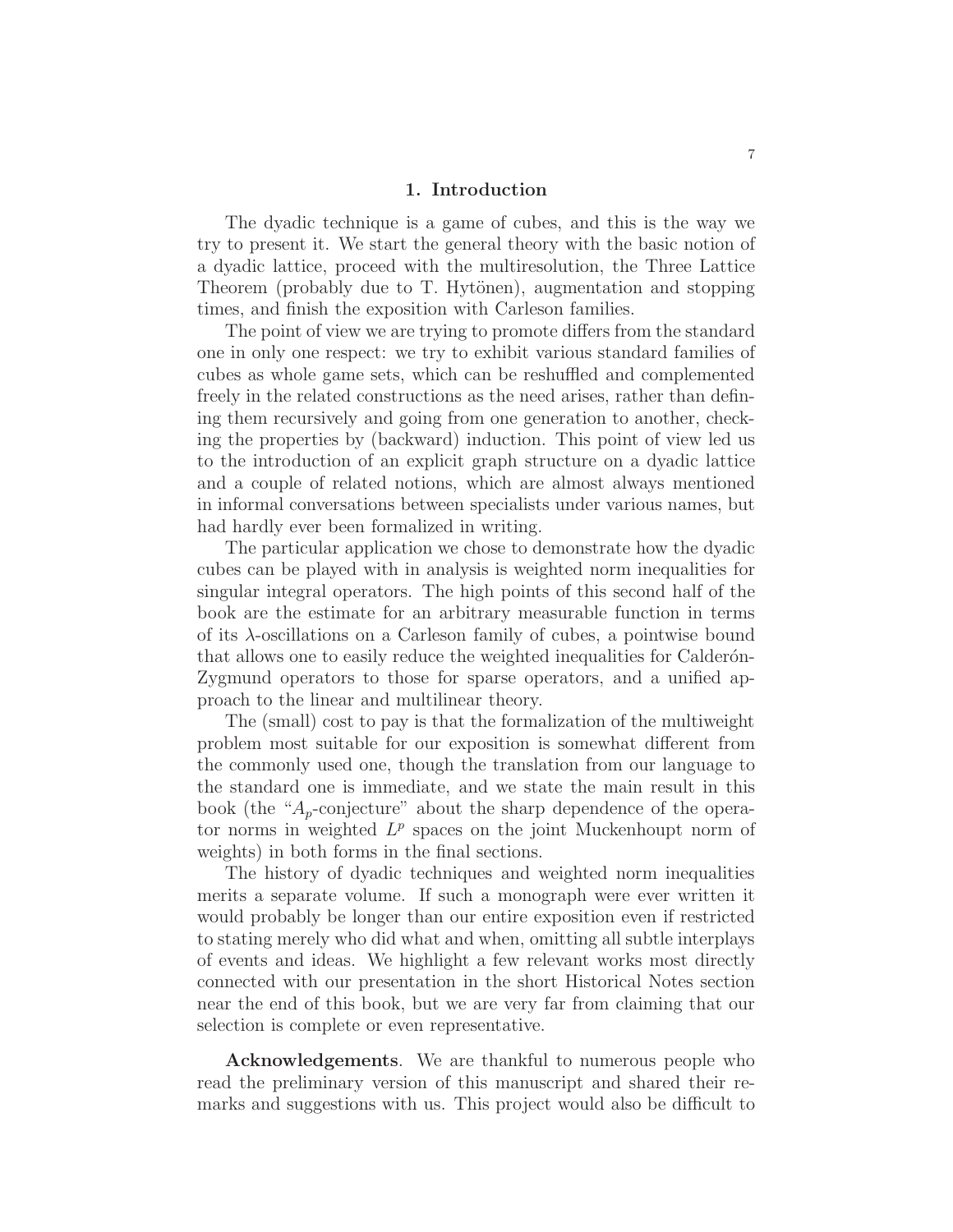<span id="page-7-0"></span>carry out without the genereous support of the Israel Science Foundation and the National Science Foundation [2](#page-7-1) .

# 2. Dyadic cubes and lattices

By a cube in  $\mathbb{R}^n$  of sidelength l we always mean a half-open cube

$$
Q = [x_1, x_1 + l) \times \cdots \times [x_n, x_n + l) \quad (x = (x_1, \ldots, x_n) \in \mathbb{R}^n, l > 0)
$$

with sides parallel to the coordinate axes. We will call the point  $x$  the "corner" of the cube Q and denote it by  $x(Q)$ . It will be also convenient to introduce the notation  $c(Q)$  for the "center"  $x + \frac{1}{2}$  $\frac{1}{2}(l,\ldots,l)$  of Q and  $\ell_Q$  for the sidelength of  $Q$ .

Let Q be any cube in  $\mathbb{R}^n$ . A (dyadic) child of Q is any of the  $2^n$ cubes obtained by partitioning  $Q$  by  $n$  "median hyperplanes" (i.e., the hyperplanes parallel to the faces of Q and dividing each edge into 2 equal parts).



FIGURE 1. A square Q and its 4 dyadic children  $Q_{ij}$ .

Passing from Q to its children, then to the children of the children, etc., we obtain a standard dyadic lattice  $\mathcal{D}(Q)$  of subcubes of Q (see Figure [2\)](#page-8-0).

The cubes in this lattice enjoy several nice properties of which the most important ones seem to be

- (i) for each  $k = 0, 1, 2, \ldots$ , the cubes in the k-th generation  $\mathcal{D}_k(Q)$ have the same sidelength  $2^{-k}\ell_Q$  and tile  $Q$  in a regular way, i.e., in the same way as the integer shifts of  $[0,1)^n$  tile  $\mathbb{R}^n$ ;
- (ii) each cube  $Q' \in \mathcal{D}_k(Q)$  has  $2^n$  children in  $\mathcal{D}_{k+1}(Q)$  contained in it and (unless it is Q itself) one parent in  $\mathcal{D}_{k-1}(Q)$  containing it;

<span id="page-7-1"></span><sup>2</sup> ISF grant 953/13 (A.L.) and NSF grant DMS 080243 (F.N.)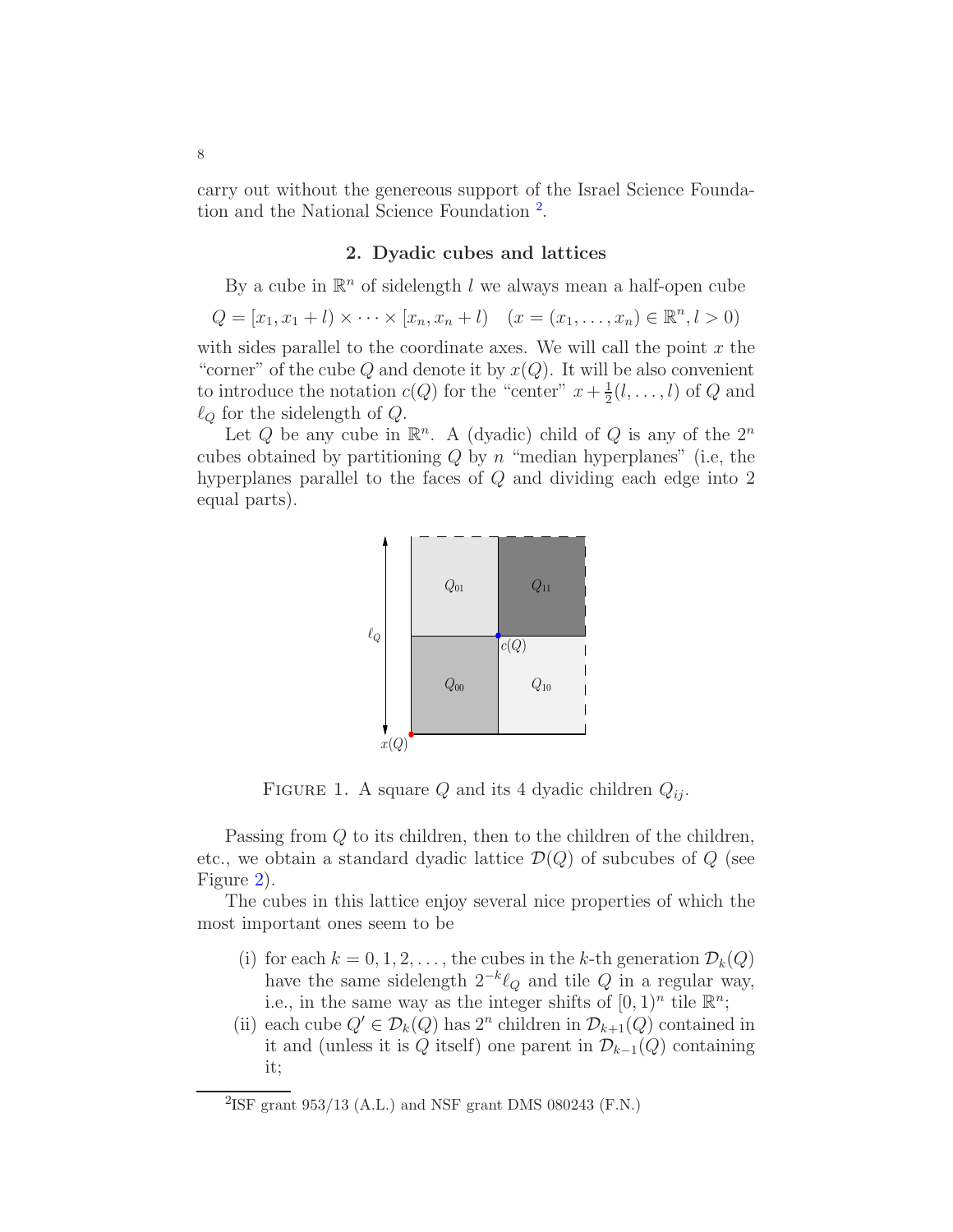

<span id="page-8-0"></span>FIGURE 2. The top 5 generations in the dyadic lattice  $\mathcal{D}(Q)$ .

- (iii) for every two cubes  $Q', Q'' \in \mathcal{D}(Q)$ , either  $Q' \cap Q'' = \emptyset$ , or  $Q' \subset Q'',$  or  $Q'' \subset Q';$
- (iv) if  $Q' \in \mathcal{D}(Q)$ , then  $\mathcal{D}(Q') \subset \mathcal{D}(Q)$ .

The dyadic lattice  $\mathcal{D}(Q)$  has many other advantages but two essential drawbacks: it is completely rigid and covers only a part of the entire space. All that can be done to compensate for these drawbacks is to move it around and scale, which is enough for most purposes but still forces one to use awkward phrases like "considering only functions with compact support and choosing Q so that it covers the support" or "assuming that  $\int f = 0$  to avoid writing the top "mean" term in the Haar decomposition of  $f$  separately".

Our first goal will be to introduce a notion of a dyadic lattice  $\mathscr D$ that takes care of all  $\mathbb{R}^n$  at once. Our particular choice of axioms was dictated by the necessity to ensure that certain constructions be possible and the desire to make the property of being a lattice reasonably easy to use or verify. The cost is that the "classical" dyadic lattice

$$
\mathcal{D} = \{2^{-k}([m_1, m_1 + 1) \times \cdots \times [m_n, m_n + 1)) : k \in \mathbb{Z}, m_1, \ldots, m_n \in \mathbb{Z}\}\
$$

is not a dyadic lattice in our sense, though any finite set of cubes in  $D$ is a subset of some (actually, infinitely many) dyadic lattices  $\mathscr{D}$ .

<span id="page-8-1"></span>DEFINITION 2.1. A dyadic lattice  $\mathscr{D}$  in  $\mathbb{R}^n$  is any collection of cubes such that

(DL-1) if  $Q \in \mathscr{D}$ , then each child of Q is in  $\mathscr{D}$  as well (this, of course, implies immediately that  $\mathcal{D}(Q) \subset \mathcal{D}$ ;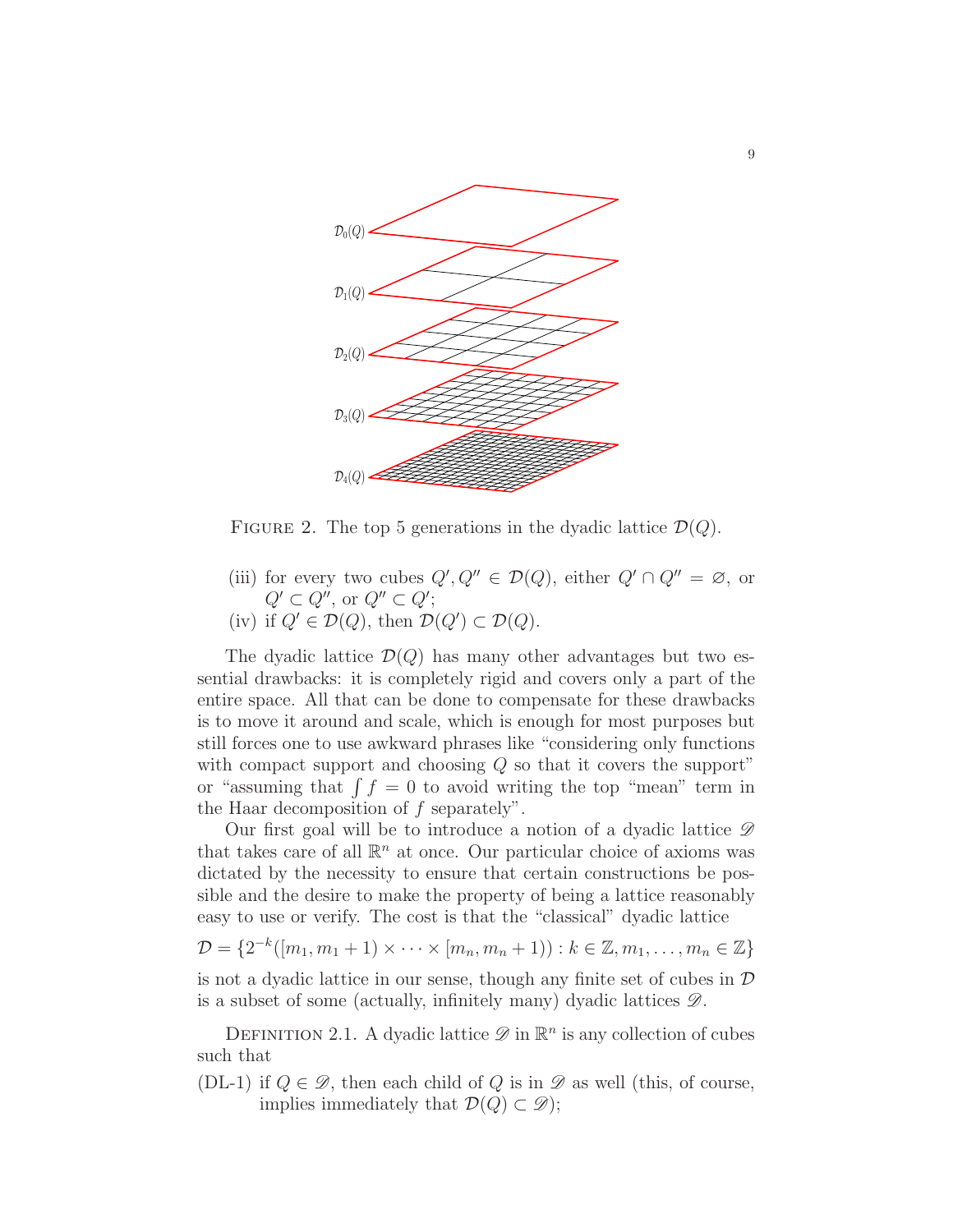- (DL-2) every 2 cubes  $Q', Q'' \in \mathscr{D}$  have a common ancestor, i.e., there exists  $Q \in \mathscr{D}$  such that  $Q', Q'' \in \mathcal{D}(Q)$ ;
- (DL-3) for every compact set  $K \subset \mathbb{R}^n$ , there exists a cube  $Q \in \mathscr{D}$ containing K.

Property (DL-2) can be used several times in a row to find a common ancestor of any finite family of cubes by first finding an ancestor  $Q_2$  of  $Q_1$  and  $Q_2$ , then an ancestor  $Q_3$  of  $Q_2$  and  $Q_3$ , etc. It also ensures that all cubes in  $\mathscr D$  lie in a usual neat way with respect to each other, so all useful properties of cubes in  $\mathcal{D}(Q)$  hold in  $\mathcal{D}$  as well except the existence of the "very top cube", which is usually a nuisance rather than an asset.

We can also split the cubes in  $\mathscr{D}$  into generations  $\mathscr{D}_k$  ( $k \in \mathbb{Z}$ ) by choosing an arbitrary cube  $Q_0 \in \mathscr{D}$  and declaring it of generation 0. The generation of any other cube Q can be then determined by finding some common ancestor  $P$  of  $Q$  and  $Q_0$  and taking the difference of the generations of  $Q$  and  $Q_0$  in  $\mathcal{D}(P)$ .

It follows immediately from the way the generations are defined that all cubes in  $\mathscr{D}_k$  have the same sidelength  $2^{-k}\ell_{Q_0}$ . Property (DL-3) and the common ancestor trick also imply that the cubes in  $\mathscr{D}_k$  tile  $\mathbb{R}^n$ .

We always think that the generation number increases as the cubes shrink and decreases as they expand, so the parent of  $Q \in \mathscr{D}_k$  is in  $\mathscr{D}_{k-1}$  and the children of Q are in  $\mathscr{D}_{k+1}$ .

Once the definition is given, our first task is to demonstrate that dyadic lattices do exist. It is not hard and the idea is the same as in the construction of the classical dyadic lattice: take any cube  $Q$ , construct the dyadic lattice  $\mathcal{D}(Q)$ , and then expand it inductively up and sideways by choosing one of  $2^n$  possible parents for the top cube and including it into  $\mathscr D$  together with all its dyadic subcubes during each step. The only catch is that the choice should be done either carefully enough, or recklessly enough (both approaches work) to ensure that we do not just move in one direction all the time, like in the classical lattice where we always expand the top cube from its corner. The particular way of expansion we will use is alternating the expansions from the corner with those from the vertex opposite to the corner.

This is by no means the only way to go. Starting with any cube  $Q_0$  and the corresponding dyadic lattice  $\mathcal{D}(Q_0)$ , construct any ascending sequence of cubes  $Q_0 \subset Q_1 \subset Q_2 \subset \dots$  so that  $Q_j$  is a dyadic child of  $Q_{j+1}$  and  $\cup_j$ int $Q_j = \mathbb{R}^n$ . Note that then  $Q_j \in \mathcal{D}(Q_{j+1})$  and, thereby  $\mathcal{D}(Q_j) \subset \mathcal{D}(Q_{j+1})$ . Put  $\mathscr{D} = \cup_{j=1}^{\infty} \mathcal{D}(Q_j)$ . Then  $\mathscr{D}$  satisfies all conditions of Definition [2.1.](#page-8-1)

(DL-1) If  $Q \in \mathcal{D}$ , then  $Q \in \mathcal{D}(Q_i)$  for some j, so all children of Q are in the same  $\mathcal{D}(Q_i) \subset \mathscr{D}$ .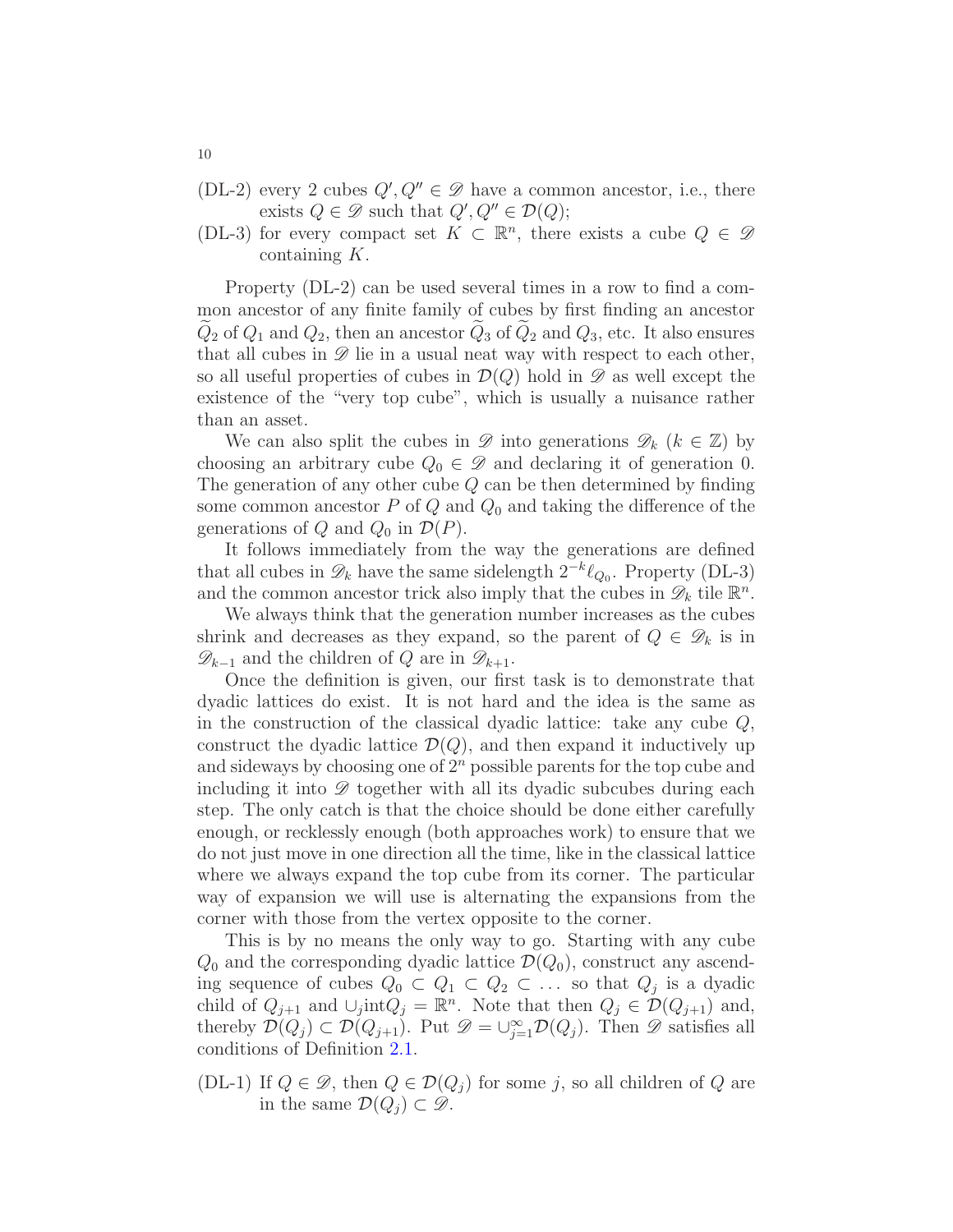

<span id="page-10-0"></span>FIGURE 3. The expanding families of intervals and squares.

- (DL-2) Let  $Q', Q'' \in \mathcal{D}$ . Then  $Q' \in \mathcal{D}(Q_{j'})$  and  $Q'' \in \mathcal{D}(Q_{j''})$  for some j', j''. The cube  $Q_{\max(j',j'')} \in \mathscr{D}$  is a common ancestor of  $Q', Q''$ .
- (DL-3) int $Q_j$  is an expanding chain of open sets covering the entire space, so any compact will get absorbed sooner or later.

The chain depicted on Figure [3](#page-10-0) is

$$
Q_j = \begin{cases} [-2^j, 2^{j+1})^n, & j \text{ is odd;} \\ [-2^{j+1}, 2^j)^n, & j \text{ is even.} \end{cases}
$$

It clearly satisfies all requirements, but most other sequences will do just as well.

2.1. Dyadic lattice as a multiresolution. Any dyadic lattice  $\mathscr{D}$  consists of a sequence of generations  $\mathscr{D}_k$ . The cubes in  $\mathscr{D}_k$  form a regular tiling  $T_k$  of  $\mathbb{R}^n$ . More precisely:

(\*) if we know any cube  $Q \in T_k$ , then all cubes in  $T_k$  are given by  $x(Q) + \ell_Q u + \ell_Q Q_0$ , where  $u \in \mathbb{Z}^n$  and  $Q_0 = [0, 1)^n$ .

The tilings  $T_k$  and  $T_{k+1}$  agree with each other in the sense that every cube in  $T_{k+1}$  is a child of a unique cube in  $T_k$ , so  $T_{k+1}$  is a refinement of  $T_k$ . Property (DL-3) can be restated in terms of tilings  $T_k$  in literally the same way: every compact  $K \subset \mathbb{R}^n$  is contained in some cube in one of the tilings  $T_k$ .

This all makes it tempting to look at dyadic lattices from another point of view and to introduce the following definition.

DEFINITION 2.2. Let  $T = \bigcup_{k \in \mathbb{Z}} T_k$  be a system of cubes comprised of regular (in the sense of  $(*)$ ) tilings  $T_k$  of  $\mathbb{R}^n$ . We say that T is a dyadic multiresolution of  $\mathbb{R}^n$  if

(DM-1) for every k, the tiling  $T_{k+1}$  consists exactly of dyadic children of cubes in  $T_k$ ;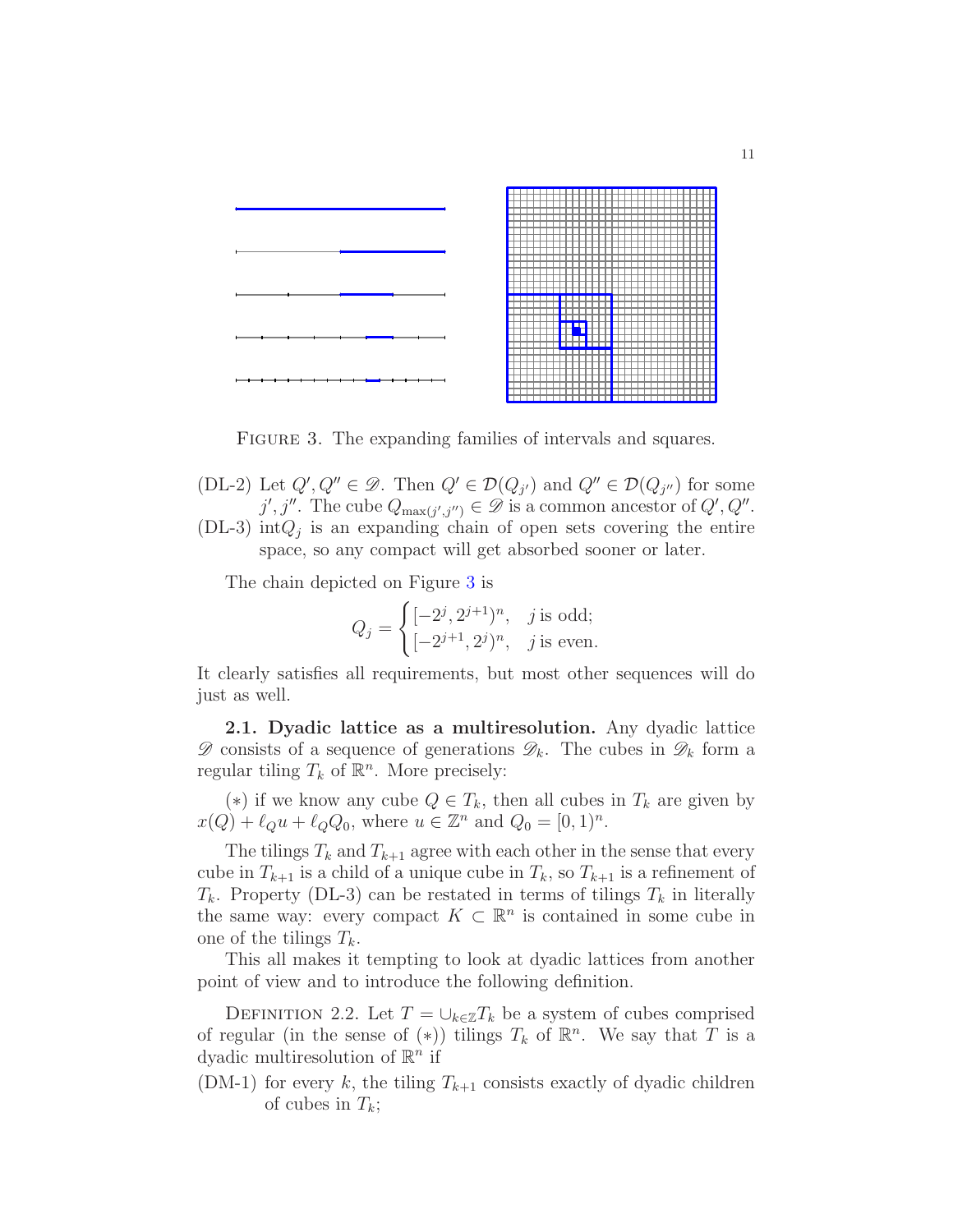(DM-2) for every compact  $K \subset \mathbb{R}^n$ , there exists some  $k \in \mathbb{Z}$  and  $Q \in T_k$  such that  $Q \supset K$ .

<span id="page-11-0"></span>REMARK 2.3. Condition (DM-1) may be quite unpleasant to check directly. However, there is a nice simple criterion for it to hold: if we can find a cube  $Q = x(Q) + \ell_Q Q_0 \in T_k$  such that its "corner child"  $x(Q) + \frac{\ell_Q}{2}Q_0$  is in  $T_{k+1}$ , then (DM-1) holds.

Indeed, then every cube  $Q' \in T_{k+1}$  can be represented as

$$
x(Q) + \frac{\ell_Q}{2}u + \frac{\ell_Q}{2}Q_0, \quad u \in \mathbb{Z}^n.
$$

Writing  $u = 2v + \varepsilon, v \in \mathbb{Z}^n, \varepsilon \in \{0, 1\}^n$  and observing that the dyadic children of a cube R are  $x(R) + \frac{\ell_R}{2} \varepsilon + \frac{\ell_R}{2} Q_0, \varepsilon \in \{0, 1\}^n$ , we see that  $Q'$ is a child of  $x(Q) + \ell_Q v + \ell_Q Q_0 \in T_k$ .

Note that for all k, if the tiling  $T_{k+1}$  consists of dyadic children of cubes in  $T_k$ , then  $T_{k+2}$  consists of dyadic grandchildren of cubes in  $T_k$ , etc., so  $T_{k+m} = \bigcup_{Q \in T_k} \mathcal{D}_m(Q)$  where  $\mathcal{D}_m(Q)$  is the m-th generation of  $\mathcal{D}(Q)$ . Since the cubes in  $T_k$  are pairwise disjoint, this implies, in particular, that for two cubes  $Q \in T_k$  and  $Q' \in T_{k+m}$  in a multiresolution, the conditions  $Q' \subset Q$  and  $Q' \in \mathcal{D}(Q)$  are equivalent.

Now we are ready to show that every dyadic multiresolution is a dyadic lattice. Indeed, if  $Q \in T_k$  for some k, then every child of Q belongs to  $T_{k+1}$ , establishing (DL-1). Property (DL-3) is the same as property (DM-2). Finally, if  $Q'$ ,  $Q'' \in T$ , then, by (DM-2), there exists  $Q \in T$  such that  $Q', Q'' \subset Q$ . But, as we have seen above, this is equivalent to  $Q', Q'' \in \mathcal{D}(Q)$ , establishing (DL-2).

2.2. The baby Lebesgue differentiation theorem. Dyadic lattices are often used in analysis to discretize some statements and arguments about functions on  $\mathbb{R}^n$ . The general idea is that every reasonable function  $f : \mathbb{R}^n \to \mathbb{R}$  is constant up to a negligible error on sufficiently small cubes  $Q \in \mathscr{D}$ . This assertion can be understood literally if f is continuous. If the function  $f$  is merely measurable, this general principle should be interpreted with some caution. The particular formulation we present in this section is not the strongest one but it is easy to prove and suffices for all purposes of this book.

Let  $f$  be a measurable function that is finite almost everywhere. We say that  $x \in \mathbb{R}^n$  is a (dyadic) weak Lebesque point of f if for every  $\varepsilon, \lambda > 0$ , we have

 $|\{y \in Q : |f(y) - f(x)| > \varepsilon\}| < \lambda |Q|$ 

for at least one cube  $Q \in \mathscr{D}$  containing x.

THEOREM 2.4. *Almost every point*  $x \in \mathbb{R}^n$  *is a weak Lebesgue point of* f*.*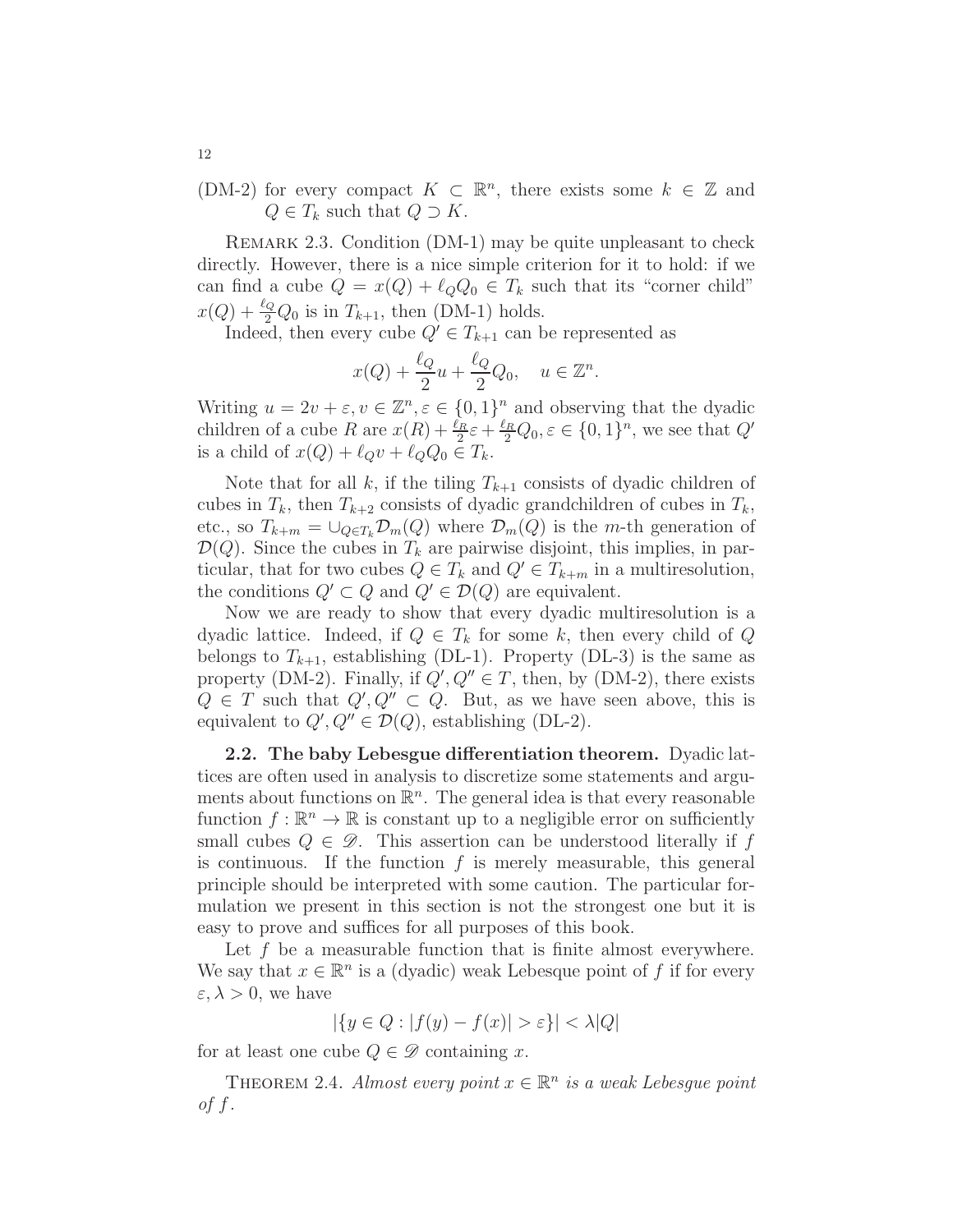PROOF. Fix  $\varepsilon, \lambda > 0$  and consider the set of "bad" points  $x \in \mathbb{R}^n$ for which for every cube  $Q \in \mathscr{D}$  containing x, there is a set  $U(Q, x) \subset Q$ of measure  $|U(Q, x)| \geq \lambda |Q|$  such that  $|f - f(x)| \geq \varepsilon$  on  $U(Q, x)$ . For  $a \in \mathbb{R}, R > 0$ , let

$$
E(a, R) = \{x : |x| \le R, |f(x) - a| < \varepsilon/3\}.
$$

Note that  $\bigcup_{l\in\mathbb{Z},m\geqslant l}E(l\varepsilon/3,m)=\mathbb{R}^n$ , so it is enough to show that the outer Lebesgue measure  $\mu$  of the set  $E_{bad}(a, R)$  of the bad points in each  $E(a, R)$  is 0. Assume  $\mu > 0$ . By the definition of the outer Lebesgue measure, we can choose a dyadic cover<sup>[3](#page-12-1)</sup>  $E_{bad}(a, R) \subset \bigcup_{Q \in \mathcal{S}} Q$  $(\mathcal{S} \subset \mathscr{D})$  with  $\sum_{Q \in \mathcal{S}} |Q| < (1 + \lambda)\mu$ . We can also remove from  $\mathcal{S}$ all cubes Q disjoint with  $E_{bad}(a, R)$ . But then for each cube  $Q \in$ S, we can choose a point  $x(Q) \in Q \cap E_{bad}(a, R)$  and note that the corresponding set  $U(Q, x(Q))$  is disjoint with  $E(a, R)$  because all values of f on  $U(Q, x(Q))$  differ by at least  $\varepsilon$  from  $f(x(Q)) \in (a-\varepsilon/3, a+\varepsilon/3)$ . Thus,

$$
\mu \leqslant \sum_{Q \in \mathcal{S}} |Q \setminus U(Q, x(Q))| \leqslant (1 - \lambda) \sum_{Q \in \mathcal{S}} |Q| \leqslant (1 - \lambda^2) \mu,
$$

<span id="page-12-0"></span>which is a clear contradiction.

# 3. The Three Lattice Theorem

Quite often we can easily estimate some quantities in terms of averages  $f_Q = \frac{1}{|C|}$  $\frac{1}{|Q|} \int_Q f$  of positive functions over some cubes in  $\mathbb{R}^n$  but not necessarily over dyadic cubes.

We would like to estimate these averages by the averages of the same kind but taken over the cubes in some dyadic lattice  $\mathscr D$  only. To this end, note that if  $Q_1 \subset Q \subset Q_2$ , then

$$
\frac{|Q_1|}{|Q|} f_{Q_1} \leqslant f_Q \leqslant \frac{|Q_2|}{|Q|} f_{Q_2}.
$$

Thus, our task can be accomplished with decent precision if for an arbitrary cube Q, we can find a pair of dyadic cubes  $Q_1, Q_2 \in \mathscr{D}$  such that  $Q_1 \subset Q \subset Q_2$  and the volume ratios  $\frac{|Q_1|}{|Q|}$  and  $\frac{|Q_2|}{|Q|}$  are not too small or too large respectively. Finding  $Q_1$  is never a problem: just take the cube in  $\mathscr D$  containing  $c(Q)$  whose sidelength is between  $\ell_Q/4$  and  $\ell_Q/2$ . However, it may easily happen that we need to go quite high up in the dyadic lattice to meet the first single cube covering Q (see Figure [4\)](#page-13-0).

<span id="page-12-1"></span><sup>&</sup>lt;sup>3</sup>The standard definition of the Lebesgue outer measure uses arbitrary parallelepipeds, but each parallelepiped can be covered by finitely many dyadic cubes of the total volume as close to the volume of the parallelepiped as one wants.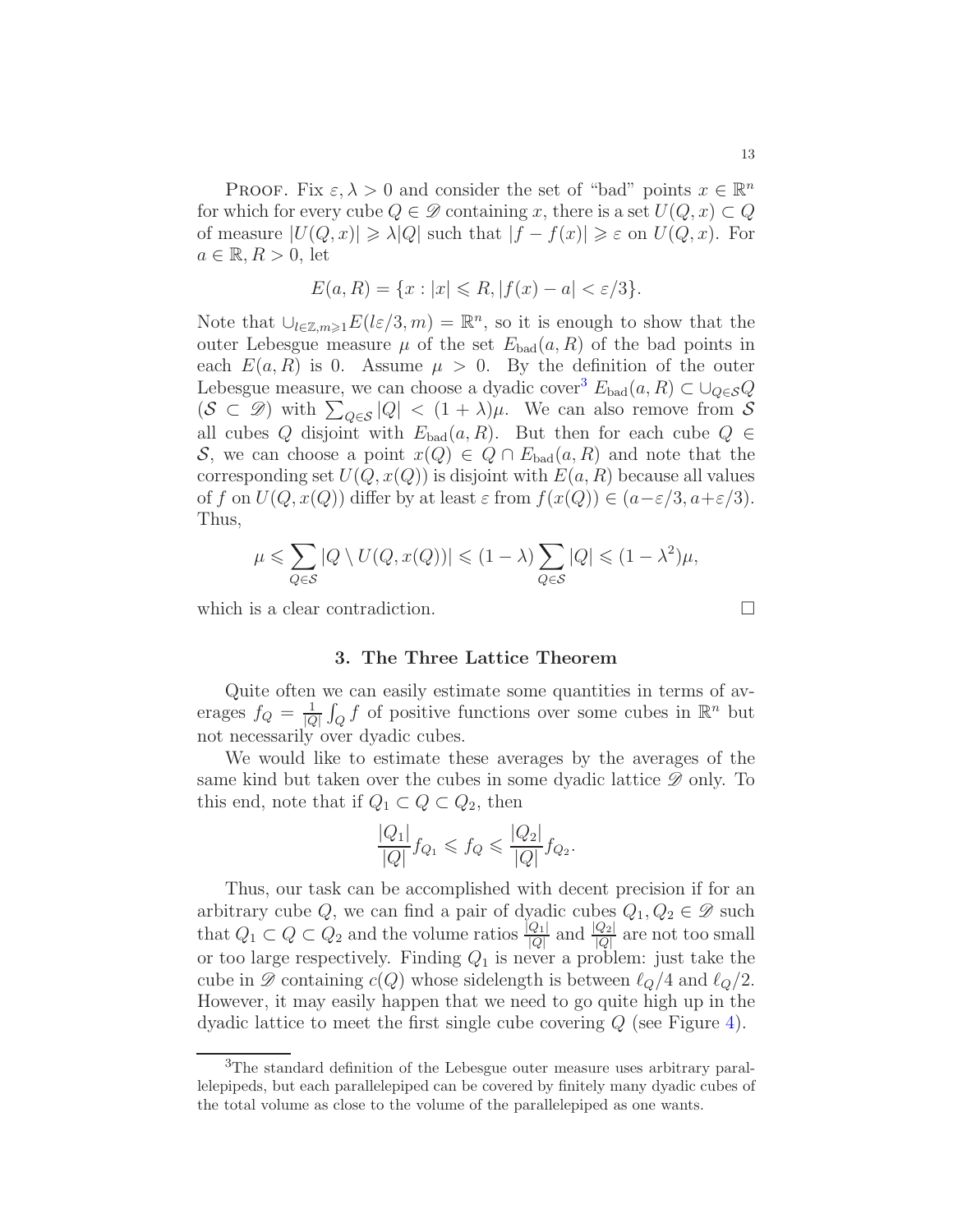

<span id="page-13-0"></span>FIGURE 4. The smallest cube  $Q_2 \in \mathscr{D}$  containing Q can be arbitrarily many times larger than Q.

We see that we can cover Q by the union of few adjacent cubes of comparable size though. More precisely, if we take the dyadic cube  $Q_2$ containing  $x(Q)$  and such that  $\ell_Q/2 < \ell_{Q_2} \leq \ell_Q$ , then

$$
Q \subset \tilde{Q}_2 = x(Q_2) + 3(Q_2 - x(Q_2))
$$

(this cube with the same corner as  $Q_2$  but of triple size is comprised of  $3^n$  lattice cubes). Unfortunately, the set  $\widetilde{\mathscr{D}} = \{ \widetilde{Q} : Q \in \mathscr{Q} \}$  is not a dyadic lattice. Or is it? No, of course not: the cubes in  $\mathscr{D}$  overlap in fancy ways, which is not allowed for cubes in one lattice. In *one* lattice? And now the next logical step is inevitable:  $\mathscr{\tilde{D}}$  is not a *single* lattice, indeed, but it is a union of *several*  $(3<sup>n</sup>)$  dyadic lattices.

<span id="page-13-1"></span>Theorem 3.1. (The Three Lattice Theorem) *For every dyadic lattice*  $\mathscr{D}$ *, there exist*  $3^n$  *dyadic lattices*  $\mathscr{D}^{(1)}$ *,...,*  $\mathscr{D}^{(3^n)}$  *such that* 

$$
\widetilde{\mathcal{D}} = \{x(Q) + 3(Q - x(Q)) : Q \in \mathcal{D}\} = \bigcup_{j=1}^{3^n} \mathcal{D}^{(j)}
$$

and for every cube  $Q \in \mathscr{D}$  and  $j = 1, \ldots, 3^n$ , there exists a unique cube  $R \in \mathscr{D}^{(j)}$  of sidelength  $\ell_{\widetilde{R}} = 3\ell_Q$  containing Q.

<span id="page-13-2"></span>Remark 3.2. An immediate corollary to the Three Lattice Theorem is that for every  $m = 1, 2, \ldots$ , there exist  $3^{mn}$  dyadic lattices  $\mathscr{D}_{(1)}, \ldots, \mathscr{D}_{(3^{mn})}$  such that for each set of arbitrary cubes  $Q_1, \ldots, Q_m$ , one can find  $i \in \{1, \ldots, 3^{mn}\}\$  and cubes  $\widetilde{Q}_1, \ldots, \widetilde{Q}_m \in \mathscr{D}_{(i)}$  so that for each  $k = 1, \ldots, m$ , one has  $\tilde{Q}_k \supset Q_k$  and  $|\tilde{Q}_k| \leq 3^{mn} |Q_k|$ .

This can be easily proved by induction on m. The base case  $m = 1$ immediately follows from the discussion before the statement of the theorem. Just take any dyadic lattice  $\mathscr D$  and consider the lattices  $\mathscr{D}^{(j)}$  given by the first assertion of the theorem. Note that the second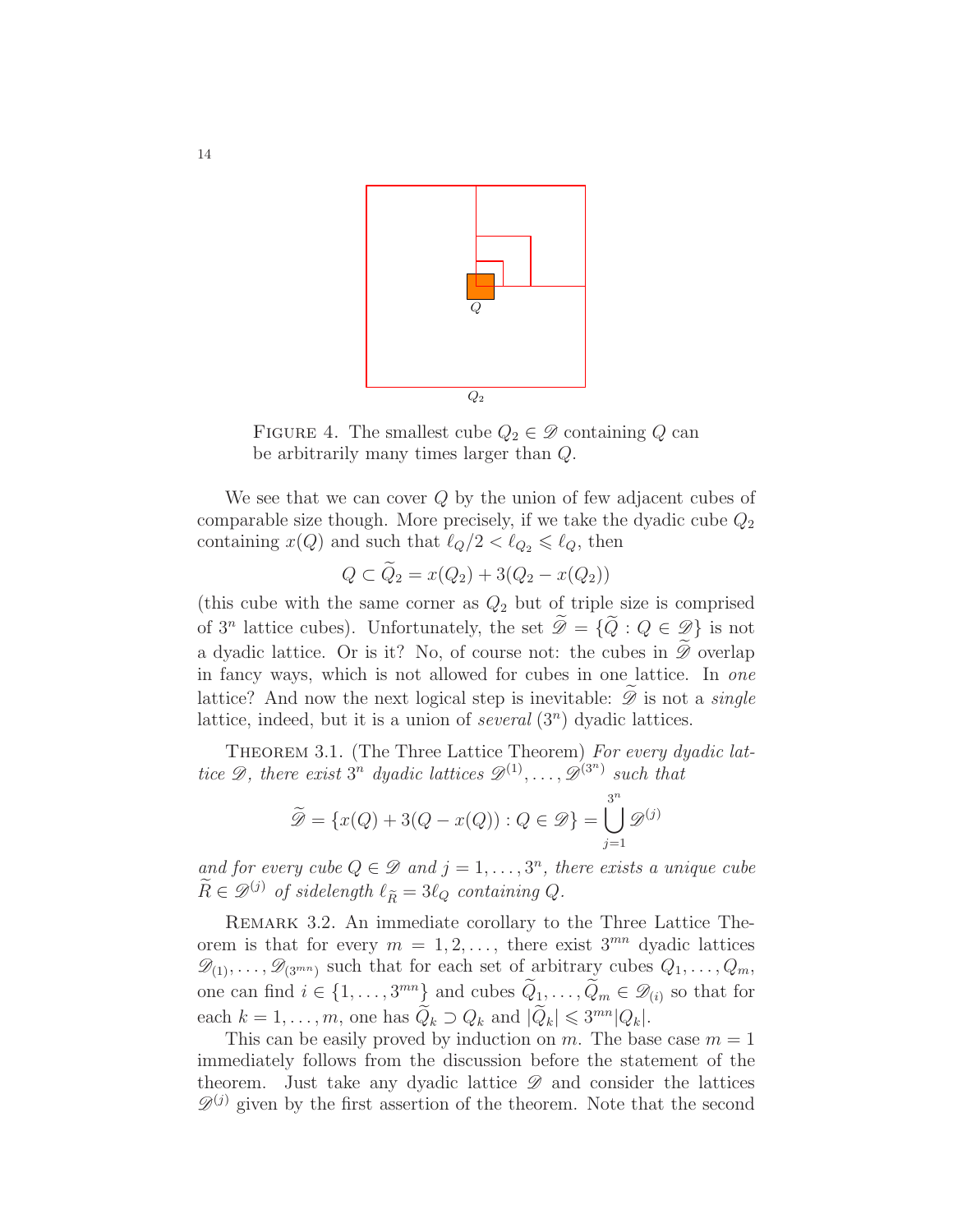assertion has not been used for this case though it will be crucial for the induction step.

Assume now that the claim holds for some m and  $\mathscr{D}_{(1)}, \ldots, \mathscr{D}_{(3^{mn})}$ are some dyadic lattices satisfying the required property. Applying the Three Lattice Theorem to each of these lattices, we get a new set of  $3^{(m+1)n}$  lattices  $\mathscr{D}_{(i)}^{(j)}$  $\chi_{(i)}^{(j)}$  so that for each *i*, the set

$$
\widetilde{\mathcal{D}}_{(i)} = \{x(Q) + 3(Q - x(Q)) : Q \in \mathcal{D}_{(i)}\}
$$

is the union of  $\mathscr{D}_{(i)}^{(j)}$  $(i, j, j = 1, \ldots, 3<sup>n</sup>$ . To finish the induction step, it will suffice to show that this new set of lattices satisfies the required property for  $m + 1$ .

Take any cubes  $Q_1, \ldots, Q_{m+1}$ . By the induction assumption, we can find i and some cubes  $\widetilde{Q}'_k \in \mathscr{D}_{(i)}$   $(k = 1, \ldots, m)$  so that  $\widetilde{Q}'_k \supset Q_k$  and  $|Q'_k| \leq 3^{mn} |Q_k|$ . This leaves us with the last cube  $Q_{m+1}$  to take care of. As it was observed earlier, we can find j and a cube  $\widetilde{Q}_{m+1} \in \mathscr{D}_{(i)}^{(j)}$  $\chi^{(J)}_{(i)}$  so that  $Q_{m+1} \supset Q_{m+1}$  and  $|Q_{m+1}| \leq 3^n |Q_{m+1}| \leq 3^{(m+1)n} |Q_{m+1}|$ . It remains to note that, by the second assertion in the Three Lattice Theorem, we can extend each cube  $\widetilde{Q}'_k \in \mathscr{D}_{(i)}$  to a 3 times larger cube  $\widetilde{Q}_k \in \mathscr{D}_{(i)}^{(j)}$  $\binom{(J)}{(i)}$  .

PROOF OF THEOREM [3.1.](#page-13-1) We start with a picture in  $\mathbb{R}^1$ :



<span id="page-14-0"></span>FIGURE 5. The lattice  $\mathscr{D}$  and three lattices  $\mathscr{D}^{(j)}$  shown at two consecutive generations.

For the formal argument, it will be convenient to assume that  $Q_0 =$  $[0, 1]$ <sup>n</sup>  $\in \mathscr{D}_0$  (which can always be achieved by translation and scaling). Then every other cube  $Q \in \mathscr{D}_k$  can be represented as  $x + 2^{-k}Q_0$ , where x is a dyadic rational vector; more precisely,  $2^m x \in \mathbb{Z}^n$  for  $m \ge \max(k, 0)$ . Note that the "corner child" of  $Q = x + 2^{-k}Q_0 \in \mathscr{D}_k$ is  $x + 2^{-(k+1)}Q_0 \in \mathscr{D}_{k+1}$  and that all other cubes in  $\mathscr{D}_k$  are given by  $x + 2^{-k}u + 2^{-k}Q_0$   $(u \in \mathbb{Z}^n)$ .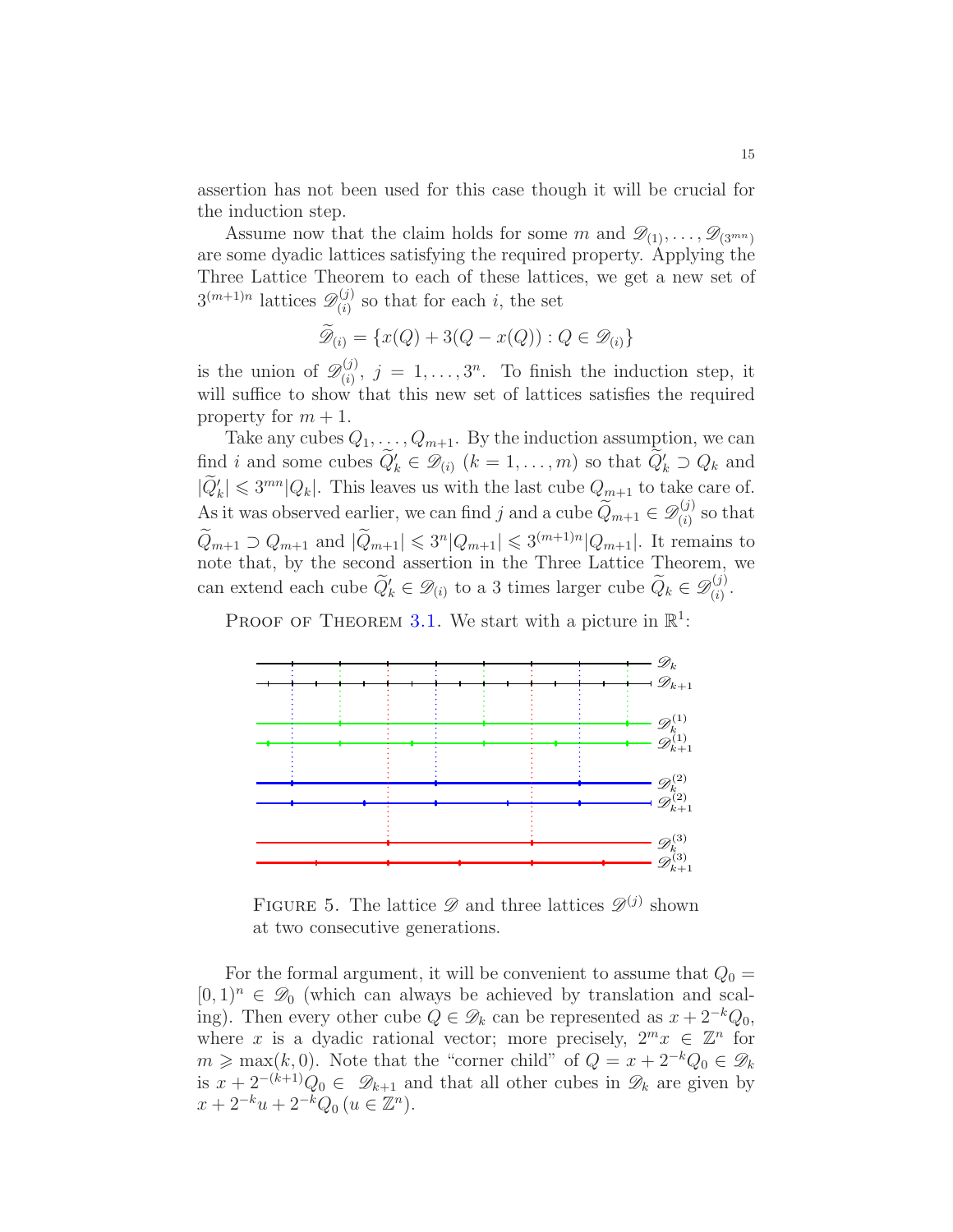Consider the generation  $\widetilde{\mathcal{D}}_0 = \{x + 3Q_0 : x \in \mathbb{Z}^n\}$  of triple cubes corresponding to cubes in  $\mathcal{D}_0$ . Any cube  $\widetilde{Q} = x + 3Q_0$  can (and must) be put into the same dyadic lattice  $\mathscr{D}^{(j)}$  with all cubes  $\widetilde{Q}' = x' + 3Q_0$ for which  $x - x' \in (3\mathbb{Z})^n$ . This gives us an easy and natural way to split one generation  $\widetilde{\mathscr{D}}_0$  into  $3^n$  tilings. Introduce the equivalence relation on  $\mathbb{Z}^n$  by  $x \sim y \Leftrightarrow x - y \in (3\mathbb{Z})^n$ . The cubes  $x + 3Q_0, y + 3Q_0 \in \widetilde{\mathcal{D}}_0$ are put in the same tiling if and only if  $x \sim y$ .

Since 2 and 3 are coprime, the divisibility of an integer by 3 is not affected by multiplication or division by 2, so we can easily extend this equivalence relation to the entire set of corners of all dyadic cubes in  $\mathscr{D}$  saying that the corners  $x'$  and  $x''$  of two cubes in  $\mathscr{D}$  are equivalent if  $2^m(x'-x'') \in (3\mathbb{Z})^n$  for sufficiently large m. Since our equivalence relation is invariant under dyadic scaling, we see that the cubes  $\widetilde{Q} \in \widetilde{\mathscr{D}}_k$ with corners from one equivalence class tile  $\mathbb{R}^n$  for each  $k \in \mathbb{Z}$  the same way as it was for  $k = 0$ . Moreover, each cube  $Q \in \mathscr{D}_k$  is contained in some cube of this tiling.



FIGURE 6. The tilings of  $\mathbb{R}^2$  by triple cubes with corners in two different equivalence classes (blue and red).

We have already seen that there are  $3<sup>n</sup>$  equivalence classes in each generation. Note now that if we have  $3^n + 1$  dyadic rational vectors  $x_i$ and take m so large that  $2^m x_j \in \mathbb{Z}^n$  for all j, then by the pigeonhole principle, the difference of some two of the integer vectors  $2^m x_j$  is in  $(3\mathbb{Z})^n$ , so there cannot be more than  $3^n$  equivalence classes total. Thus

(a) there are exactly  $3^n$  equivalence classes  $\mathcal{E}_j$ ;

(b) for each k, the cubes  $\widetilde{Q} \in \widetilde{\mathscr{D}}_k$  with corners in the same equivalence class  $\mathcal{E}_j$  tile  $\mathbb{R}^n$  in a regular way and the original tiling of  $\mathbb{R}^n$  by the cubes  $Q \in \mathscr{D}_k$  is a refinement of this tiling.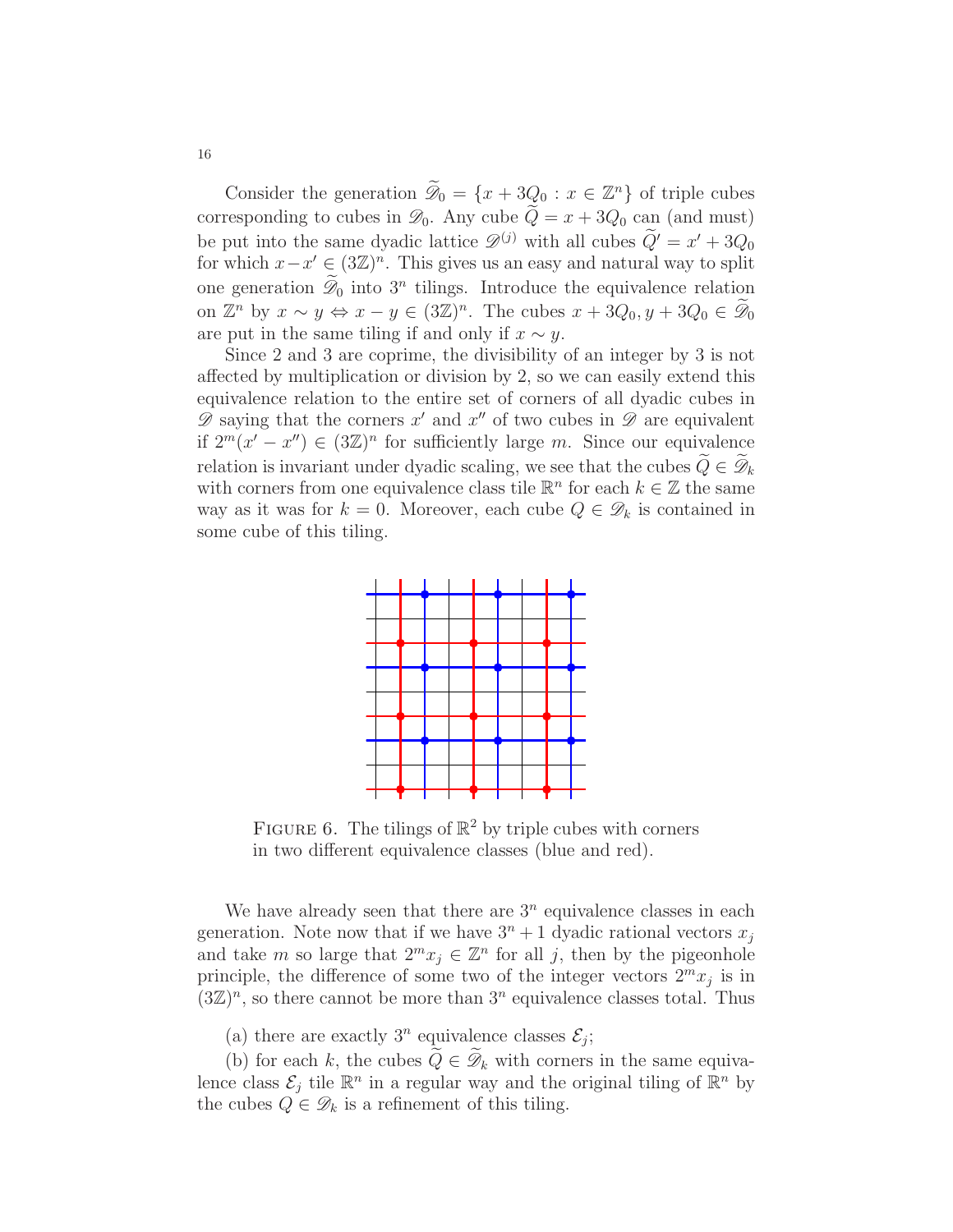Denote

$$
\mathscr{D}^{(j)} = \{ \widetilde{Q} \in \widetilde{\mathscr{D}} : x(\widetilde{Q}) \in \mathcal{E}_j \}.
$$

We will show that each  $\mathscr{D}^{(j)}$  is a dyadic multiresolution. Property (b) already establishes that each  $\mathscr{D}^{(j)}$  satisfies (DM-2): just take any compact  $K \subset \mathbb{R}^n$ , find a cube Q in some  $\mathscr{D}_k$  with  $Q \supset K$ , and then take the cube  $\widetilde{Q} \in \widetilde{\mathscr{D}}_k$  containing  $Q$  with  $x(\widetilde{Q}) \in \mathcal{E}_j$ .

To show (DM-1), take any cube  $\widetilde{Q} = x(Q) + 3(Q - x(Q)) \in \mathscr{D}_{k}^{(j)}$  $k^{(J)}$ . Then  $x(Q) = x(Q) \in \mathcal{E}_j$ . The corner child  $Q'$  of  $Q$  is just  $x(Q)$  +  $3(Q'-x(Q))$  where Q' is the corner child of Q. Since  $Q'$  and Q share the common corner, it follows that  $\widetilde{Q}' \in \mathscr{D}_{k+1}^{(j)}$  and, by Remark [2.3,](#page-11-0) that  $\mathscr{D}_{k+1}^{(j)}$  consists exactly of the dyadic children of the cubes in  $\mathscr{D}_{k}^{(j)}$  $k^{(J)}$  .

Finally, the last statement in property (b) is equivalent to the last assertion of the theorem.  $\Box$ 

We want to emphasize that the key non-trivial part of the argument above is hidden not in the verification of some particular property: each of those is fairly straightforward. Neither is it hidden in some ingenious step or in combining the intermediate statements in some fancy ways, though the order of steps does matter if one wants to run the argument in a smooth way and without unnecessary repetitions. The crucial point is the very possibility to extend the equivalence relation that naturally arises when looking at one generation to all other generations and, most importantly, *across* generations in one wide sweep. It is this extension across generations, which requires the coprimality of the numbers 2 and 3 to work and which is ultimately responsible for making it possible to combine the individual tilings coming from different generations into finitely many complete dyadic multiresolutions (the reader is encouraged to try to draw a picture similar to Figure [5](#page-14-0) to see what will go wrong if some even number is used in place of 3).

# <span id="page-16-0"></span>4. The forest structure on a subset of a dyadic lattice

Let  $\mathscr D$  be a dyadic lattice. Let  $\mathcal S \subset \mathscr D$  be some family of dyadic cubes. We will view S as the set of vertices of a graph  $\Gamma_{\mathcal{S}}$ . We will join two cubes  $Q, Q' \in \mathcal{S}$  by a graph edge if  $Q' \subset Q$  and there is no intermediate cube  $Q'' \in \mathcal{S}$  (i.e., a cube such that  $Q' \subsetneq Q'' \subsetneq Q$ ) between  $Q$  and  $Q'$ .

Though we prefer to view  $\Gamma_{\mathcal{S}}$  as a non-oriented graph, there are two natural directions of motion on  $\Gamma_{\mathcal{S}}$ : up (from smaller cubes to larger ones) and down (from larger cubes to smaller ones).

Note that the graph  $\Gamma_{\mathcal{S}}$  cannot contain any cycle because the "lowest" (smallest) cube  $Q$  in that cycle would have to connect to two different cubes Q' and Q" of larger size. Then  $Q' \cap Q'' \supset Q \neq \emptyset$ , so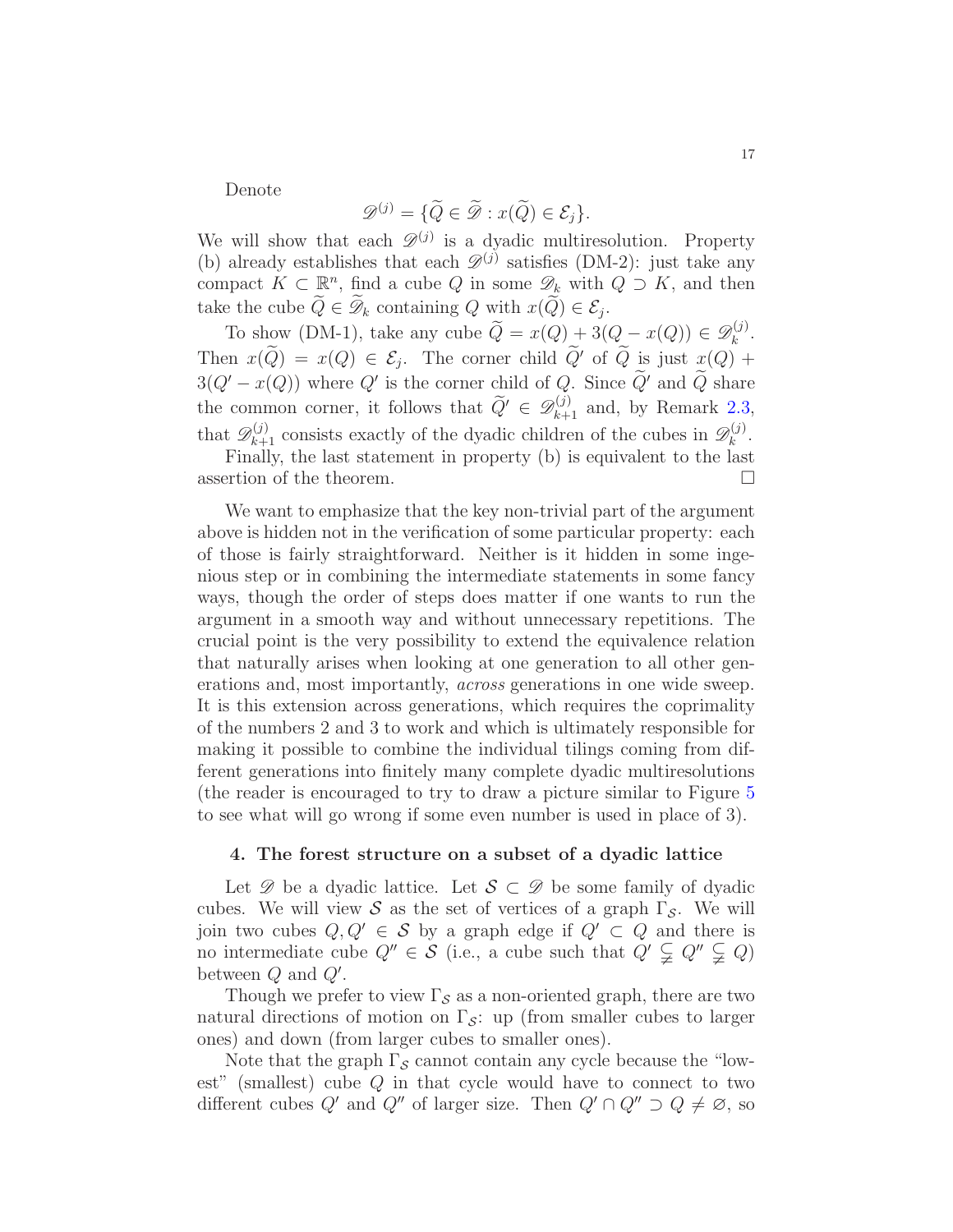

FIGURE 7. The graph  $\Gamma_{\mathcal{S}}$  (red intervals are in  $\mathcal{S}$ ).

either  $Q' \supset Q''$ , or  $Q'' \supset Q'$ , but in each case one of the cubes cannot be connected to  $Q$  because another one is on the way.

As usual, we can define the graph distance  $d_{\mathcal{S}}(Q', Q'')$  between two cubes  $Q', Q'' \in \mathcal{S}$  as the number of graph edges in the shortest path from Q' to Q" (if there is no such path, we put  $d(Q', Q'') = +\infty$ ).

Note that if  $Q' \supset Q''$ , then we can ascend from  $Q''$  to  $Q'$  in the full dyadic lattice  $\mathscr D$  in finitely many steps, each of which goes from a cube to its parent. Since the total ascent is finite, we can meet only finitely many cubes in S on the way. Moreover, any path from  $Q''$  to  $Q'$  in  $\Gamma_{\mathscr{D}}$  goes through every cube in this ascent. These three simple observations have several useful implications, which we will now state for future reference.

1) If  $Q', Q'' \in S$  and  $Q' \supsetneq Q''$ , then  $d_{\mathcal{S}}(Q', Q'')$  is finite and equals 1 plus the number of intermediate cubes in  $S$  between  $Q'$  and  $Q''$ .

2) Let  $R \in \mathscr{D}$ . Assume that there is at least one cube in S containing R. Then we shall call the smallest dyadic cube in  $S$  containing R the S-roof of R and denote it by  $\hat{R}_{\mathcal{S}}$ . Note that  $\hat{R}_{\mathcal{S}}$  is also the first cube in S we meet on the upward path in  $\Gamma_{\mathscr{D}}$  starting from R.

The cubes  $R \in \mathscr{D}$  that have no S-roof are contained in no cube from  $S$ . All other cubes naturally split into houses

$$
H_{\mathcal{S}}(Q) = \{ R \in \mathcal{D} : \widehat{R}_{\mathcal{S}} = Q \}
$$

of cubes located under the same roof  $Q \in \mathcal{S}$  (see Figure [8\)](#page-18-1). The cubes in  $H<sub>S</sub>(Q)$  are the cubes one can reach on the way down from Q in  $\Gamma_{\mathscr{D}}$  before meeting another cube in S. Note that each cube  $R \in \mathcal{S}$  is its own roof and the next cube in  $\mathcal S$  on the way up from  $R$  (the cube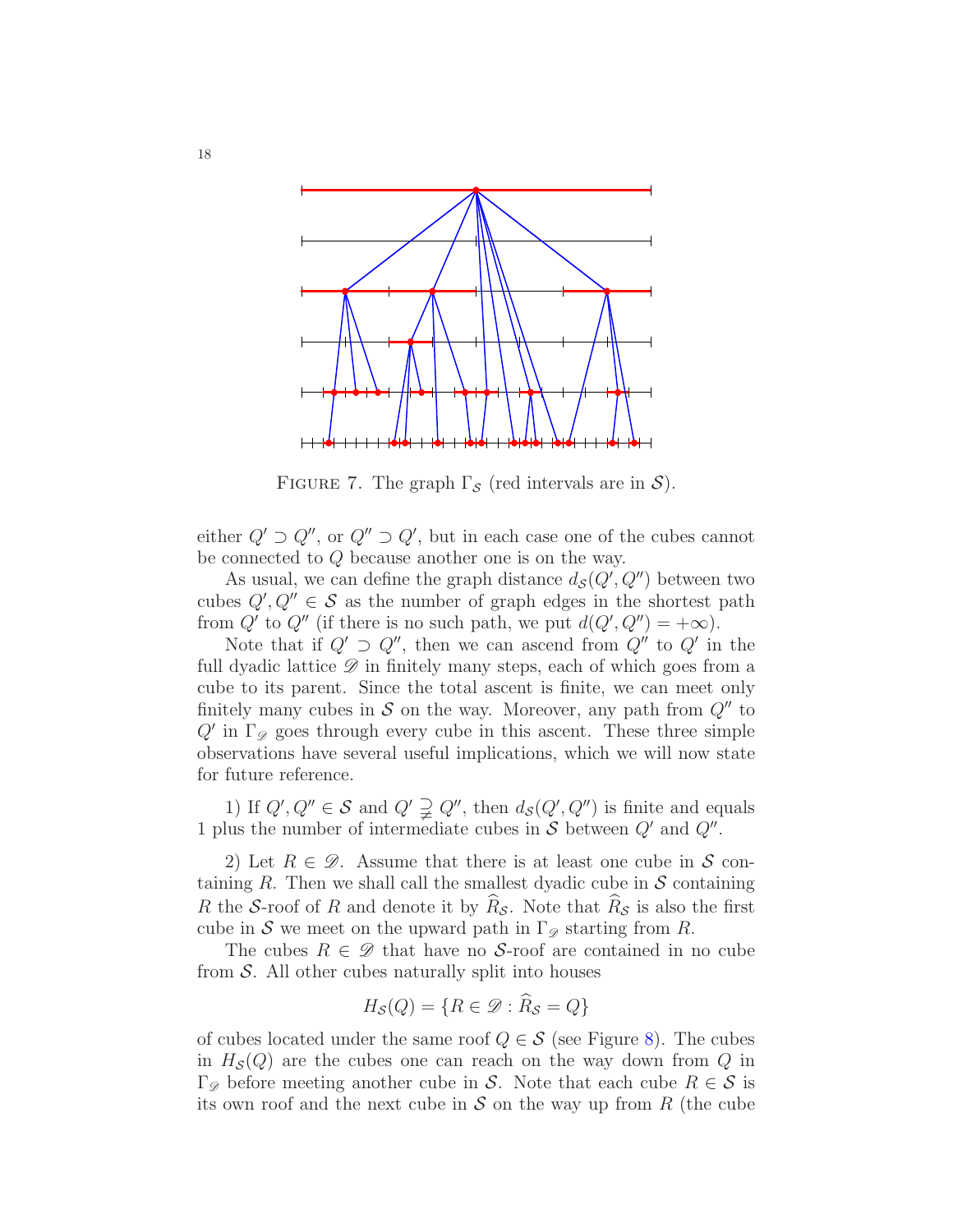



<span id="page-18-1"></span>FIGURE 8. The roofs  $Q \in \mathcal{S}$  (red intervals under blue triangles) and the houses  $H_{\mathcal{S}}(Q)$  (with red walls). The house of the top interval is highlighted in green.

3) If for every compact set  $K \subset \mathbb{R}^n$  there exists a cube  $Q \in \mathcal{S}$ containing K (we will call such families regular), then  $\Gamma_{\mathcal{S}}$  is connected and  $\mathscr{D} = \cup_{Q \in \mathcal{S}} H_{\mathcal{S}}(Q)$ .

4) If  $Q' \supset Q''$  and  $Q', Q'' \in \mathcal{S}' \subset \mathcal{S}$ , then  $d_{\mathcal{S}'}(Q', Q'') \leq d_{\mathcal{S}}(Q', Q'')$ . This is also true for the case when the cubes are disjoint, provided that  $d_{\mathcal{S}'}(Q', Q'') < +\infty$ , but we will never need this fact, so we leave its proof to the reader.

5) If  $Q, Q' \in S$ ,  $R \in H_S(Q)$ , and  $R \supset Q'$ , then  $d_{\mathscr{D}}(R, Q') \geq$  $d_{\mathcal{S}}(Q, Q')$ . This follows from the fact that to reach R from  $Q'$  one needs to pass through all intermediate cubes  $Q'' \in \mathcal{S}$  on the way up.

6) If  $Q \in \mathcal{S}$  and  $Q_1, \ldots, Q_m \in \mathcal{S}$  are some subcubes of  $Q$  with  $d_{\mathcal{S}}(Q, Q_1) = \cdots = d_{\mathcal{S}}(Q, Q_m)$ , then the cubes  $Q_1, \ldots, Q_m$  are pairwise disjoint.

# 5. Stopping times and augmentation

<span id="page-18-0"></span>5.1. Stopping times. Suppose that we have some condition (a boolean function  $\mathcal{P}: \{(Q, Q') \in \mathscr{D} \times \mathscr{D} : Q \supset Q'\} \to \{\text{true}, \text{false}\}\$  that may hold or not hold for every pair of dyadic cubes  $Q \supsetneq Q'$ , but such that  $\mathcal{P}(Q, Q)$  is always true.

Take any cube  $Q \subset \mathscr{D}$ . We say that a cube  $Q' \subset Q$  can be reached from Q in one step if  $\mathcal{P}(Q, Q')$  fails but  $\mathcal{P}(Q, Q'')$  holds for all  $Q''$  with  $Q' \subsetneq Q'' \subset Q$ . We say that a cube  $Q' \subset Q$  can be reached from Q in m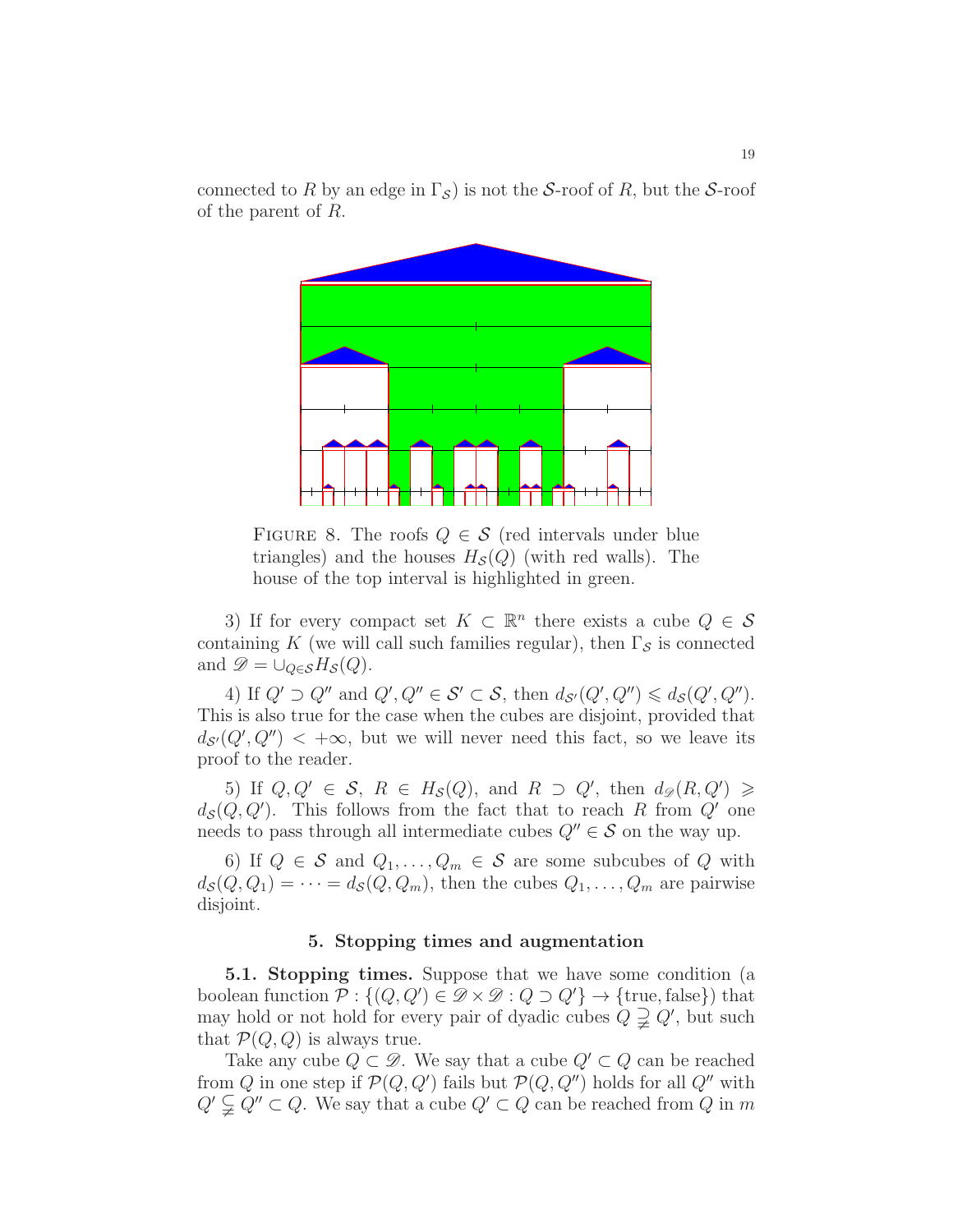steps if there is a chain  $Q = Q_0 \supset Q_1 \supset \cdots \supset Q_m = Q'$  in which  $Q_{j+1}$ can be reached in one step from  $Q_j$   $(j = 0, 1, \ldots, m-1)$ . The system of all cubes that can be reached from Q in finitely many steps (including Q, which can be reached from itself in 0 steps) is called the system of stopping cubes associated with the initial cube  $Q$  and condition  $\mathcal P$  and denoted stop $(Q, \mathcal{P})$  or, merely, stop $(Q)$  if the condition is clear from the context.



FIGURE 9. The system  $stop(Q, P)$  (thick intervals) for the condition " $Q$  and  $Q'$  are of the same color".

The graph  $\Gamma_{\text{stop}(Q,\mathcal{P})}$  is a tree with the top cube Q. The cubes  $Q'$  that can be reached from  $Q$  in  $m$  steps are exactly those with  $d_{\text{stop}(Q,\mathcal{P})}(Q,Q')=m.$ 

The most important feature of the system  $stop(Q, P)$  is that for every dyadic subcube  $R \subset Q$ , its roof  $R_{\text{stop}(Q,\mathcal{P})}$  is well-defined and satisfies  $\mathcal{P}(R_{\text{stop}(Q,\mathcal{P})}, R) = \text{true}$ . Indeed, since  $Q \in \text{stop}(Q)$ , and  $R \subset$  $Q$ , the stop $(Q)$ -roof of R exists. On the other hand, if we descend from  $R_{\text{stop}(Q,\mathcal{P})}$  to R, the condition  $\mathcal{P}(R_{\text{stop}(Q,\mathcal{P})}, R')$  should hold for all cubes  $R'$  on the way (including R). Otherwise the first cube  $R'$  on that way down for which it fails can be reached from  $R_{\text{stop}(Q,\mathcal{P})}$  in one step, so it also belongs to  $stop(Q, P)$  and contains R. By the definition of the roof, we then must have  $R' = \hat{R}_{\text{stop}(Q,\mathcal{P})}$ , but this is impossible because  $\mathcal{P}(R_{\text{stop}(Q,\mathcal{P})}, R_{\text{stop}(Q,\mathcal{P})}) = \text{true}.$ 

Thus, the whole set  $\mathcal{D}(Q)$  of subcubes of Q is a disjoint union of the houses  $H_{\text{stop}(Q,\mathcal{P})}(Q')$ ,  $Q' \in \text{stop}(Q,\mathcal{P})$  and for every  $Q' \in \text{stop}(Q,\mathcal{P})$ and  $R \in H_{\text{stop}(Q,\mathcal{P})}(Q')$ , the condition  $\mathcal{P}(Q',R)$  holds.

Another useful property is self-similarity: if  $Q' \in \text{stop}(Q, \mathcal{P})$ , then the family of all subcubes of  $Q'$  in  $stop(Q, P)$  is exactly  $stop(Q', P)$ .

**5.2. Augmentation.** Suppose that S is any subset of  $\mathscr{D}$  and that with every cube  $Q \in \mathcal{S}$  some family  $\mathcal{F}(Q)$  of dyadic subcubes of Q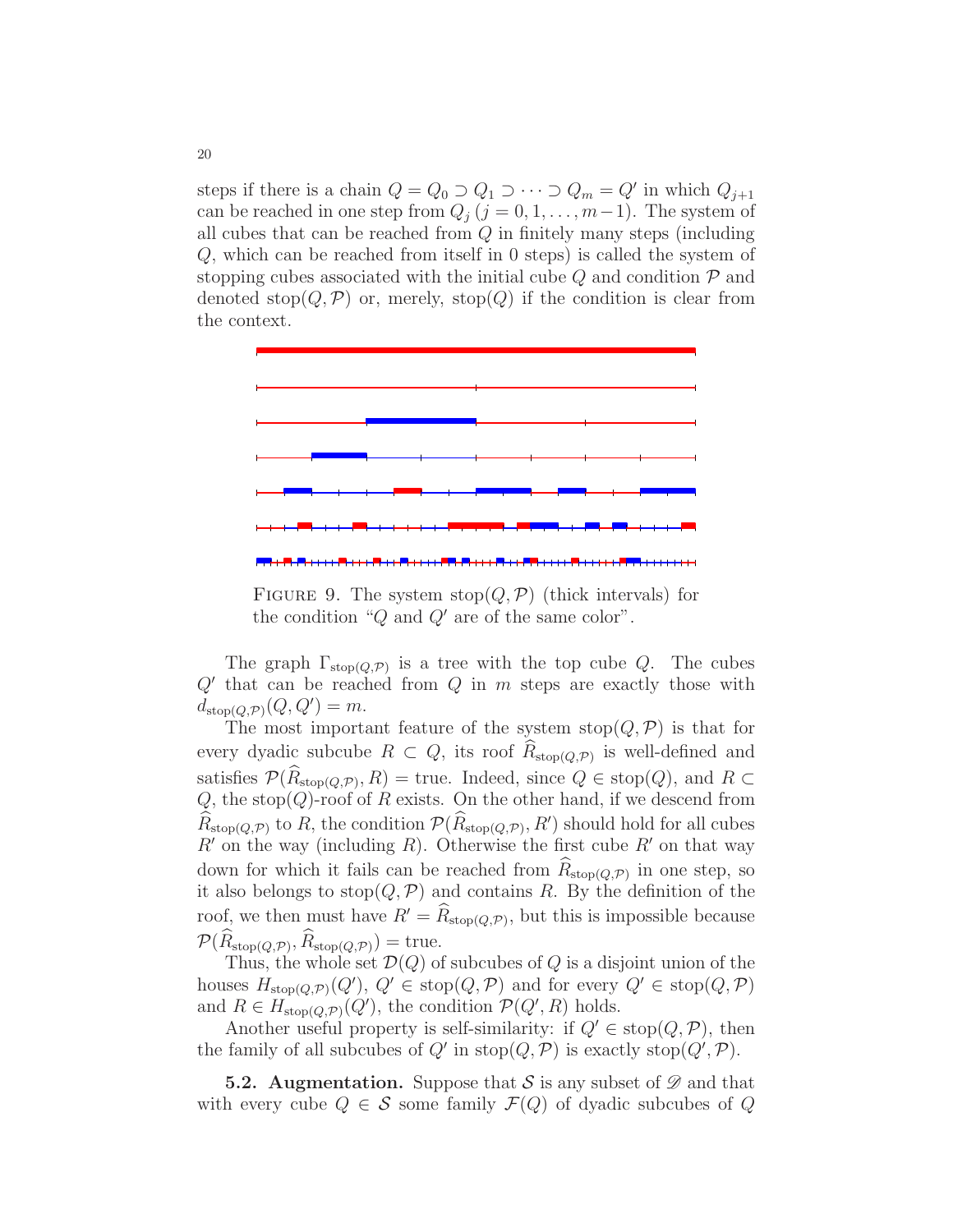is associated so that  $Q \in \mathcal{F}(Q)$ . The augmented family  $\widetilde{S}$  is then the union  $\bigcup_{Q\in\mathcal{S}}\widetilde{\mathcal{F}}(Q)$  where  $\widetilde{\mathcal{F}}(Q)$  consists of all cubes  $Q'\in\mathcal{F}(Q)$ that are not contained in any  $R \in \mathcal{S}$  with  $R \subsetneq Q$  (see Figure [10\)](#page-20-1). The augmented family  $\mathcal S$  always contains the original family  $\mathcal S$  but, in general, can be much larger.



<span id="page-20-1"></span>FIGURE 10. The families  $\mathcal{F}(Q)$  (all blue rectangles) and  $\widetilde{\mathcal{F}}(Q)$  (solid blue rectangles) for an interval Q (the top interval) in  $S$  (red triangles).

An important case of augmentation is when  $\mathcal{F}(Q) = \text{stop}(Q, \mathcal{P})$  for some condition  $\mathcal{P}$ . In this case, the augmented system  $\widetilde{\mathcal{S}}$  contains  $\mathcal{S}$ and enjoys the property that  $\mathcal{P}(\widehat{R}_{\widetilde{S}},R)$  holds for every  $R \in \mathscr{D}$ . Indeed,  $R_{\tilde{S}} \in \text{stop}(Q, P)$  for some  $Q \in \mathcal{S}$ . Then  $R_{\tilde{S}} = R_{\text{stop}(Q, P)}$  because the only way the two could be different is that  $\hat{R}_{\text{stop}(Q,P)}$  would be removed as a cube contained in some  $Q' \subsetneq Q$  from S, but in that case  $Q'$  would block all ways up from R to  $\mathcal{F}(Q)$  as well.

# 6. Sparse and Carleson families

<span id="page-20-0"></span>Let  $\mathscr{D}$  be a dyadic lattice.

DEFINITION 6.1. Let  $0 < \eta < 1$ . A collection of cubes  $S \subset \mathscr{D}$ is called  $\eta$ -sparse if one can choose pairwise disjoint measurable sets  $E_Q \subset Q$  with  $|E_Q| \geq \eta |Q|$   $(Q \in S)$ .

DEFINITION 6.2. Let  $\Lambda > 1$ . A family of cubes  $S \subset \mathscr{D}$  is called  $\Lambda$ -Carleson if for every cube  $Q \in \mathscr{D}$  we have

$$
\sum_{P \in \mathcal{S}, P \subset Q} |P| \leq \Lambda |Q|.
$$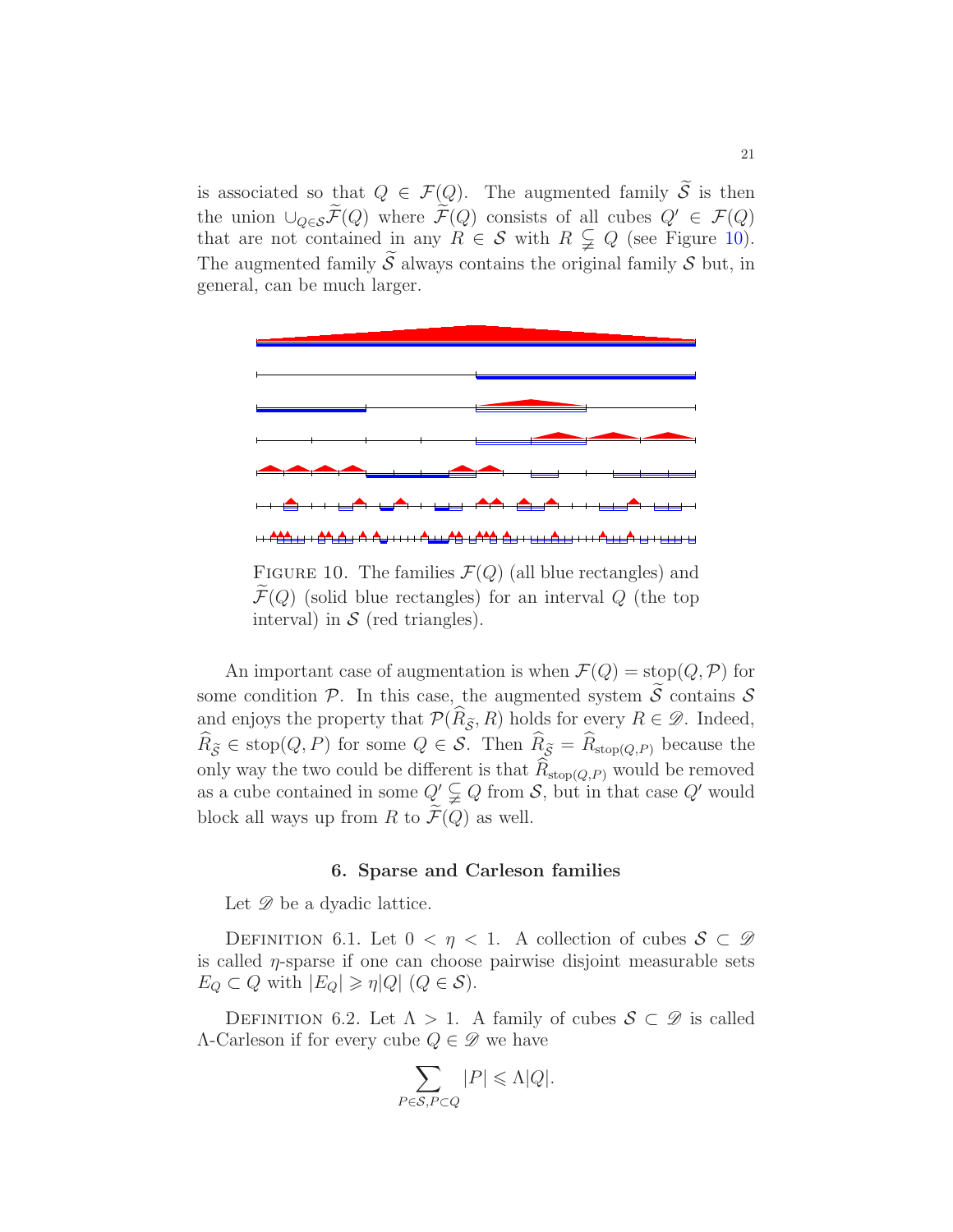6.1. The equivalence of the Carleson and sparseness conditions. It is almost obvious that every  $\eta$ -sparse family is  $\frac{1}{\eta}$ -Carleson. Namely, we can just write

$$
\sum_{P \in \mathcal{S}, P \subset Q} |P| \leqslant \eta^{-1} \sum_{P \in \mathcal{S}, P \subset Q} |E_P| \leqslant \eta^{-1} |Q| \, .
$$

That every  $\Lambda$ -Carleson family is  $\frac{1}{\Lambda}$ -sparse is, however, much less obvious (which was one of the reasons for the duplication of terminology in the first place), so our first goal will be to show exactly that.

LEMMA 6.3. *If* S *is*  $\Lambda$ -Carleson, then S *is*  $\frac{1}{\Lambda}$ -sparse.

PROOF. It would be easy to construct the sets  $E_Q$  if the lattice had a bottom layer  $\mathscr{D}_K$ . Then we would start with considering all cubes  $Q \in \mathcal{S} \cap \mathcal{D}_K$  and choose any sets  $E_Q \subset Q$  of measure  $\frac{1}{\Lambda}|Q|$ for them. After that we would just go up layer by layer and for each cube  $Q \in \mathcal{S} \cap \mathcal{D}_k, k \leq K$ , choose a subset  $E_Q$  of measure  $\frac{1}{\Lambda}|Q|$  in  $Q \setminus \cup_{R \in \mathcal{S}, R \subseteq Q} E_R$ . Note that for every  $Q \in \mathcal{S}$ , we have

$$
\Big|\bigcup_{R\in\mathcal{S},R\subsetneq Q}E_R\Big|\leqslant \frac{1}{\Lambda}\sum_{R\in\mathcal{S},R\subsetneq Q}|R|\leqslant \frac{\Lambda-1}{\Lambda}|Q|=\left(1-\frac{1}{\Lambda}\right)|Q|,
$$

so such choice is always possible.

The problem with the absence of a bottom layer is that going down in a similarly simple way is not feasible. A natural idea is to run the above construction for each  $K = 0, 1, 2, \ldots$  and then pass to the limit, but we need to make sure that the resulting subsets do not jump around wildly. Fortunately, it is not that hard. All we have to do is to replace "free choice" with "canonical choice".

Fix  $K \geq 0$ . For  $Q \in \mathcal{S} \cap (\cup_{k \leq K} \mathcal{D}_k)$  define the sets  $\widehat{E}_Q^{(K)}$  inductively as follows. If  $Q \in \mathcal{S} \cap \mathcal{D}_K$ , set  $\widehat{E}_Q^{(K)} = x(Q) + \Lambda^{-1/n}(Q - x(Q))$  (the cube with the same corner as Q of measure  $|\widehat{E}_Q^{(K)}| = \frac{1}{\Lambda}$  $\frac{1}{\Lambda}|Q|$ ). For  $Q \in$  $S \cap \mathscr{D}_k, k < K$ , the sets  $\widehat{E}_Q^{(K)}$  will not necessarily be cubes. Namely, if  $\widehat{E}_R^{(K)}$  are already defined for  $R \in \mathcal{S} \cap (\cup_{k+1 \leq i \leq K} \mathcal{D}_i)$ , then for  $Q \in \mathcal{S} \cap \mathcal{D}_k$ , set

$$
\widehat{E}_Q^{(K)} = F_Q^{(K)} \cup (x(Q) + t(Q - x(Q))),
$$

where

$$
F^{(K)}_Q = \bigcup_{R \in \mathcal{S}, R \varsubsetneqq Q} \widehat{E}^{(K)}_R
$$

and  $t \in [0, 1]$  is the largest number for which the set

$$
E_Q^{(K)} = [x(Q) + t(Q - x(Q))] \setminus F_Q^{(K)}
$$

satisfies  $|E_Q^{(K)}| \leq \frac{1}{\Lambda}$  $\frac{1}{\Lambda}|Q|$  (see Figure [11\)](#page-22-0).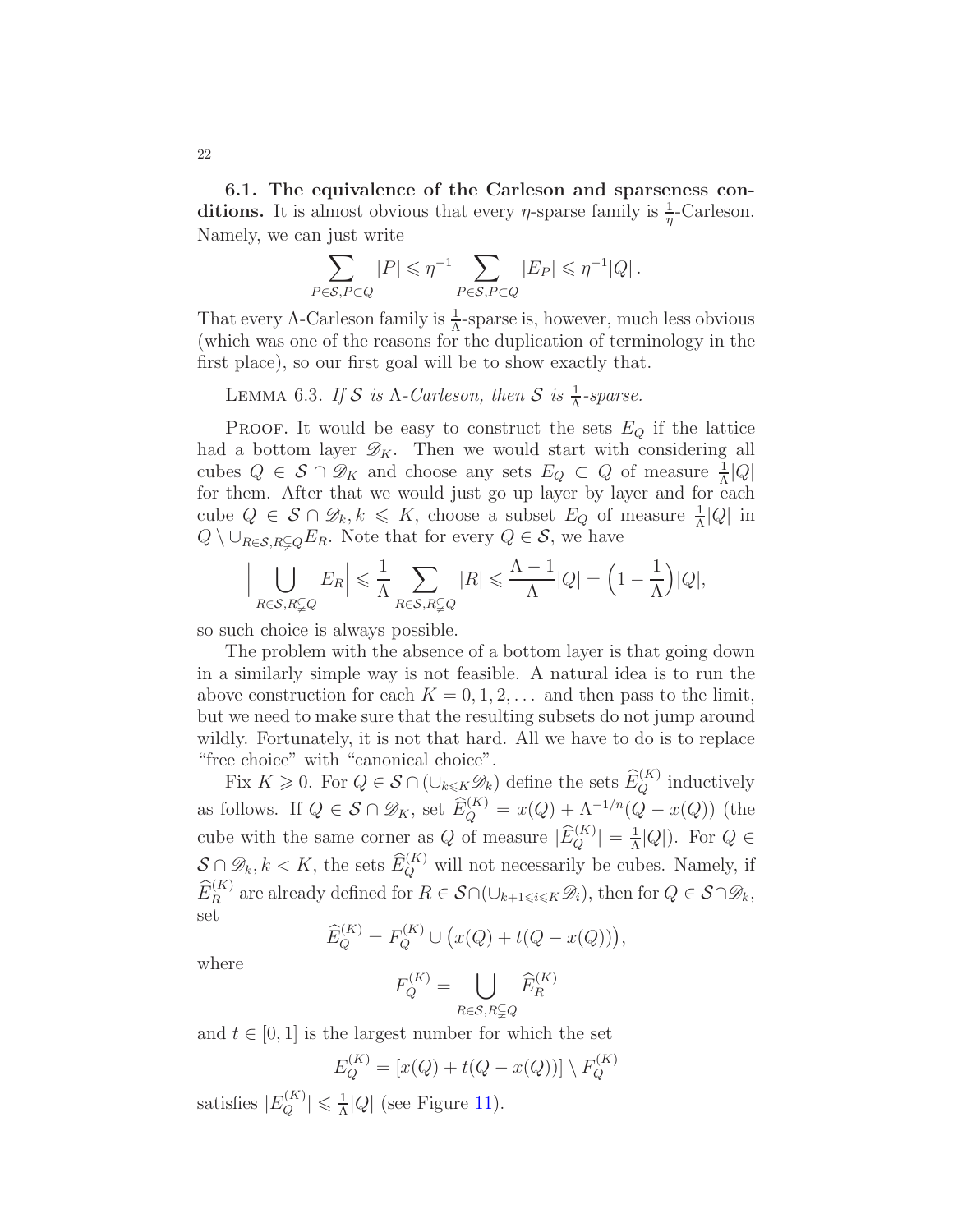

<span id="page-22-0"></span>Figure 11. The construction from the bottom level (brown) to 4 levels up (yellow). For the largest cube  $Q \in \mathcal{S}$  shown, the set  $\widehat{E}_Q^{(K)}$  is the total colored area, the set  $E_Q^{(K)}$  is the yellow area, and the set  $F_Q^{(K)}$  is the area colored with colors other than yellow.

The above considerations (together with the continuity and monotonicity of the function  $t \mapsto |[x(Q) + t(Q - x(Q))] \setminus F_Q^{(K)}|)$  imply that such t exists and we have  $|E_Q^{(K)}| = \frac{1}{\Lambda}$  $\frac{1}{\Lambda}|Q|$ .

We claim that  $\widehat{E}_Q^{(K)} \subset \widehat{E}_Q^{(K+1)}$  for every  $Q \in \mathcal{S} \cap (\cup_{k \leq K} \mathcal{D}_k)$ . Indeed, if  $Q \in \mathscr{D}_K$ , then  $\widehat{E}_Q^{(K)}$  is just the cube with corner  $x(Q)$  of volume  $\frac{1}{\Lambda}|Q|$ . On the other hand,  $\widehat{E}_Q^{(K+1)}$  contains a cube with the same corner for which the volume of the difference between that cube and some other set is as large. It remains to note that out of two cubes with the same corner the cube of larger volume contains the cube of smaller volume.

From here we can proceed by backward induction. Assume that  $\widehat{E}_Q^{(K)} \subset \widehat{E}_Q^{(K+1)}$  for every  $Q \in \mathcal{S} \cap (\cup_{k < i \le K} \mathcal{D}_i)$ . Take any  $Q \in \mathcal{S} \cap \mathcal{D}_k$ . Then, the induction assumption implies that  $F_Q^{(K)} \subset F_Q^{(K+1)}$ . Let  $Q' =$  $x(Q) + t'(Q-x(Q))$  be the cube added to  $F_Q^{(K)}$  when constructing  $\widehat{E}_Q^{(K)}$ . Then

$$
|Q' \setminus F_Q^{(K+1)}| \leqslant |Q' \setminus F_Q^{(K)}| = \frac{1}{\Lambda}|Q|
$$

so the value of t that is chosen in the construction of  $\widehat{E}_Q^{(K+1)}$  is not less than t'. Thus, the cube that we add to  $F_Q^{(K+1)}$  when building  $\widehat{E}_Q^{(K+1)}$ contains the cube that we add to  $F_Q^{(K)}$  when building  $\widehat{E}_Q^{(K)}$ , and the claim follows.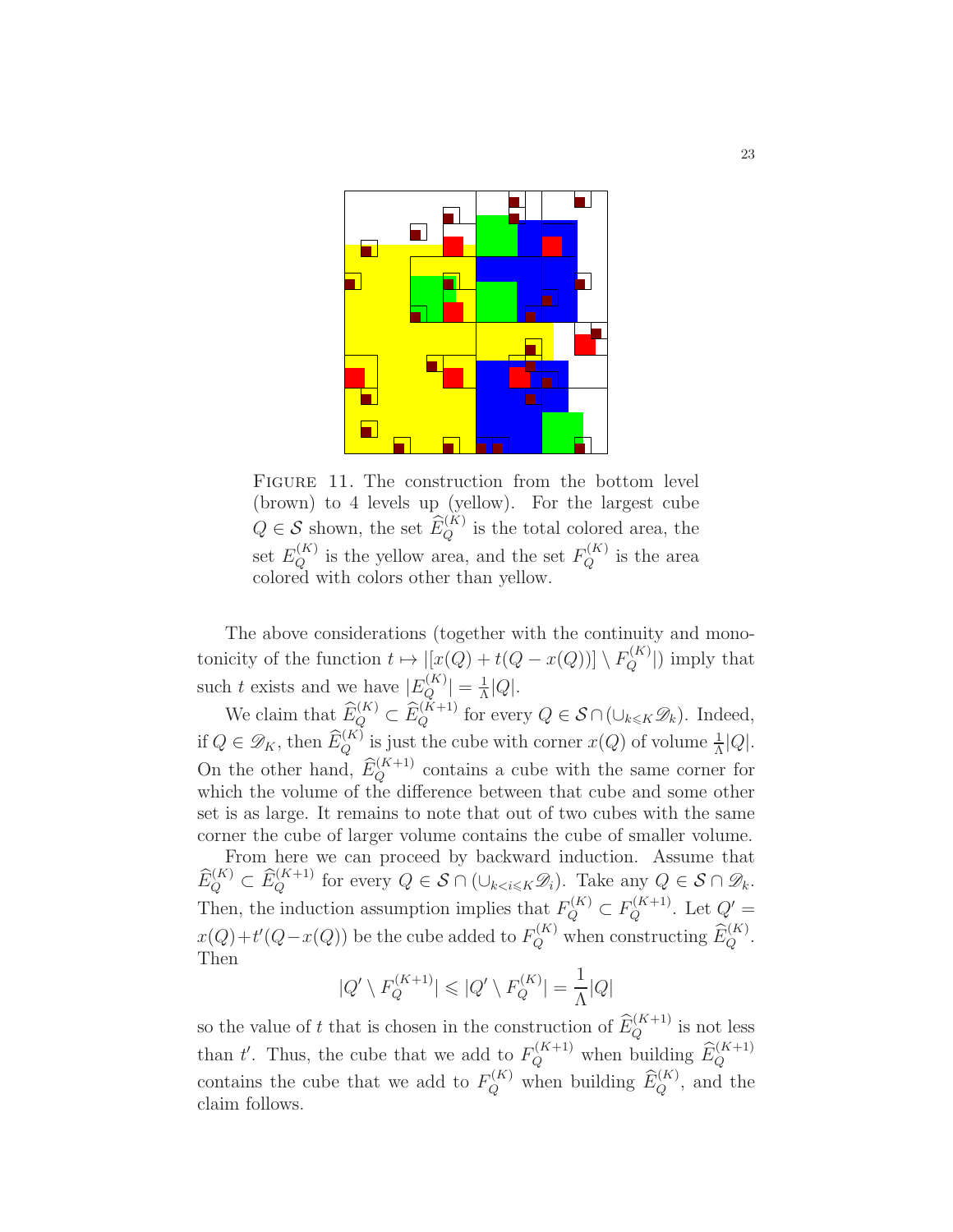Now, for  $Q \in \mathcal{S} \cap \mathscr{D}_k$ , define

$$
\widehat{E}_Q = \lim_{K \to \infty} \widehat{E}_Q^{(K)} = \bigcup_{K=k}^{\infty} \widehat{E}_Q^{(K)} \subset Q.
$$

For each  $K$ , we have

$$
|E_Q^{(K)}| = |\widehat{E}_Q^{(K)} \setminus F_Q^{(K)}| = \frac{1}{\Lambda}|Q|.
$$

Note now that the sets  $F_Q^{(K)}$  also form an increasing (in K) sequence, so for each  $Q \in \mathcal{S}$ , the limit set

$$
E_Q = \lim_{K \to \infty} E_Q^{(K)} = \widehat{E}_Q \setminus \left( \lim_{K \to \infty} F_Q^{(K)} \right) = \widehat{E}_Q \setminus \left( \bigcup_{R \in \mathcal{S}, R \subsetneq Q} \widehat{E}_R \right)
$$

exists, is contained in  $Q$  and has the required measure. Finally,  $E_Q$ are, obviously, disjoint.

The sparseness property is something that can be readily used when working with systems of cubes that are already known to be sparse while the Carleson property is something that can be easily verified in many cases where the sparseness condition is not obvious at all. For example, it is clear straight from the definition that the union of N Carleson systems with constants  $\Lambda_1, \ldots, \Lambda_N$  is a Carleson system with constant  $\Lambda_1 + \cdots + \Lambda_N$ , while to see directly that the union of  $\eta_j$ -sparse systems is  $(\sum_{j=1}^N \eta_j^{-1})$  $j^{-1}$ )<sup>-1</sup>-sparse is next to impossible.

6.2. Anti-Carleson stack criterion. We will now present a simple criterion for a system of cubes to be Carleson.

DEFINITION 6.4. Let  $Q \in \mathscr{D}$  and  $\eta \in (0,1)$ . An  $\eta$ -anti-Carleson stack of height M with the top cube Q is a finite family  $\mathcal{F} \subset \mathcal{D}(Q)$ containing Q and such that

$$
\sum_{Q' \in \mathcal{F}, d_{\mathcal{F}}(Q', Q) = M} |Q'| \geqslant \eta |Q|.
$$

Figure [12](#page-24-0) depicts an anti-Carleson stack of hight 3 with  $\eta \approx 0.7$ . Note that the picture is layered primarily according to the distance  $d_{\mathcal{F}}$ , so some longer intervals are drawn lower than some shorter ones, which is opposite to how they would appear in the standard generation by generation layout of  $\mathscr{D}$ .

Note that if  $S \subset \mathcal{D}$  is some family of cubes and we have an  $\eta$ -anti-Carleson stack  $\mathcal{F} \subset \mathcal{S}$  of height M with the top cube Q, then

$$
\widetilde{\mathcal{F}} = \{ Q' \in \mathcal{S} : Q' \subset Q, d_{\mathcal{S}}(Q, Q') \leq M \}
$$

is also an  $\eta$ -anti-Carleson stack of height M. This is an immediate consequence of 3 observations: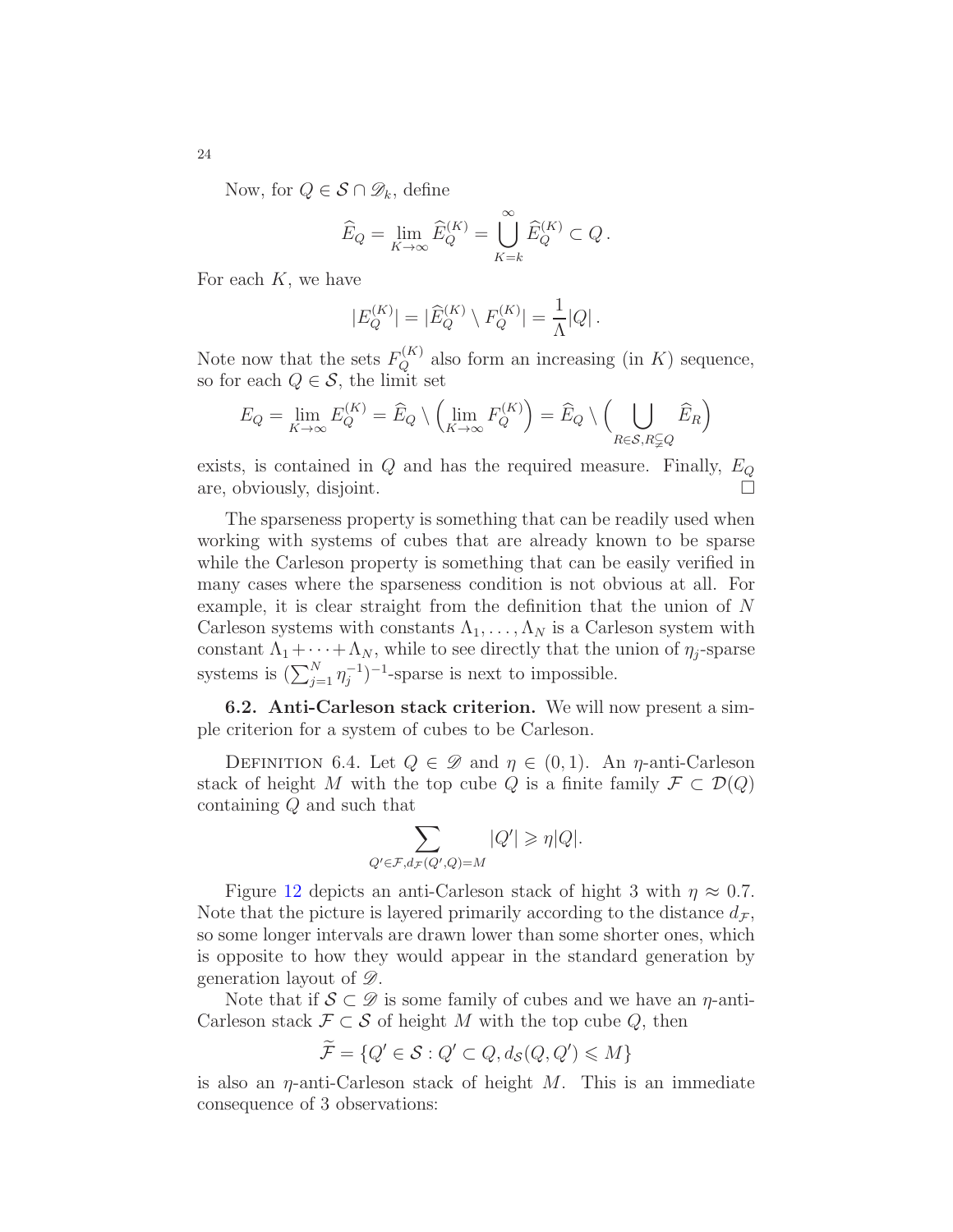

<span id="page-24-0"></span>FIGURE 12. An anti-Carleson stack  $\mathcal F$  of height 3 with the top interval Q shown in red. The intervals  $Q' \in \mathcal{F}$ with  $d_{\mathcal{F}}(Q, Q') = 1, 2, 3$  are shown in green, blue, and orange respectively.

- 1) since  $\mathcal{F} \subset \mathcal{S}$ , every cube  $Q' \in \mathcal{F}$  with  $d_{\mathcal{F}}(Q, Q') = M$  is contained in some  $Q'' \in \widetilde{\mathcal{F}}$  with  $d_{\mathcal{S}}(Q, Q'') = M$ ;
- 2) for every  $Q'' \in \widetilde{\mathcal{F}}, d_{\mathcal{S}}(Q, Q'') = d_{\widetilde{\mathcal{F}}}(Q, Q'')$ ;
- 3) in any family of dyadic subcubes of Q, the cubes with some fixed distance to the top cube Q are pairwise disjoint.

Hence,

$$
\begin{array}{rcl}\eta|Q|&\leqslant&\displaystyle\sum_{Q'\in\mathcal{F},d_{\mathcal{F}}(Q,Q')=M}|Q'|=\Big|\bigcup_{Q'\in\mathcal{F},d_{\mathcal{F}}(Q,Q')=M}Q'\Big|\\&\leqslant&\Big|\bigcup_{Q''\in\widetilde{\mathcal{F}},d_{\mathcal{S}}(Q,Q'')=M}Q''\Big|=\sum_{Q''\in\widetilde{\mathcal{F}},d_{\widetilde{\mathcal{F}}}(Q,Q'')=M}|Q''|.\end{array}
$$

Our next observation is that for any fixed  $\eta > 0$ , a Carleson family cannot contain an  $\eta$ -anti-Carleson stack  $\mathcal F$  of arbitrarily large height M. Indeed, since for  $k \geq 1$ , each cube Q' with  $d_{\mathcal{F}}(Q, Q') = k$  is contained in some  $Q''$  with  $d_{\mathcal{F}}(Q, Q'') = k - 1$ , we have

$$
\sum_{Q' \in \mathcal{F}, d_{\mathcal{F}}(Q, Q') = k} |Q'| \geqslant \eta |Q|
$$

for every  $k = 0, 1, \ldots, M$ , from where it is clear that if F is contained in a  $\Lambda$ -Carleson family of cubes, we must have  $(M + 1)\eta \leq \Lambda$ .

We will now prove a statement going in the opposite direction.

<span id="page-24-1"></span>LEMMA 6.5. Let  $\eta \in (0,1)$ . If  $S \subset \mathcal{D}$  contains no  $\eta$ -anti-Carleson *stack of height*  $M$ *, then*  $S$  *is*  $\frac{M}{1-\eta}$ -Carleson.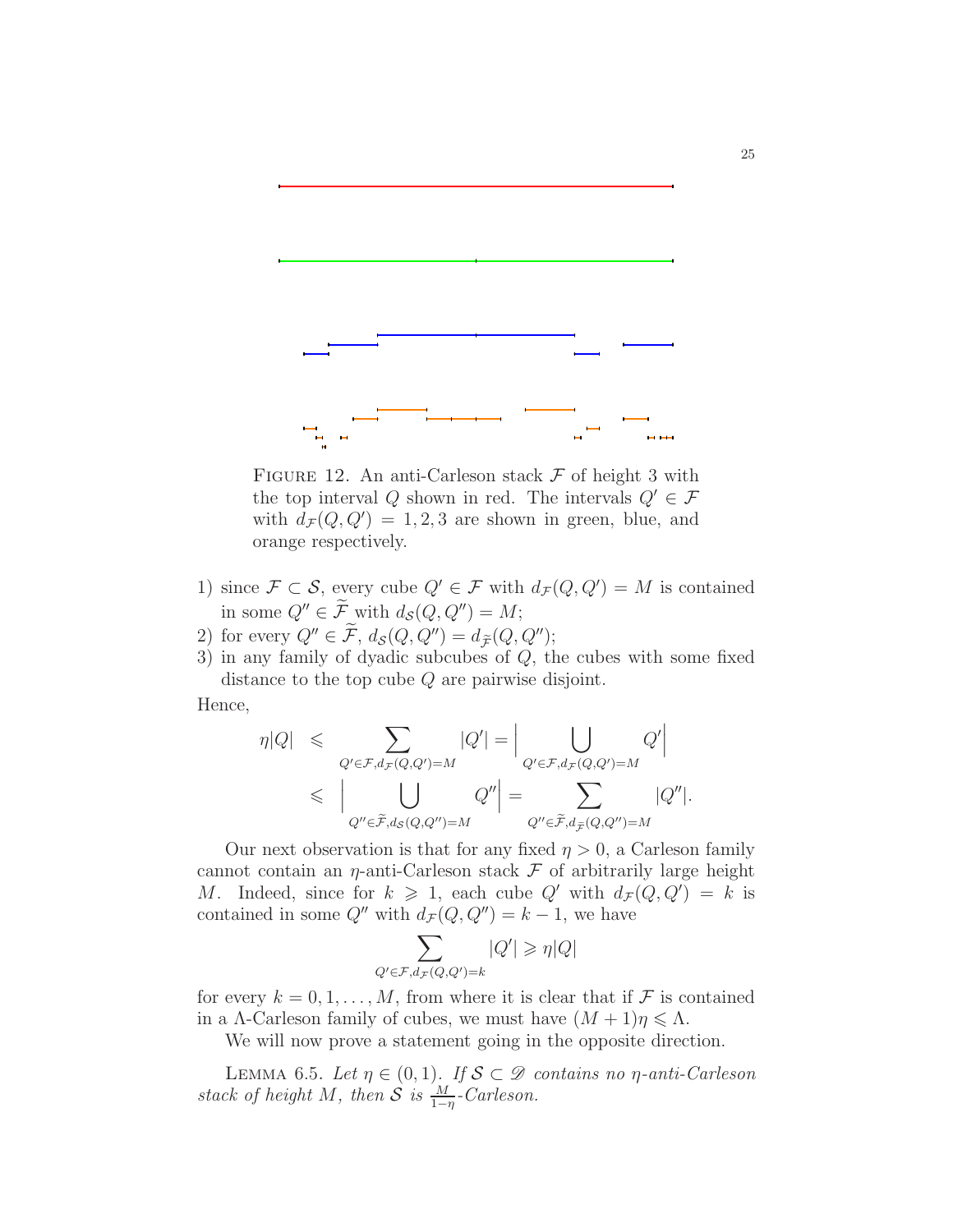PROOF. First of all, notice that  $\mathcal S$  is  $\Lambda$ -Carleson if and only if every finite subsystem  $\mathcal{S}'$  of  $\mathcal{S}$  is  $\Lambda$ -Carleson. Second, notice that the  $\Lambda$ -Carleson condition for S can be checked for cubes  $Q \in S$  only. Indeed, if it holds for every cube  $Q \in \mathcal{S}$ , take any cube  $R \in \mathcal{D}$  and consider the family F of all cubes  $Q \in \mathcal{S}$  with  $Q \subset R$  that are not contained in any other cube  $Q' \in \mathcal{S}$  contained in R. Those cubes are disjoint and every other subcube of R from  $\mathcal S$  is contained in one of them, so we can write

$$
\sum_{W \in \mathcal{S}, W \subset R} |W| = \sum_{Q' \in \mathcal{F}} \sum_{W \in \mathcal{S}, W \subset Q'} |W|
$$
  

$$
\leq \sum_{Q' \in \mathcal{F}} \Lambda |Q'| = \Lambda \Big| \bigcup_{Q' \in \mathcal{F}} Q' \Big| \leq \Lambda |R|,
$$

establishing the  $\Lambda$ -Carleson property for every  $R \in \mathscr{D}$ .

Now take any finite  $S' \subset S$ . By the assumption of the lemma,  $\mathcal{S}'$  contains no  $\eta$ -anti-Carleson stack of height M. Observe that every finite family is Carleson (with Carleson constant not exceeding the number of cubes in the family, say). Let  $\Lambda$  be the best Carleson constant for S'. Let  $Q \in S'$ . Let  $\mathcal{F}_k(Q)$  be the set of all subcubes  $Q' \in S'$ of Q with  $d_{\mathcal{S}'}(Q, Q') = k$ . Then  $\sum_{Q' \in \mathcal{F}_M} |Q'| \leq \eta |Q|$  and every cube from any  $\mathcal{F}_k$  with  $k \geqslant M$  is contained in some  $Q' \in \mathcal{F}_M$ . Thus, taking into account that the cubes in  $\mathcal{F}_k$  are disjoint for each k, we get

$$
\sum_{R \in \mathcal{S}', R \subset Q} |R| = \sum_{k=0}^{M-1} \sum_{R \in \mathcal{F}_k} |R| + \sum_{Q' \in \mathcal{F}_M} \sum_{R \in \mathcal{S}', R \subset Q'} |R|
$$
  

$$
\leq M|Q| + \Lambda \sum_{Q' \in \mathcal{F}_M} |Q'| \leq M|Q| + \eta \Lambda|Q|.
$$

Since this inequality holds for all  $Q \in \mathcal{S}'$ , we get  $\Lambda \leq M + \eta \Lambda$ , i.e.,  $\Lambda \leqslant \frac{M}{1-\Lambda}$  $1-\eta$ .

6.3. Improving the Carleson constant by partitioning the family. Some estimates are easier to carry out when the Carleson and sparseness constants are close to 1. Usually, these estimates are of such nature that if they are obtained for  $S_1, \ldots, S_N$ , then they trivially follow for the union  $S = S_1 \cup \cdots \cup S_N$ . So, one may be tempted to try to split a  $\Lambda$ -Carleson system with large  $\Lambda$  into several  $\Xi$ -Carleson systems with  $\Xi < \Lambda$  (preferably just slightly above 1). The following lemma shows that it is always possible.

LEMMA 6.6. If S is a  $\Lambda$ -Carleson system and m is an integer  $\geq 2$ , *then*  $S$  *can be written as a union of*  $m$  *systems*  $S_j$ *, each of which is*  $1 + \frac{\Lambda - 1}{m}$ -*Carleson.*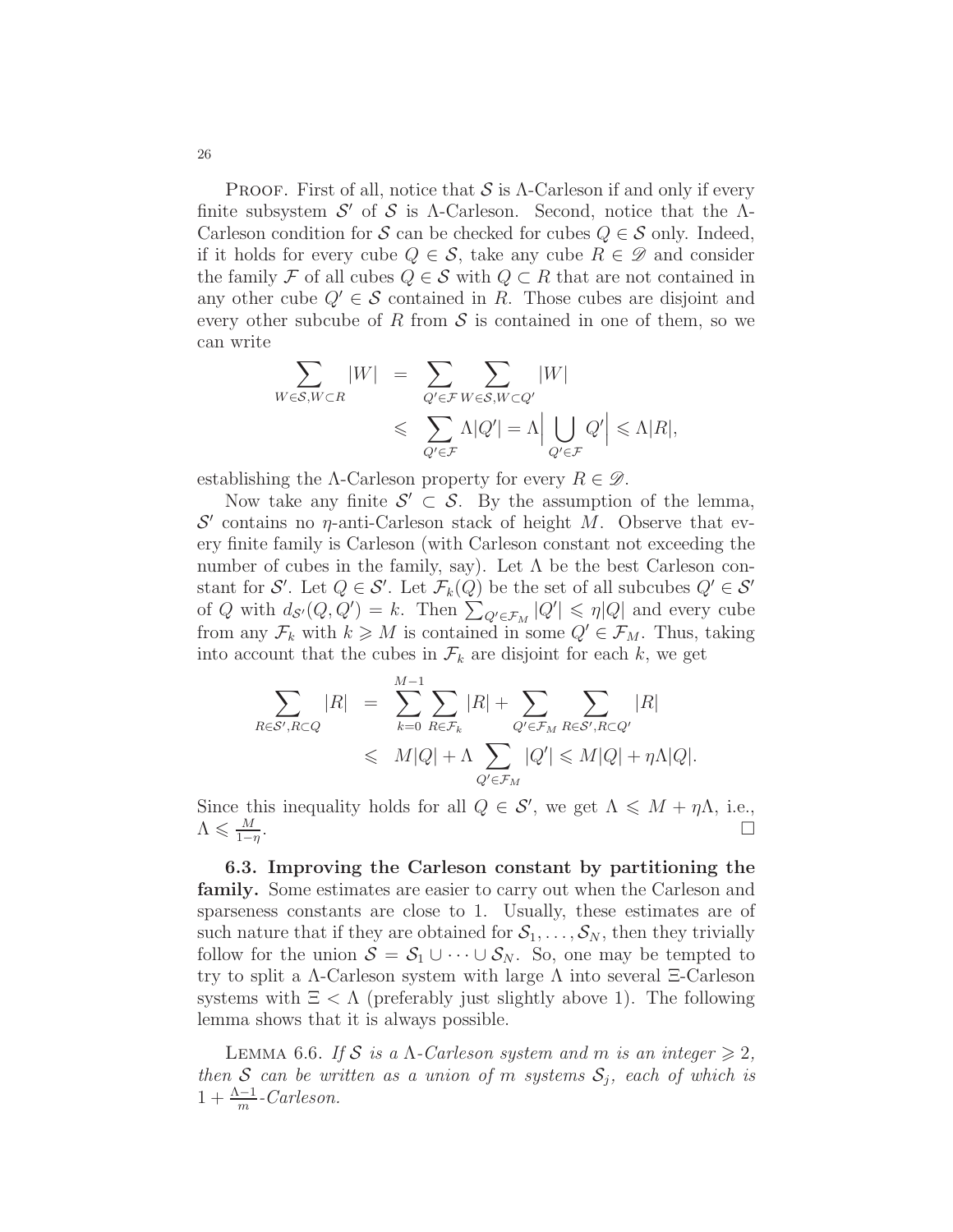PROOF. As we saw above, we can check the Carleson condition for any family  $\mathcal{S}' \subset \mathcal{D}$  on the cubes  $Q \subset \mathcal{S}'$  only. Now consider the graph  $\Gamma_{\mathcal{S}}$ . It may be disconnected, but then every 2 cubes from different connected components are disjoint, so it will suffice to split each connected component into  $1 + \frac{\Lambda - 1}{m}$ -Carleson systems separately. Thus, we can assume that  $\Gamma_{\mathcal{S}}$  is connected, which means that any upward paths starting from two (or more) cubes in  $\mathcal S$  merge at some cube containing both (all) of them.

Now we can define an equivalence relation on  $\mathcal S$  as follows: take any two cubes  $Q', Q'' \in \mathcal{S}$  and find any cube  $R \in \mathcal{S}$  that contains both of them. We say that  $Q'$  is equivalent to  $Q''$  if  $d_{\mathcal{S}}(Q', R) - d_{\mathcal{S}}(Q'', R)$  is divisible by m. Note that if we have some other cube  $R' \in \mathcal{S}$  containing both  $Q'$  and  $Q''$ , then either  $R \subset R'$ , or  $R' \subset R$ , so

$$
d_{\mathcal{S}}(Q', R') = d_{\mathcal{S}}(Q', R) \pm d_{\mathcal{S}}(R, R')
$$

respectively and the same is true for  $Q''$ . Thus, the difference  $d_{\mathcal{S}}(Q',R)$  –  $d_{\mathcal{S}}(Q'', R)$  does not depend on the choice of  $R \supset Q' \cup Q''$ .



FIGURE 13. The equivalence classes (with  $m = 3$ ) shown on the graph  $\Gamma_{\mathcal{S}}$  in green, orange, and yellow.

Let  $\mathcal{S}' \subset \mathcal{S}$  be one of the equivalence classes with respect to this relation. Take  $Q \in \mathcal{S}'$  and consider the families

$$
\mathcal{F}_k = \{ Q' \in \mathcal{S} : Q' \subset Q, d_{\mathcal{S}}(Q', Q) = k \}.
$$

Then, by definition, the set  $\{Q' \in \mathcal{S}' : Q' \subset Q\}$  is the union of  $\mathcal{F}_0 =$  ${Q}, \mathcal{F}_m, \mathcal{F}_{2m}$ , etc. We also have

$$
\sum_{Q'\in\mathcal{F}_k}|Q'|\geqslant \sum_{Q'\in\mathcal{F}_{ml}}|Q'|
$$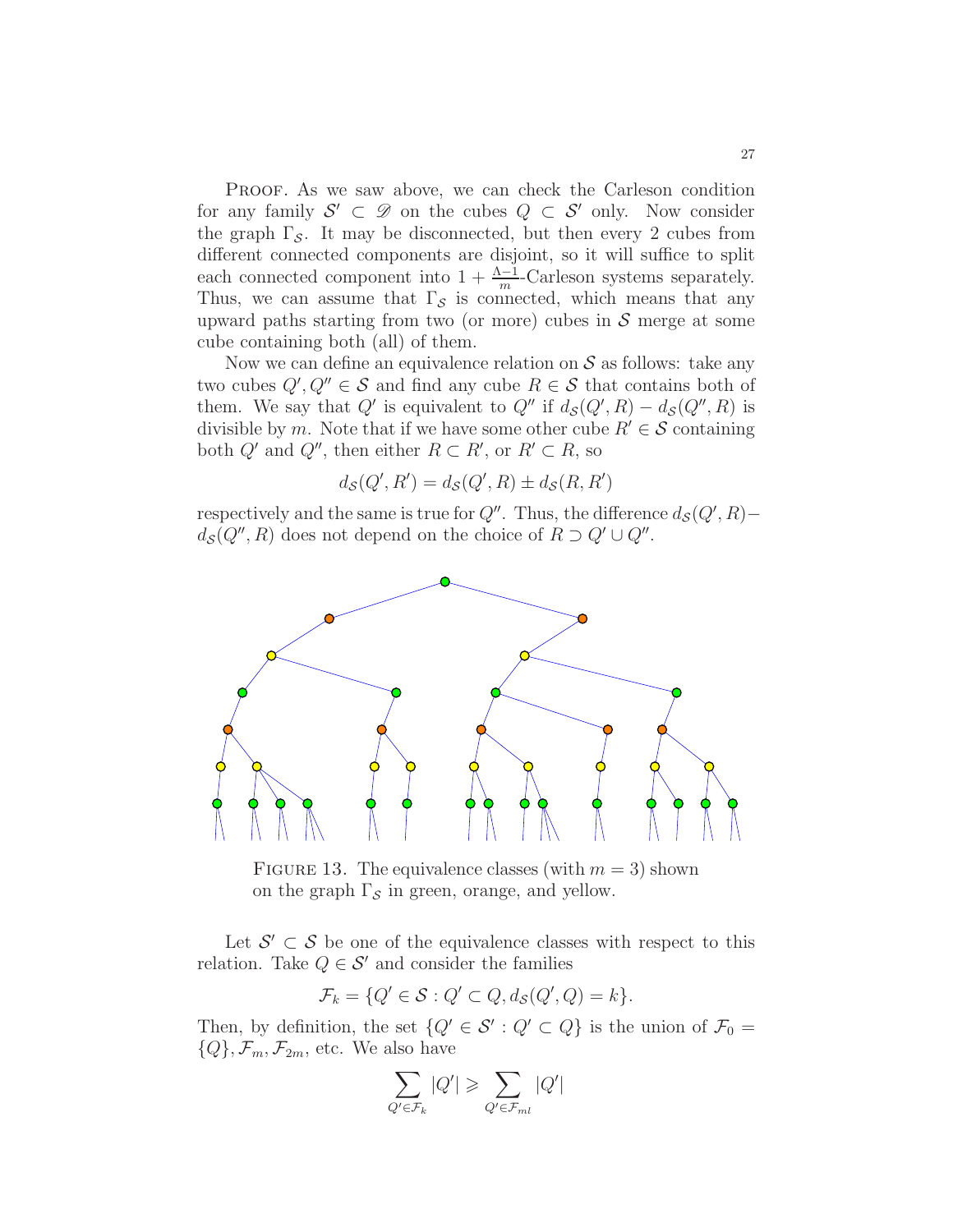for every  $k = m(l-1)+1, \ldots, ml$ . Thus,

$$
\Lambda|Q| \geqslant \sum_{k=0}^{\infty} \sum_{Q' \in \mathcal{F}_k} |Q'| \geqslant |Q| + m \sum_{l=1}^{\infty} \sum_{Q' \in \mathcal{F}_{ml}} |Q'|
$$
  
= 
$$
|Q| + m \sum_{Q' \in \mathcal{S}', Q' \subsetneqq Q} |Q'|,
$$

whence

$$
\sum_{Q' \in \mathcal{S}', Q' \subset Q} |Q'| \leqslant |Q| + \frac{\Lambda - 1}{m} |Q|,
$$

proving the claim.

# 6.4. Augmentation of Carleson families.

<span id="page-27-0"></span>LEMMA 6.7. *The augmentation of a*  $\Lambda_0$ -Carleson family S by  $\Lambda$ -*Carleson families*  $\mathcal{F}(Q)$  *is a*  $\Lambda(\Lambda_0 + 1)$ *- Carleson family.* 

PROOF. Take any cube  $Q \in \mathscr{D}$ . The subcubes of Q can appear in the augmented system  $\overline{S}$  either from  $\mathcal{F}(\overline{Q}_{\mathcal{S}})$  or from some  $\mathcal{F}(Q')$  with  $Q' \in \mathcal{D}(Q) \cap \mathcal{S}$ . Since  $\mathcal{F}(\widehat{Q}_{\mathcal{S}})$  is  $\Lambda$ -Carleson, we have

$$
\sum_{R \in \mathcal{F}(\widehat{Q}_{\mathcal{S}}), R \subset Q} |R| \leq \Lambda |Q|.
$$

On the other hand,

$$
\sum_{Q' \in \mathcal{S}, Q' \subset Q} \sum_{R \in \mathcal{F}(Q')} |R| \leq \Lambda \sum_{Q' \in \mathcal{S}, Q' \subset Q} |Q'| \leq \Lambda_0 \Lambda |Q|.
$$

Adding these inequalities, we get the desired bound.

Since we will often need to deal with stopping time augmentations of Carleson families, it would be nice to find some easy to use criterion for a condition  $P$  to be of Carleson type in the sense that for every  $Q \in \mathscr{D}$ , the family stop $(Q, \mathcal{P})$  is Carleson with uniformly controllable Carleson constant.

A simple sufficient condition is the following.

<span id="page-27-1"></span>LEMMA 6.8. *Assume that for every cube*  $Q \in \mathscr{D}$  *and any pairwise* disjoint  $Q'_1, \ldots, Q'_N \subset Q$  such that  $\mathcal{P}(Q, Q'_j)$  fails for each j, one has  $\sum_{j} |Q'_j| \leqslant \eta |Q|$  with some  $\eta < 1$ . Then  $stop(Q, \mathcal{P})$  is  $\frac{1}{1-\eta}$ -Carleson for *every* Q*.*

**PROOF.** This condition rules out  $\eta$ -anti-Carleson stacks of height 1 in stop $(Q, \mathcal{P})$ . It remains to apply Lemma [6.5.](#page-24-1)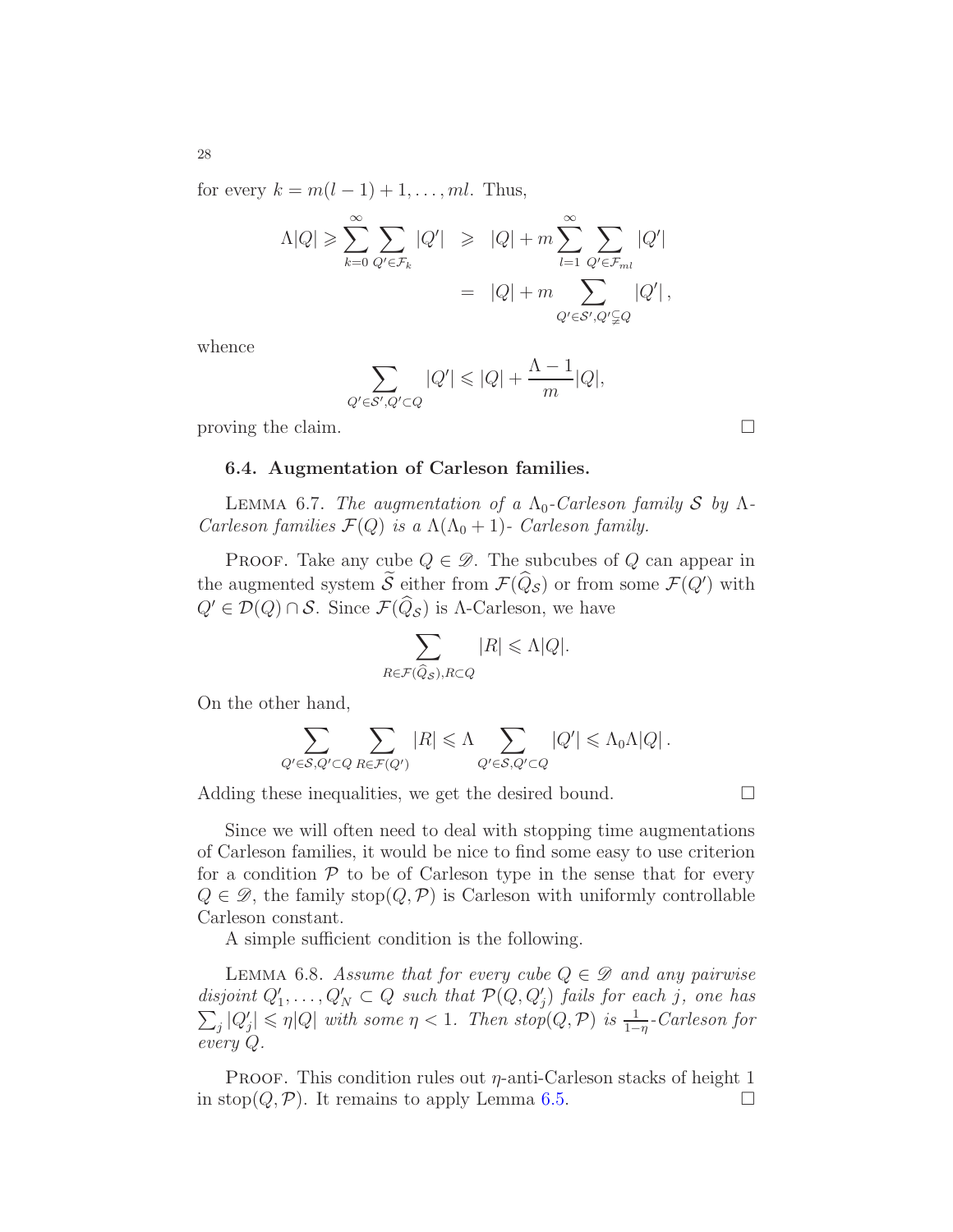# 7. From the theory to applications

<span id="page-28-0"></span>The Carleson families already lie on the border between "basic" and "intermediate" tools, so we shall stop the general theory here and pass to an example of how dyadic techniques can be applied to some problems in analysis that do not contain any dyadic lattices or anything else like that in their original formulations. The particular application we chose for this short book is the weighted norm inequalities for multilinear Calderón-Zygmund operators. We will restrict ourselves to the most classical part of the theory and just prove the sharp bounds in terms of the joint Muckenhoupt norm of the weights alone leaving without comment more refined estimates involving  $A_{\infty}$ -norms. Still, we hope that a reader who does not know this particular subject in and out will find the exposition both accessible and instructive.

#### <span id="page-28-2"></span>8. The multilinear Calderón-Zygmund operators

<span id="page-28-1"></span>The most classical, known, and loved singular integral operator is the Hilbert transform on the real line:

(8.1) 
$$
Hf(x) = \int_{\mathbb{R}} \frac{f(y)}{x - y} dy.
$$

The function  $y \mapsto \frac{1}{x-y}$  is not integrable near x, so one can apply this formula verbatim without any reservations only if  $x$  is outside the (closed) support of  $f$ . Nevertheless, it turns out that some tweaking (considering the principal value  $\lim_{\varepsilon \to 0}$ Z  $\{y:|x-y|>\varepsilon\}$  $f(y)$  $x - y$ dy, using Fourier transform, etc.) allows one to show that  $H$  can be made sense of as a nice bounded operator on every  $L^p(\mathbb{R})$  with  $1 < p < \infty$ , and even if  $f \in L^1$  (which is the harshest case for making sense of the integral formula  $(8.1)$ , then  $Hf$  is finite almost everywhere and satisfies the weak type estimate

$$
|\{x \in \mathbb{R} : |Hf(x)| > \alpha\}| \leqslant \frac{C}{\alpha} ||f||_{L^1}
$$

for every  $\alpha > 0$ .

The most straightforward  $\mathbb{R}^n$  analogue of the Hilbert transform is the Riesz transform:

$$
Rf(x) = \int_{\mathbb{R}^n} \frac{x - y}{|x - y|^{n+1}} f(y) dy.
$$

It is often very convenient to view  $Rf$  as a vector-valued function, but one can always project to any direction  $e \in \mathbb{R}^n$  and consider

$$
R_{e}f(x) = \int_{\mathbb{R}^{n}} \frac{\langle x - y, e \rangle}{|x - y|^{n+1}} f(y) dy
$$

instead.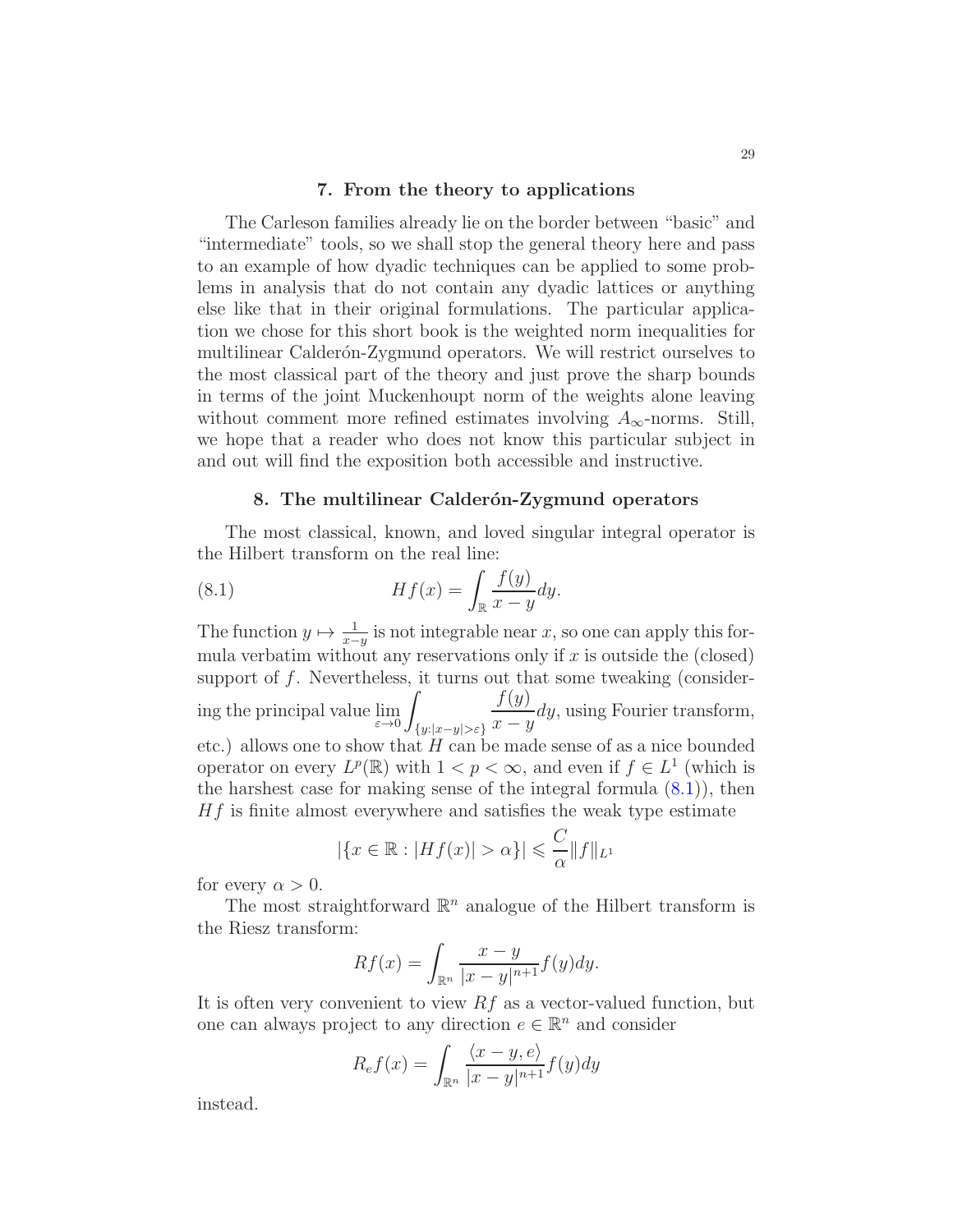<span id="page-29-0"></span>In general, we can consider arbitrary operators

$$
Tf(x) = \int_{\mathbb{R}^n} K(x, y) f(y) dy
$$

with the so-called Calderón-Zygmund kernels. The development of the classical non-weighted theory of linear Calderon-Zygmund operators (even for the special case of the Hilbert transform) is beyond the scope of this book. An interested reader can find a good exposition in  $\mathbf{3, 4}$  $\mathbf{3, 4}$  $\mathbf{3, 4}$ , [13](#page-52-3)]. We will just note here that the main 3 properties that make the whole theory work are the following.

(i) The scale and shift invariant estimate of the kernel:

$$
|K(x,y)| \leqslant \frac{C}{|x-y|^n}
$$

(which makes  $t^n K(tx, ty)$  as good (or as bad) as K, so if we conjugate the operator action by an affine change of variable  $x \mapsto a + tx$ , the entire theory stays invariant).

(ii) Some reasonable (and scale and shift invariant) continuity of the kernel away from the diagonal: if Q is any cube,  $x', x'' \in Q$ and  $y \notin Q_{[t]} = c(Q) + t(Q - c(Q))$  with  $t \geq 2$ , then

$$
|K(x',y) - K(x'',y)| \leqslant \frac{C}{(t\ell_Q)^n} \rho(t^{-1}),
$$

where  $\rho : [0, +\infty) \rightarrow [0, +\infty)$  is some modulus of continuity (continuous, increasing and subadditive function such that  $\rho(0) = 0$ ) that tends to 0 not too slowly near 0. Note that it is almost always required that the same condition holds with the roles of  $x$  and  $y$  exchanged, but for our current purposes this part will suffice.

(iii) Some cancellation in the kernel (antisymmetry, zero average, etc.). This part is crucial for the classical theory but here, where we just take all statements of the classical non-weighted theory for granted, we are not concerned with it in any way.

A multilinear (*m*-linear) Calderón-Zygmund operator takes in  $m$ functions  $f_1, \ldots, f_m$  and its kernel  $K(x, y_1, \ldots, y_m)$  depends on  $m + 1$ variables  $x, y_1, \ldots, y_m \in \mathbb{R}^n$ . The result is defined as

$$
T[f_1,\ldots,f_m](x)=\int_{(\mathbb{R}^n)^m}K(x,y_1,\ldots,y_m)f(y_1)\ldots f(y_m)dy_1\ldots dy_m
$$

when the integral makes sense (for a set  $E \subset R^n$  we use a notation  $E^m = E \times \cdots \times E$  and the kernel is allowed to have a singularity only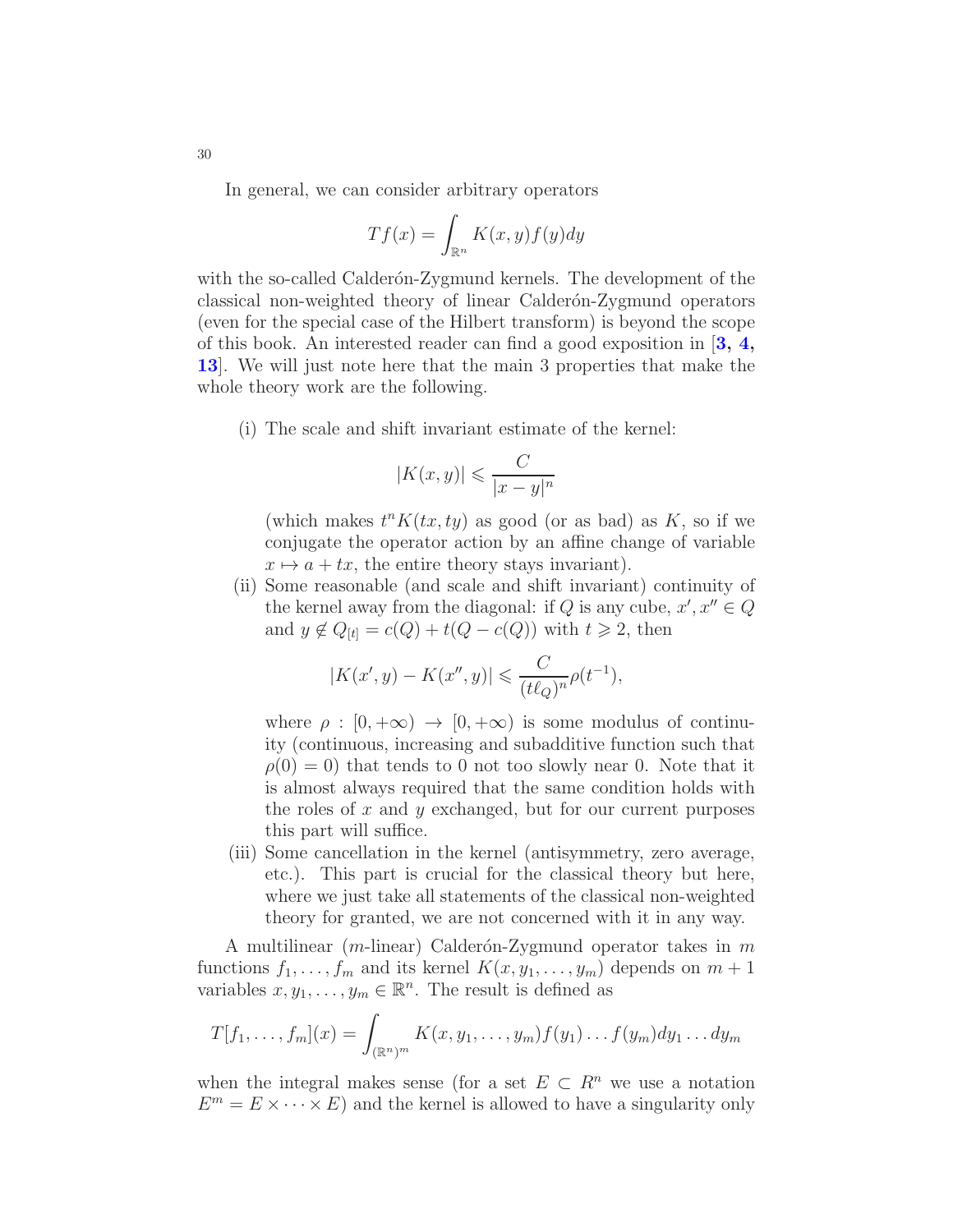for  $y_1 = \cdots = y_m = x$ . The scale and shift invariant bound will then be

$$
|K(x, y_1, \dots, y_m)| \leqslant \frac{C}{(\max_i |x - y_i|)^{nm}}
$$

and the corresponding continuity property can be stated as

$$
|K(x', y_1, \dots, y_m) - K(x'', y_1, \dots, y_m)| \leq \frac{C}{(t\ell_Q)^{mn}} \rho(t^{-1})
$$

whenever  $x', x'' \in Q$ ,  $t \ge 2$ , and there exists i such that  $y_i \notin Q_{[t]}$ .

The only nontrivial result of the classical theory we shall need below is the weak type bound

$$
|\{x \in \mathbb{R}^n : |T[f_1,\ldots,f_m](x)| > \alpha\}| \leq C \left(\frac{1}{\alpha}\prod_{i=1}^m ||f_i||_{L^1}\right)^{1/m},
$$

which we will just postulate.

At last, a few words should be said about the sense in which the action of  $T$  in various weighted  $L^p$  spaces of functions is understood. The weak type property is, of course, formally contingent upon that  $T[f_1,\ldots,f_n]$  is well-defined for any  $f_i \in L^1$  as an almost everywhere finite function. Still, a function from an arbitrary weighted space does not need to be even in  $L^1_{loc}$  without some restrictions on the weight. What saves the day is that there is a linear space of functions that is contained in  $L^1$  as well as in any weighted  $L^p$  and dense there, namely the space  $L_0^{\infty}$  of bounded measurable functions with compact support. So, we will use it to take an easy way out: we will say that  $T$  is bounded as an operator from some product of weighted  $L^p$ -spaces to another weighted  $L^p$ -space if the corresponding inequality for the norms holds for all test functions  $f_i \in L_0^{\infty}$ . Thus, we may always assume that all our test functions below belong to  $L_0^{\infty}$  though for most arguments it is not really necessary.

# 9. Controlling values of  $T[f_1, \ldots, f_m]$  on a cube

<span id="page-30-0"></span>Our first goal will be to get an efficient pointwise estimate of  $g =$  $T[f_1,\ldots,f_m]$  in terms of averages  $|f_i|_Q=\frac{1}{|Q|}$  $\frac{1}{|Q|} \int_Q |f_i|$  of functions  $f_i$  over various dyadic cubes.

The decay of the kernel  $K(x, y_1, \ldots, y_m)$  at infinity is too weak to make the trivial bound

$$
|g(x)| \leq \int_{(\mathbb{R}^n)^m} |K(x, y_1, \dots, y_m)| \prod_{i=1}^m |f_i(y_i)| dy_1 \dots dy_m
$$

really useful even when the integral is finite. However, the continuity of the kernel in  $x$  allows one to estimate the difference of values of  $g$  at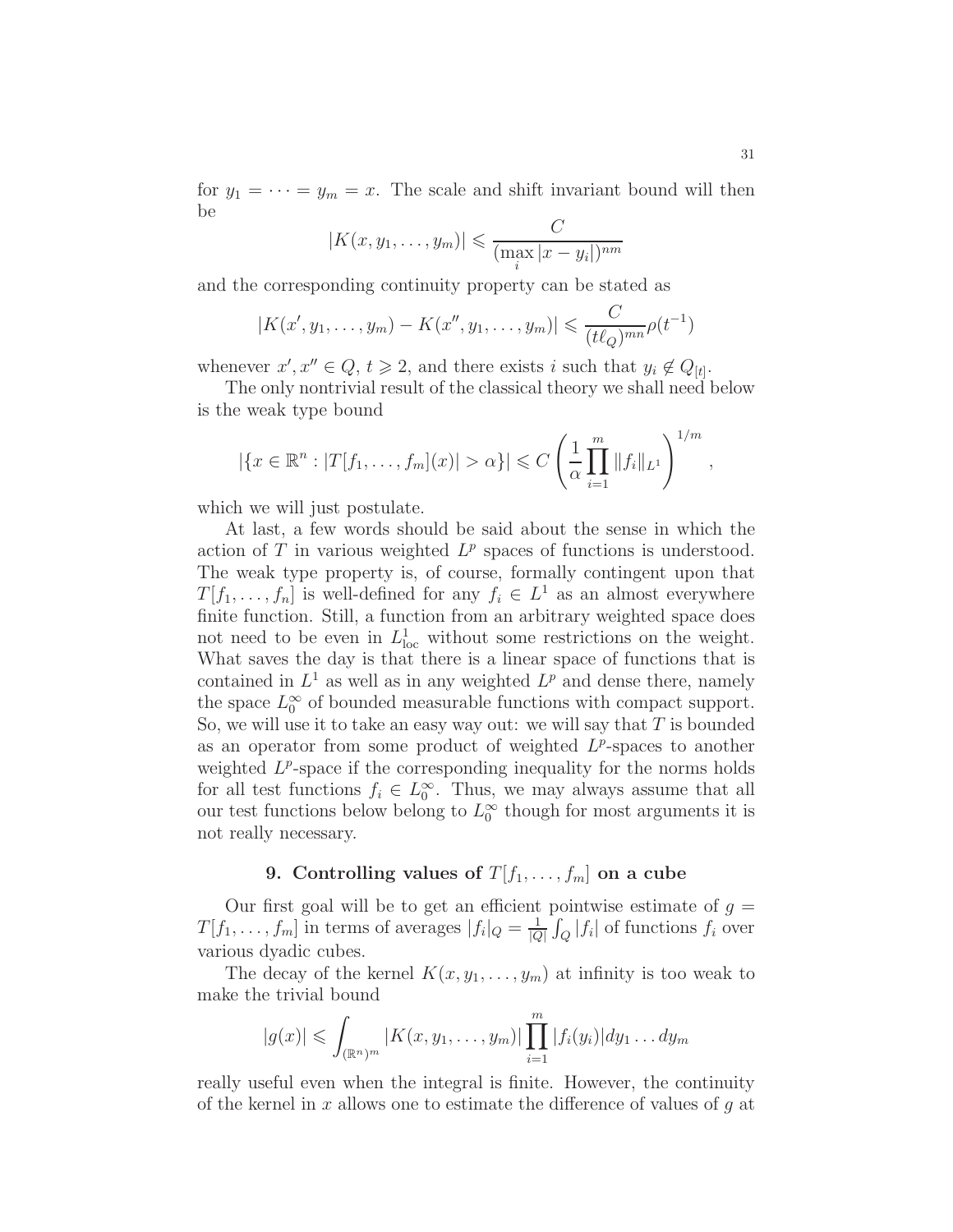two points  $x', x''$  in some cube Q by

$$
\[|T[f_1\chi_{Q_{[2]}},\ldots,f_m\chi_{Q_{[2]}}](x')|+|T[f_1\chi_{Q_{[2]}},\ldots,f_m\chi_{Q_{[2]}}](x'')|\] + \sum_{k=1}^{\infty}\int_{Q_{[2^{k+1}]}^m\setminus Q_{[2^k]}^m} |K(x',\vec{y})-K(x'',\vec{y})|\cdot|F(\vec{y})|\,d\vec{y}=I_1+I_2,
$$

where  $\vec{y} = (y_1, \ldots, y_m), F(\vec{y}) = f(y_1) \ldots f(y_m).$ By the continuity property of  $K$ ,

$$
I_2 \leqslant C \sum_{k=1}^\infty \rho(2^{-k}) |F|_{Q^m_{[2^{k+1}]} } = C \sum_{k=1}^\infty \rho(2^{-k}) \prod_{i=1}^m |f_i|_{Q_{[2^{k+1}]} }.
$$

Note now that the weak type bound for  $T$  implies that for the set

$$
G_{\alpha} = \{x \in Q : |T[f_1 \chi_{Q_{[2]}}, \ldots, f_m \chi_{Q_{[2]}}](x)| > \alpha\},\
$$

we have

$$
|G_{\alpha}| \leqslant \left(\frac{C}{\alpha} \prod_{i=1}^{m} |f_i|_{Q_{[2]}}\right)^{1/m} |Q|.
$$

Hence, taking  $\alpha = C\lambda^{-m} \prod_{i=1}^m |f_i|_{Q_{[2]}}$ , we obtain that  $|G_{\alpha}| \leq \lambda |Q|$  and for every  $x', x'' \in E = Q \setminus G_{\alpha}$ ,

$$
|I_1| \leq 2C\lambda^{-m} \prod_{i=1}^m |f_i|_{Q_{[2]}}.
$$

Therefore, we have proved that for every cube  $Q$ , there exists a set  $E \subset Q$  with  $|E| \geq (1 - \lambda)|Q|$  and such that for all  $x', x'' \in E$ ,

$$
|g(x') - g(x'')| \leq C(\lambda) \sum_{k=0}^{\infty} \rho(2^{-k}) \prod_{i=1}^{m} |f_i|_{Q_{[2^{k+1}]}}.
$$

<span id="page-31-0"></span>This phenomenon merits a few definitions and a separate discussion.

# 10. Oscillation and  $\lambda$ -oscillation

Let  $f$  be a measurable function defined on some non-empty set  $E$ . The oscillation of  $f$  on  $E$  is just

$$
\omega(f; E) = \sup_E f - \inf_E f,
$$

i.e., the length of the shortest closed interval containing  $f(E)$ . The oscillation is finite when  $f$  is bounded on  $E$ .

Assume now that  $f$  is measurable and finite almost everywhere on some measurable set  $Q \subset \mathbb{R}^n$  of finite positive measure. Let  $\lambda \in (0, 1)$ . The  $\lambda$ -oscillation of f on Q is defined as

$$
\omega_{\lambda}(f;Q) = \inf \{ \omega(f;E) : E \subset Q, |E| \geq (1 - \lambda)|Q| \}.
$$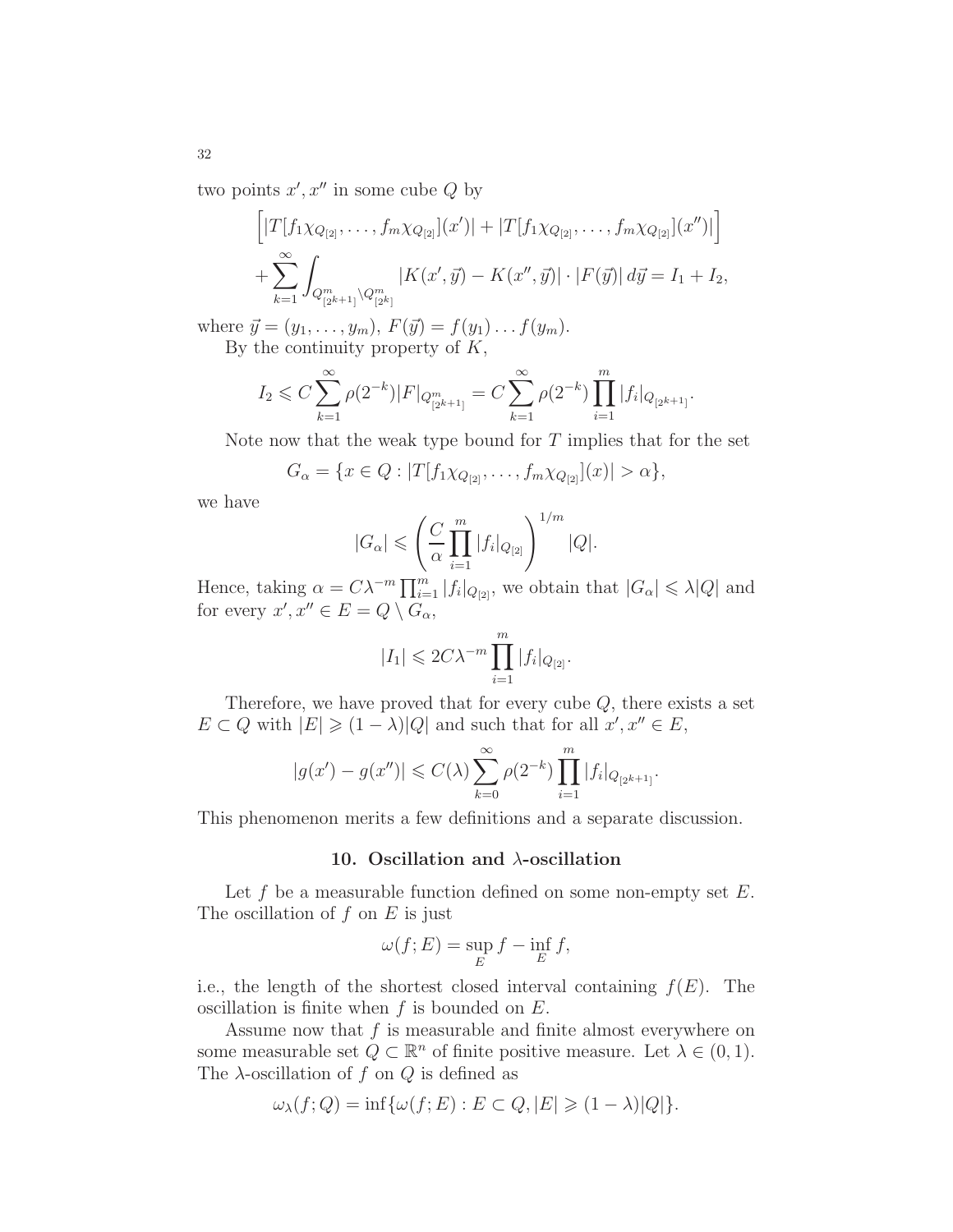Note that, unlike the usual oscillation  $\omega(f; Q)$ , the  $\lambda$ -oscillation  $\omega_{\lambda}(f; Q)$ is finite for any measurable function  $f$  that is finite almost everywhere on Q, which makes it a much more flexible tool.

The first thing we note is that the infimum in the definition of  $\omega_{\lambda}(f; Q)$  is, actually, a minimum as the following lemma shows.

<span id="page-32-0"></span>LEMMA 10.1. *For every*  $\lambda \in (0,1)$ *, there exists a set*  $E \subset Q$  *of measure*  $|E| \geq (1 - \lambda)|Q|$  *with*  $\omega_{\lambda}(f; Q) = \omega(f; E)$ *.* 

PROOF. There are subsets  $E_k \subset Q$  with  $|E_k| \geq (1 - \lambda)|Q|$  and intervals  $I_k = [a_k, a_k + \omega(f; E_k)] \subset \mathbb{R}$  such that  $f(E_k) \subset I_k$  and  $\omega(f; E_k) \downarrow \omega_\lambda(f; Q)$ . The crucial point is that we cannot have more than  $\frac{1}{1-\lambda}$  pairwise disjoint intervals  $I_{k_j}$  with this property because otherwise

$$
|Q| \geq |U_j f^{-1}(I_{k_j})| = \sum_j |f^{-1}(I_{k_j})| > \frac{1}{1 - \lambda}(1 - \lambda)|Q| = |Q|.
$$

Thus,  $\{a_k\}$  is a bounded sequence and, by Bolzano-Weierstrass, passing to a subsequence, if necessary, we can assume without loss of generality that  $a_k \to a$  as  $k \to \infty$ .

Now just put  $E = \limsup_{k \to \infty} E_k = \bigcap_{n \geq 1} \bigcup_{k \geq n} E_k$ . Note that  $|E| \geq (1 - \lambda)|Q|$  and for every  $x \in E$  there is a subsequence  $k_j$  such that

$$
a_{k_j} \leqslant f(x) \leqslant a_{k_j} + \omega(f; E_{k_j})
$$

for all  $j$ , and, thereby,

$$
a \leqslant f(x) \leqslant a + \omega_{\lambda}(f; Q).
$$

 $\Box$ 

Observe that the set  $E \subset Q$  in Lemma [10.1](#page-32-0) does not need to be unique. For example, let  $Q = [0, 1)$  and  $f(x) = x$ . Then

$$
\omega_{\lambda}(f;Q) = 1 - \lambda = \omega(f; E_{a,\lambda})
$$

for all intervals  $E_{a,\lambda} = [a, a+1-\lambda)$  with  $0 \leq a \leq \lambda$ .

10.1. The oscillation chain bound for a measurable function. We are now going to capitalize on the trivial observation that if  $E_1, \ldots, E_k$  is a chain of sets such that  $E_j \cap E_{j+1} \neq \emptyset$  for all  $j =$  $1, \ldots, k-1$ , then for every  $x \in E_1, y \in E_k$ , one has

$$
|f(x) - f(y)| \leqslant \sum_{j=1}^{k} \omega(f; E_j).
$$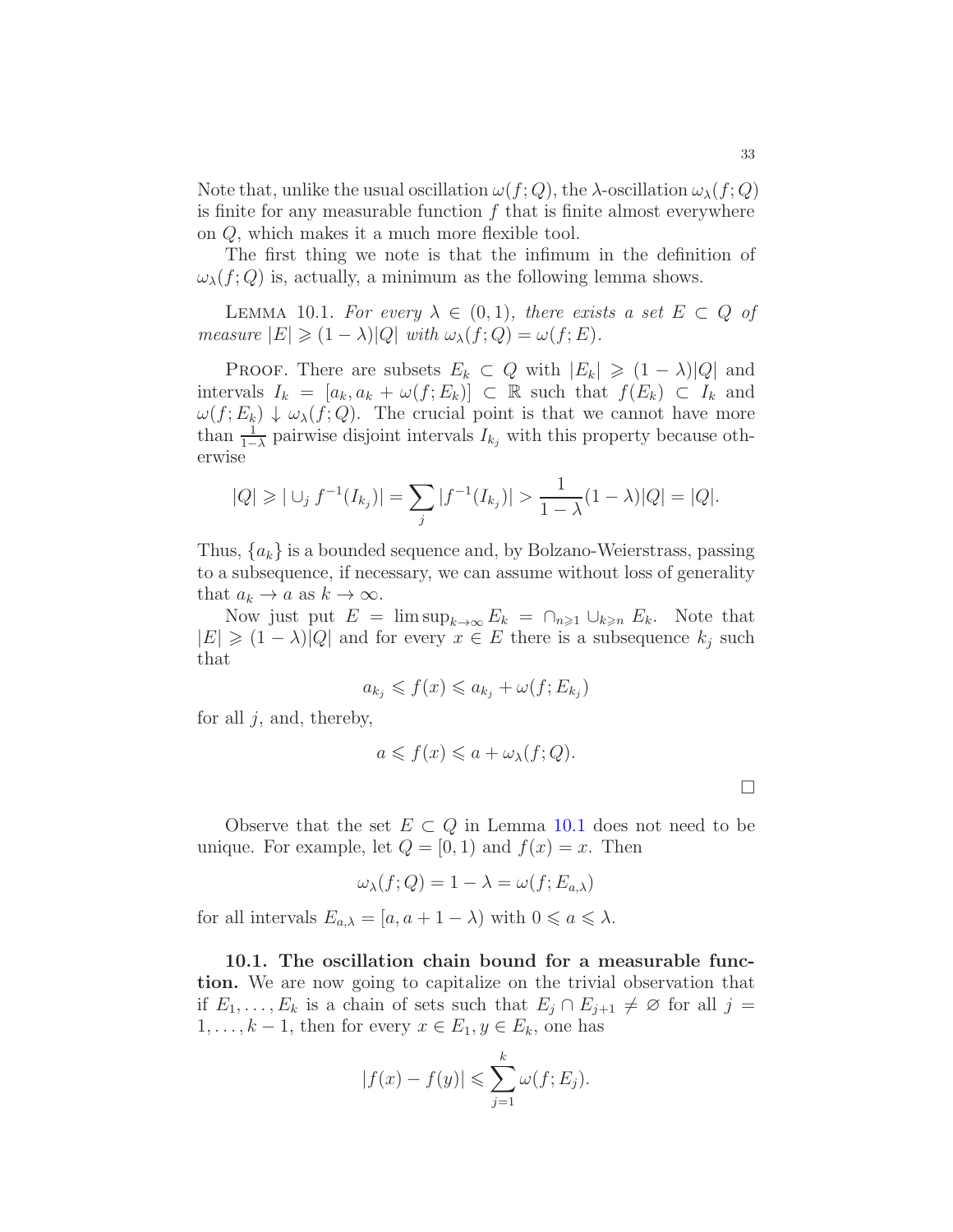<span id="page-33-2"></span>THEOREM 10.2. Let  $f : \mathbb{R}^n \to \mathbb{R}$  be any measurable almost every*where finite function such that for every*  $\varepsilon > 0$ ,

<span id="page-33-1"></span>(10.1) 
$$
|\{x \in [-R, R]^n : |f(x)| > \varepsilon\}| = o(R^n) \text{ as } R \to \infty.
$$

*Then for every dyadic lattice*  $\mathscr D$  *and every*  $\lambda \in (0, 2^{-n-2}]$ *, there exists a regular*<sup>[4](#page-33-0)</sup> 6-Carleson family  $S \subset \mathcal{D}$  (depending on f) such that

$$
|f| \leqslant \sum_{Q \in \mathcal{S}} \omega_{\lambda}(f; Q) \chi_{Q}
$$

*almost everywhere.*

PROOF. For every cube  $Q \in \mathscr{D}$ , fix a set  $E(Q) \subset Q$  such that  $|E(Q)| \geq (1-\lambda)|Q|$  and  $\omega(f; E(Q)) = \omega_{\lambda}(f; Q)$ . We say that two cubes  $Q \supset Q'$  are linked if  $E(Q) \cap E(Q') \neq \emptyset$ . Clearly, if  $Q_N \supset \cdots \supset Q_1$ is a chain of nested cubes in which  $Q_{j+1}$  and  $Q_j$  are linked for every  $j = 1, \ldots, N - 1$ , then

$$
\omega(f; E(Q_1) \cup \dots \cup E(Q_N)) \leqslant \sum_{j=1}^N \omega(f; E(Q_j)).
$$

We call a family S linked if every two cubes  $Q' \subset Q''$  in S with  $d_{\mathcal{S}}(Q', Q'') = 1$  are linked. Assume that  $\mathcal{S}$  is linked and regular. Then, starting from any cube  $Q \in \mathcal{S}$ , we can go up and enumerate all cubes from S we meet on the way:  $Q = Q_1 \subset Q_2 \subset \ldots$  Take a point  $x \in E(Q)$ . For every  $N \geq 1$ , we have

$$
|f(x)| \leq \sum_{j=1}^{N-1} \omega(f; E(Q_j)) + \sup_{E(Q_N)} |f|.
$$

However, condition [\(10.1\)](#page-33-1) implies that for every  $\varepsilon > 0$ ,  $E(Q_N)$  intersects the set  $\{|f| < \varepsilon\}$  if the cube  $Q_N$  is sufficiently large, so in this case,

$$
\sup_{E(Q_N)}|f| \leq \varepsilon + \omega(f; E(Q_N)).
$$

Since  $\varepsilon$  was arbitrary, we conclude that then  $|f(x)| \leqslant \sum_{j=1}^{\infty} \omega(f; E(Q_j)),$ which can be restated as

$$
|f| \leqslant \sum_{Q \in \mathcal{S}} \omega_{\lambda}(f; Q) \chi_{Q}
$$

on  $\cup_{Q\in\mathcal{S}}E(Q)$ .

Now it becomes clear how the system  $\mathcal S$  should be constructed. We should just first make sure that the entire lattice  $\mathscr D$  is linked and then to rarefy it as much as possible by removing the intermediate cubes in long

<span id="page-33-0"></span><sup>&</sup>lt;sup>4</sup>Recall that a family  $S \subset \mathscr{D}$  is regular if for each compact  $K \subset \mathbb{R}^n$ , there exists  $Q \in \mathcal{S}$  containing K.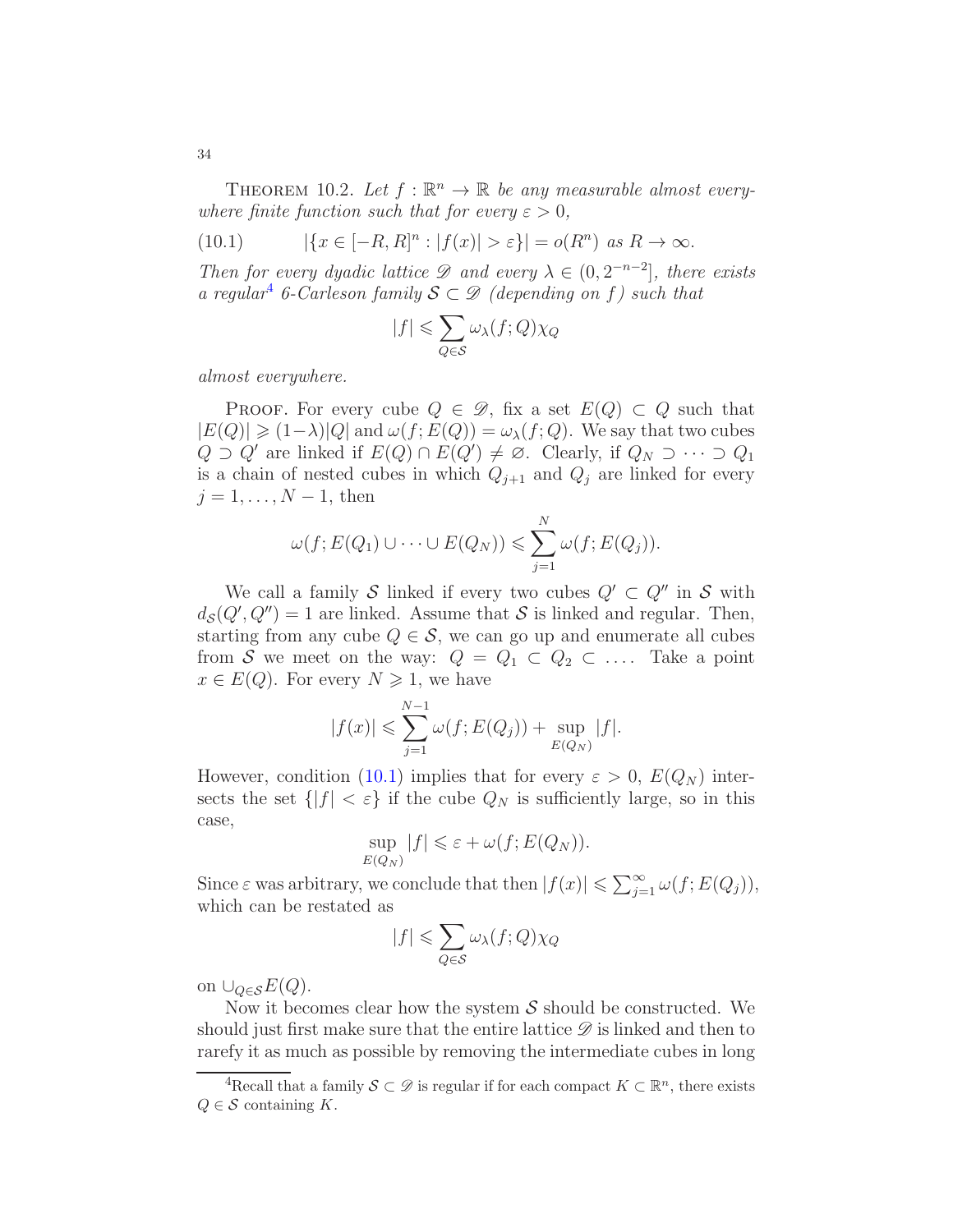linked descending chains when a direct shortcut is available. The first requirement is equivalent to having each cube Q linked to every of its children. However, for every child  $Q'$  of  $Q$ , we have  $E(Q), E(Q') \subset Q$ and

$$
|E(Q)| + |E(Q')| \geq (1 - \lambda)(1 + 2^{-n})|Q|
$$

so this requirement is automatically satisfied as soon as

$$
(1 - \lambda)(1 + 2^{-n}) > 1.
$$

It may not be clear which cubes are essential and which are unnecessary for keeping  $\mathscr D$  or its subsets linked if we look at each cube alone and ask about its role in the entire lattice. However, we can certainly locate some cubes  $Q'$  that seem like good candidates for removal if we start with some cube  $Q \in \mathscr{D}$  and try to "comb" the lattice  $\mathscr{D}$  starting with Q and going down. Then, at each moment when we consider some particular cube  $Q' \subset Q$  as a candidate for removal, we still have the entire family  $\mathcal{D}(Q')$  untouched and linked by its parent-child bonds. Thus, at this moment, the maximal linked descending chains starting at  $Q$  and passing through  $Q'$  will then pass through one of the children of  $Q'$ , so we can safely bypass  $Q'$  in all those chains if each child of  $Q'$ is linked directly to  $Q$  or to some intermediate cube between  $Q$  and  $Q'$ that survived the previous combing.

Hence we just define the condition  $\mathcal{P}(Q, Q')$  by saying that  $\mathcal{P}(Q, Q')$ is satisfied if every child of  $Q' \subset Q$  is linked to Q (see Figure 14).



<span id="page-34-0"></span>FIGURE 14.  $\mathcal{P}(Q, Q'_1)$  holds because every child of  $Q'_1$ is linked to Q, i.e., the corresponding sets encircled in brown intersect  $E(Q)$  (red), but  $\mathcal{P}(Q, Q'_2)$  fails, so the removal of  $Q'_2$  may disconnect the chain linking  $Q$  to the bottom right child of  $Q'_2$ .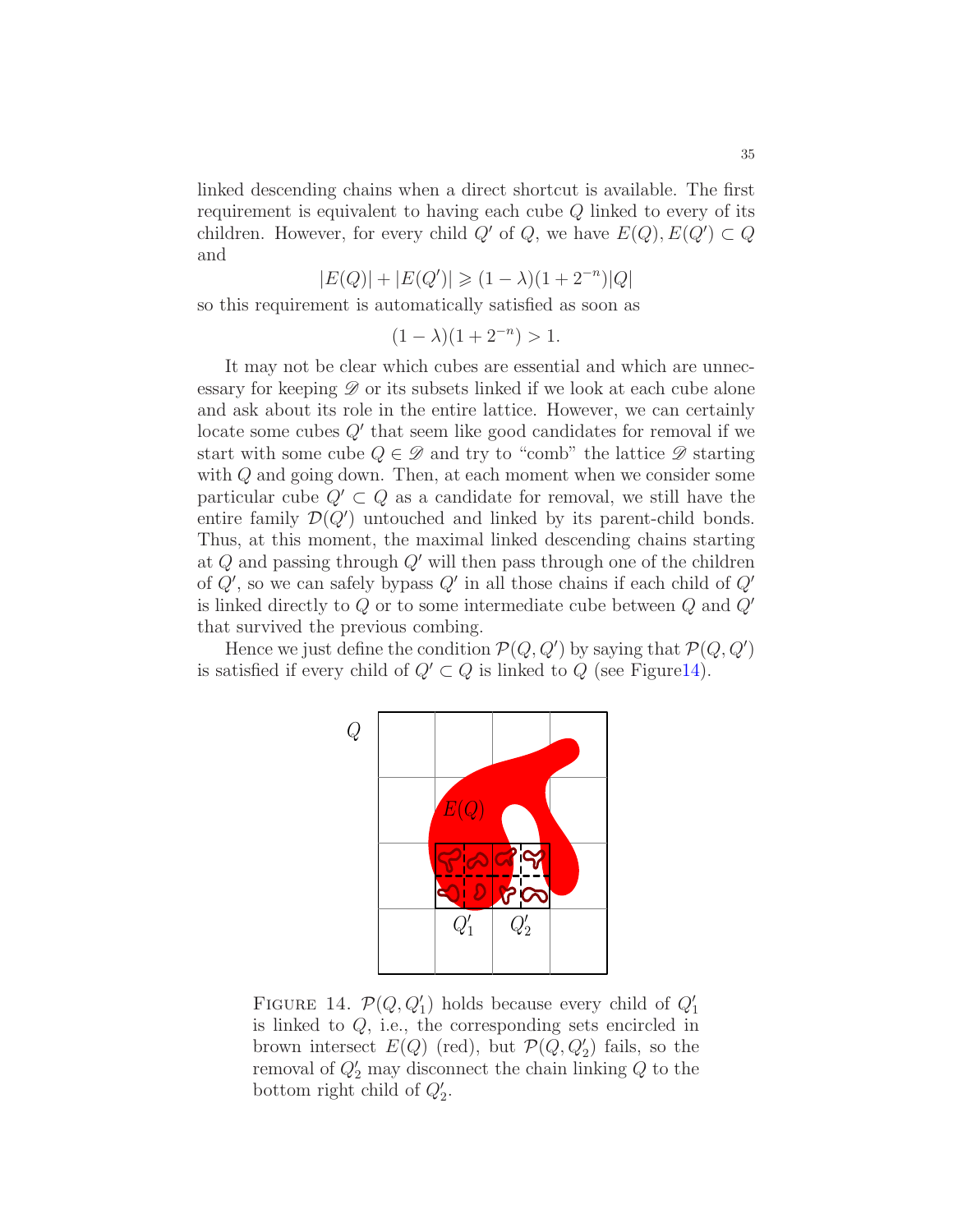Combing the lattice down from some fixed cube in the manner described above is exactly what our stopping time tool does, so it is natural now to take a look at the families  $stop(Q, P)$ . We would like them to be well-defined and Carleson, so we have to check 2 things:

1)  $\mathcal{P}(Q, Q)$  always holds. This was proved just a few lines ago when we talked about having the entire lattice linked.

2)  $\mathcal{P}(Q, Q')$  is a Carleson-type condition. Indeed, suppose that  $Q'_{j}$  is a family of pairwise disjoint subcubes of Q such that  $\mathcal{P}(Q, Q'_{j})$ fails for all j. Then for each  $Q'_j$  there exists its child  $Q''_j$  such that  $E(Q_j'') \cap E(Q) = \emptyset$ . Since we still have  $E(Q_j'') \subset Q_j'' \subset Q$ , we obtain

$$
\sum_{j} |Q'_j| = 2^n \sum_{j} |Q''_j| \leq \frac{2^n}{1-\lambda} \sum_{j} |E(Q''_j)|
$$
  

$$
\leq \frac{2^n}{1-\lambda} |Q \setminus E(Q)| \leq \frac{2^n \lambda}{1-\lambda} |Q| \leq \frac{1}{2} |Q|,
$$

provided that  $\lambda \leq \frac{1}{2^{n+1}+1}$ .

Now just take any regular 2-Carleson family (say, the family of all cubes in  $\mathscr D$  containing the origin), and augment it by stop $(Q, \mathcal P)$ . By Lemmas [6.7](#page-27-0) and [6.8,](#page-27-1) the resulting family  $S$  is 6-Carleson. Also, it has the property that  $\mathcal{P}(Q_{\mathcal{S}}, Q)$  holds for every  $Q \in \mathscr{D}$ . This can be used in two ways.

Suppose that  $Q, Q' \in \mathcal{S}, Q \supset Q'$ , and  $d_{\mathcal{S}}(Q', Q) = 1$ . Then  $Q$  is the S-roof of the parent  $Q$  of  $Q'$ , so  $\mathcal{P}(Q, Q)$  holds, i.e.,  $Q$  is linked to  $Q'$ (as well as to the dyadic brothers of  $Q'$ , but that part is fairly useless). Thus  $S$  is linked.

Another way to use this condition is to take any weak Lebesgue point  $x \in \mathbb{R}^n$  of f and, for fixed  $\varepsilon > 0$ , consider a cube  $R \in \mathscr{D}$ containing  $x$  such that

$$
|\{y \in R : |f(y) - f(x)| > \varepsilon\}| < \lambda |R|.
$$

Let P be the parent of R. Then  $\widehat{P}_{\mathcal{S}} \in \mathcal{S}$ , so we have

$$
|f| \leqslant \sum_{Q \in \mathcal{S}} \omega_{\lambda}(f; Q) \chi_{Q}
$$

on  $E(\widehat{P}_{\mathcal{S}})$ . However, we also have  $\widehat{P}_{\mathcal{S}}$  linked to all children of P and, in particular to  $R$ , so

$$
|f|\leqslant \sum_{Q\in\mathcal{S}}\omega_\lambda(f;Q)\chi_Q+\omega_\lambda(f;R)
$$

on  $E(R)$ . Next, observe that  $\omega_{\lambda}(f; R) \leq 2\varepsilon$  and the sets  $E(R) \subset R$ and  $\{y \in R : |f(y) - f(x)| \leq \varepsilon\}$  intersect, provided that  $\lambda < \frac{1}{2}$ , so we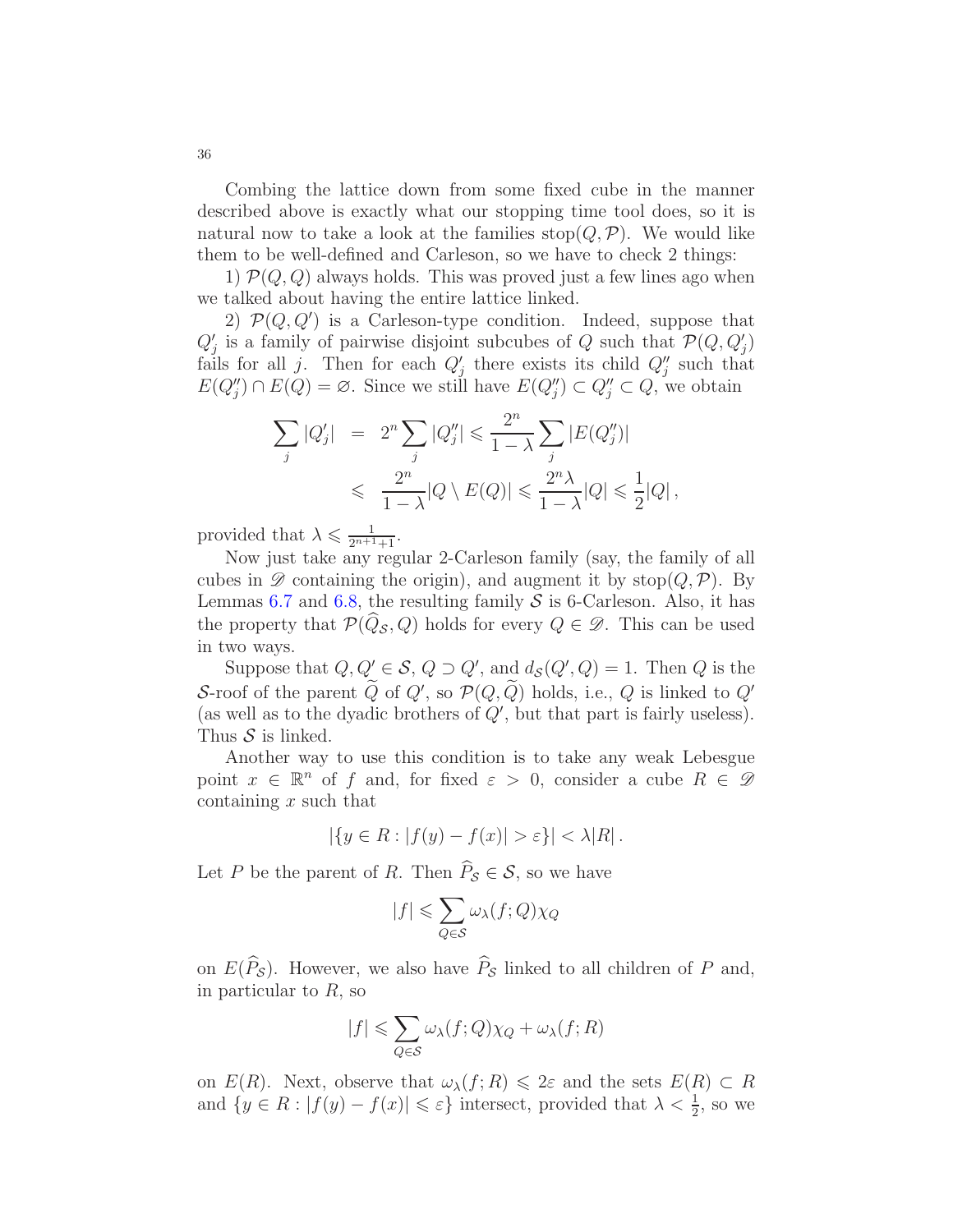finally conclude that

$$
|f(x)| \leqslant \sum_{Q \in \mathcal{S}} \omega_{\lambda}(f; Q) \chi_{Q} + 3\varepsilon \,.
$$

<span id="page-36-0"></span>Since  $\varepsilon > 0$  was arbitrary, the statement of the theorem follows.  $\Box$ 

# <span id="page-36-1"></span>11. From a sum over all cubes to a dyadic sum

The result of Section 9 can be restated as

(11.1) 
$$
\omega_{\lambda}(T[f_1,\ldots,f_m];Q) \leq C(\lambda) \sum_{k=0}^{\infty} \rho(2^{-k}) \prod_{i=1}^{m} |f_i|_{Q_{[2^{k+1}]}}.
$$

Since the weak type bound implies that the measure of the set  $\{x \in \mathbb{R}^n : |f(x)| \leq 1\}$  $\mathbb{R}^n : |T[f_1, \ldots, f_m]| > \varepsilon$  is finite for every  $\varepsilon > 0$  and  $f_1, \ldots, f_m \in L^1$ , we can apply Theorem [10.2](#page-33-2) to estimate  $T[f_1, \ldots, f_m]$  pointwise. A slight nuisance is that while in the resulting double sum Q runs over a Carleson subset S of a fixed dyadic lattice  $\mathscr{D}$ , the averages  $|f_i|_{Q_{[2^{k+1}]}}$ are taken over non-dyadic cubes. However, the Three Lattice Theorem allows one to dominate the right hand side of  $(11.1)$  by  $3<sup>n</sup>$  dyadic sums without any effort: note that for each k, the cube  $Q_{[2^{k+1}]}$  can be covered by a cube in one of the lattices  $\mathscr{D}^{(j)}$  (see Remark [3.2\)](#page-13-2) of comparable size and, since the sidelengths of the cubes  $Q_{[2^{k+1}]}$  increase as a geometric progression, each cube  $R \in \mathscr{D}^{(j)}$  can be used as an extension of  $Q_{[2^{k+1}]}$ only finitely many times. At last, the ratio  $\ell_Q/\ell_R$  is comparable with  $\ell_Q/\ell_{Q_{[2^{k+1}]}} = 2^{-k-1}$ , so, since the ratio  $\rho(t)/\rho(ct)$  is uniformly bounded in  $t > 0$  for every fixed  $c \in (0, 1)$ , we get

$$
\omega_{\lambda}(T[f_1,\ldots,f_m];Q) \leqslant C(n,\lambda)\sum_{j=1}^{3^n}\sum_{\substack{R\in\mathscr{D}(j)\\R\supset Q}}\rho(\ell_Q/\ell_R)\prod_{i=1}^m|f_i|_R,
$$

and, by Theorem [10.2,](#page-33-2)

$$
|T[f_1,\ldots,f_m]| \leqslant C(n,\lambda)\sum_{j=1}^{3^n}\sum_{Q\in\mathcal{S}}\sum_{\substack{R\in\mathcal{D}^{(j)}\\R\supset Q}}\rho(\ell_Q/\ell_R)\Big(\prod_{i=1}^m|f_i|_R\Big)\chi_Q
$$

almost everywhere.

Now recall that for a fixed j, every cube  $Q \in \mathscr{D}$  is contained in a unique cube  $\tilde{Q}_j \in \mathscr{D}^{(j)}$  with  $\ell_{\tilde{Q}_j} = 3\ell_Q$ . Since every  $\tilde{Q}_j$  can arise as an extension cube for at most  $3^n$  cubes Q and since the sets  $E(Q)$  in the definition of the sparse family  $S$  can perfectly well serve to show the sparseness of the family  $S_j = \{Q_j : Q \in S\}$  only with a 3<sup>n</sup> times smaller sparseness constant, we conclude that for each set of functions  $f_1, \ldots, f_m$  and each  $\lambda \in (0, 2^{-n-2}]$ , there exist  $3^n$  dyadic lattices  $\mathscr{D}^{(j)}$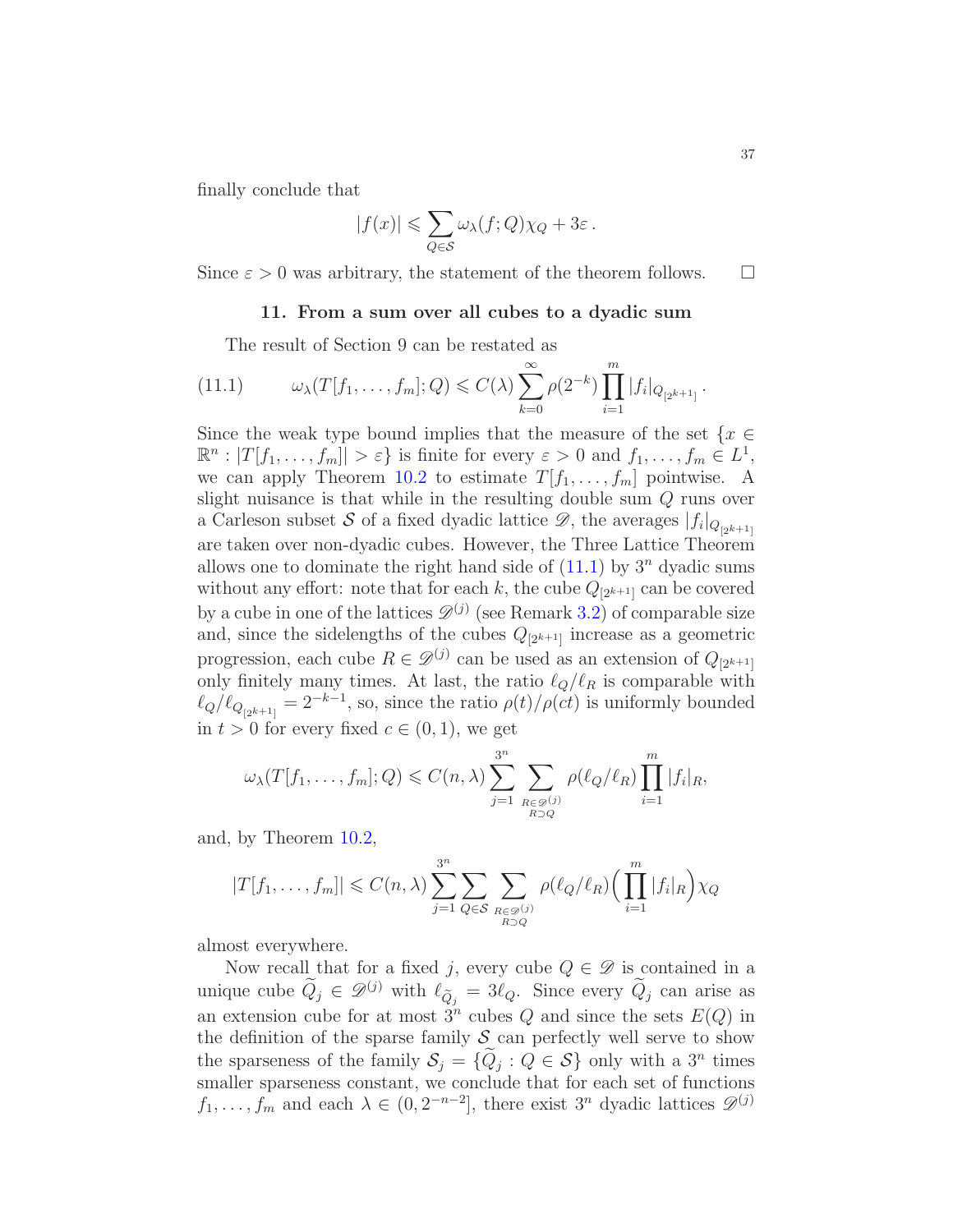and  $3^n$  families  $S_j \subset \mathscr{D}^{(j)}$  each of which is  $\Lambda$ -Carleson with  $\Lambda = 6 \cdot 3^n$ such that (11.2)

<span id="page-37-1"></span>
$$
|T[f_1,\ldots,f_m]| \leqslant C(n,\lambda)\sum_{j=1}^{3^n} \sum_{\substack{Q\in\mathcal{S}_j\\R\supset Q}} \rho(\ell_Q/\ell_R) \Big(\prod_{i=1}^m |f_i|_R\Big) \chi_Q
$$

<span id="page-37-0"></span>pointwise.

# 12. A useful summation trick

In this section we describe a convenient way to estimate a double sum of the kind

$$
\sum_{Q\in\mathcal{S}}\sum_{\mathop{R\in\mathscr{D}\atop R\supset Q}},
$$

where  $\mathscr D$  is a dyadic lattice and  $\mathscr S$  is an arbitrary regular subset of  $\mathscr D$ .

The way the sum is written means that we take all cubes in  $\mathcal S$  one by one and start looking up taking all dyadic cubes  $R$  on the way into account. We want to rewrite it so that the direction we look in changes from up to down but the outer sum is still over  $\mathcal{S}$ , not over  $\mathcal{D}$ . This seems impossible until we realize that every cube  $R \in \mathscr{D}$  has a roof  $R_{\mathcal{S}} \in \mathcal{S}$ , after which the task becomes trivial:

$$
\sum_{Q\in\mathcal{S}}\sum_{\mathclap{\substack{R\in\mathcal{D}\\R\supset Q}}}=\sum_{Q\in\mathcal{S}}\sum_{\mathclap{\substack{U\in\mathcal{S}\\U\supset Q}}}\sum_{\mathclap{\substack{R\in\mathcal{D},\widehat{R}_{\mathcal{S}}=U\\R\supset Q}}=\sum_{\mathclap{U\in\mathcal{S}}}\sum_{\mathclap{Q\in\mathcal{S},R\in H_{\mathcal{S}}(U)}}
$$

.

We shall now use this summation rearrangement with summands of the kind  $a(d_{\mathscr{D}}(Q, R))\Psi(R)\chi_Q$ , where  $a : \mathbb{Z}_+ \to [0, \infty)$  is some reasonably fast decreasing function and  $\Psi$  is some non-negative quantity, which, after some change of notation, is exactly the kind of expression we have in  $(11.2)$ .

We observe, as before, that

$$
\sum_{Q\in\mathcal{S}}\sum_{\stackrel{R\in\mathscr{D}}{R\supset Q}}a(d_{\mathscr{D}}(Q,R))\Psi(R)\chi_{Q}=\sum_{U\in\mathcal{S}}\sum_{\stackrel{Q\in\mathcal{S},R\in H_{\mathcal{S}}(U)}{Q\subset R}}a(d_{\mathscr{D}}(Q,R))\Psi(R)\chi_{Q}.
$$

Since R is now restricted to  $H_{\mathcal{S}}(U)$ , we can try to carry sup $_{R\in H_{\mathcal{S}}(U)}\Psi(R)$ out of the inner sum and look at the resulting bound

$$
\sum_{U \in \mathcal{S}} \Big( \sup_{R \in H_{\mathcal{S}}(U)} \Psi(R) \Big) \sum_{Q \in \mathcal{S}, R \in H_{\mathcal{S}}(U)} a(d_{\mathscr{D}}(Q, R)) \chi_{Q}.
$$

It is now tempting to try to sum over  $R$  in the inner sum taking into account that for a fixed Q, all distances  $d_{\mathscr{D}}(Q, R), R \in \mathscr{D}, R \supset Q$ , are pairwise different, so we can get  $\sum_{l=0}^{\infty} a(l)$  in the worst case scenario. This is not a bad idea and we will do exactly that with one small but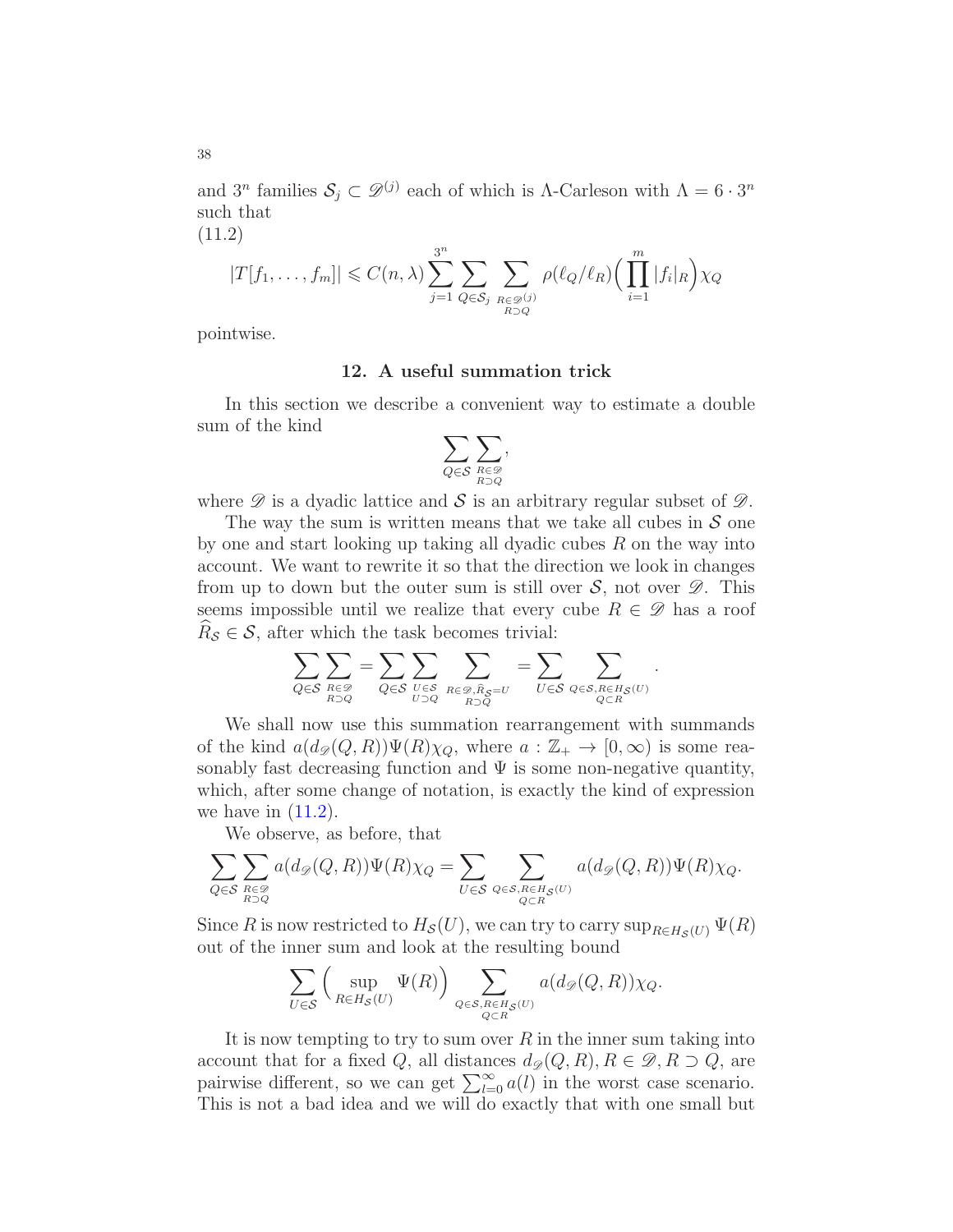essential modification: we will notice that the condition  $R \in H<sub>S</sub>(U)$  is much stronger than just  $R \in \mathcal{D}$  and, since the cube Q is also in S and  $Q \subset R \subset U$ , the distance  $d_{\mathscr{D}}(R, Q)$  from  $R \in H_{\mathcal{S}}(U)$  to  $Q$  can never be less than  $d_{\mathcal{S}}(U, Q)$ . Thus, splitting all possible cubes  $Q \subset U$  in  $\mathcal S$ according to their distance from U in  $\Gamma_{\mathcal{S}}$ , we get the bound

$$
\sum_{m\geqslant 0}\sum_{Q\in\mathcal{S},R\in H_{\mathcal{S}}(U)\atop Q\subset R\subset U, d_{\mathcal{S}}(Q,U)=m}a(d_{\mathscr{D}}(Q,R))\chi_{Q}
$$

for the inner sum.

Now, for fixed  $m$ , the sum

$$
\sum_{\substack{R \in H_{\mathcal{S}}(U) \\ R \supset Q}} a(d_{\mathscr{D}}(Q, R))
$$

is still a sum of values of a at distinct integers, but at this point we also know that none of them is less than  $m$ . Thus, we get the bound  $\sum_{l \geqslant m} a(l)$  for this sum instead of the sum over all  $l \geqslant 0$ . This may look like a small improvement for each particular Q, but it becomes dramatic when we sum over  $Q$  and take into account that for any fixed  $m,$ 

$$
\sum_{Q \in \mathcal{S}, Q \subset U \atop d_{\mathcal{S}}(Q, U) = m} \chi_Q \leq \chi_U
$$

(the cubes Q in the summation are pairwise disjoint and are all contained in  $U$ ). We can now write

$$
\sum_{m\geqslant 0}\sum_{\substack{Q\in\mathcal{S},R\in H_{\mathcal{S}}(U)\\ Q\subset R\subset U, d_{\mathcal{S}}(Q,U)=m}}a(d_{\mathscr{D}}(Q,R))\chi_{Q}\leqslant \sum_{m\geqslant 0}\sum_{\substack{Q\in\mathcal{S},d_{\mathcal{S}}(Q,U)=m\\ Q\subset U}}\Big(\sum_{l\geqslant m}a(l)\Big)\chi_{Q}
$$
  

$$
\leqslant \sum_{m\geqslant 0}\Big(\sum_{l\geqslant m}a(l)\Big)\chi_{U}=\Big[\sum_{m\geqslant 0}(m+1)a(m)\Big]\chi_{U}.
$$

If  $\beta = \sum_{m\geqslant 0} (m+1)a(m) < +\infty$ , then we get the final estimate:

$$
\sum_{Q\in\mathcal{S}}\sum_{\substack{R\in\mathcal{D}\\ R\supset Q}}a(d_{\mathcal{D}}(Q,R))\Psi(R)\chi_{Q}\leqslant \beta\sum_{U\in\mathcal{S}}\Big(\sup_{R\in H_{\mathcal{S}}(U)}\Psi(R)\Big)\chi_{U}.
$$

# <span id="page-38-0"></span>13. From Calderón-Zygmund operators to sparse operators

The summation trick allows us to estimate  $T[f_1, \ldots, f_m]$  by a sum of  $3^n$  expressions of the kind

$$
\sum_{Q \in \mathcal{S}} \Big( \sup_{R \in H_{\mathcal{S}}(Q)} \prod_{i=1}^{m} |f_i|_{R} \Big) \chi_{Q}
$$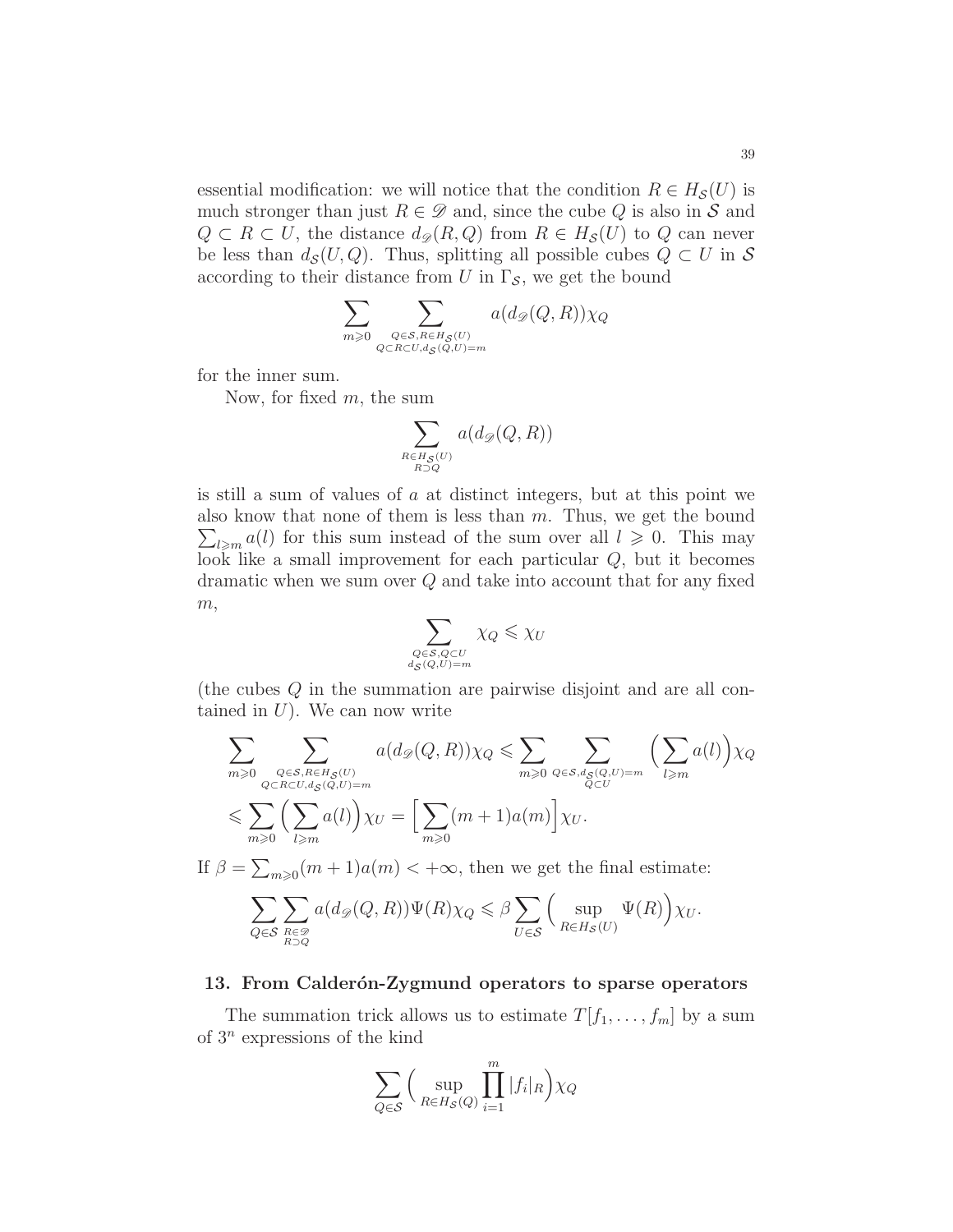(one for each lattice  $\mathscr{D}^{(j)}$ ) under the additional assumption that

$$
\sum_{m=1}^{\infty} m\rho(2^{-m}) < +\infty,
$$

or, equivalently,  $\int_0^1 \rho(t) \log \frac{1}{t}$  $\frac{dt}{t}$  < + $\infty$ . All classical operators have  $\rho(t) = t^{\delta}$  for some  $\delta > 0$ , so making this assumption hardly restricts the generality of the results we present.

Now we want to go one step further and replace the supremum by a single average. Of course, this is impossible if we keep the original family  $\mathcal S$  intact, but, since the only thing we know (or care) about is that  $S$  be Carleson, we can extend  $S$  in any way we want to a new family  $\tilde{S}$  before applying the summation trick as long as the extension preserves the Carleson property, and here is where the augmentation tool comes handy.

No matter how we extend, the top cube Q of  $H_{\tilde{\mathcal{S}}}(Q)$  will always remain in the supremum. So, our task will be to make sure that for every  $R \in H_{\tilde{\mathcal{S}}}(Q)$ , the product  $\prod_{i=1}^m |f_i|_R$  is controlled by  $\prod_{i=1}^m |f_i|_Q$ . This is exactly what the stopping time construction does if we choose the condition  $P$  in an appropriate way. The most natural condition  $\mathcal{P}(Q,Q')$  to introduce is the one that

$$
\prod_{i=1}^{m} |f_i|_{Q'} \leqslant K \prod_{i=1}^{m} |f_i|_{Q}
$$

with some (large)  $K \geq 1$ . The products may be a bit unpleasant to handle directly, so we will ask for a bit more. Namely we will say that  $\mathcal{P}(Q, Q')$  holds if  $|f_i|_{Q'} \leqslant K^{1/m} |f_i|_Q$  for every  $i = 1, \ldots, m$ . Then, for the augmented system  $\tilde{S}$ , we will automatically have

$$
\sup_{R \in H_{\widetilde{\mathcal{S}}}(Q)} \prod_{i=1}^m |f_i|_R \leqslant K \prod_{i=1}^m |f_i|_Q
$$

for every  $Q \in \widetilde{\mathcal{S}}$  and our sum will get reduced to

$$
\sum_{Q \in \widetilde{\mathcal{S}}} \prod_{i=1}^m |f_i|_Q \chi_Q.
$$

Since we want to keep the family  $\widetilde{\mathcal{S}}$  Carleson, we need to make sure that our condition  $P$  is of Carleson type. Suppose that  $Q'_j \subset Q$  are disjoint cubes for which  $\mathcal{P}(Q, Q'_j)$  fails. Then for each j, there exists  $i(j) \in \{1, \ldots, m\}$  with  $|f_{i(j)}|_{Q'_j} > K^{1/m} |f_{i(j)}|_Q$ . Let  $J_i$  be the set of j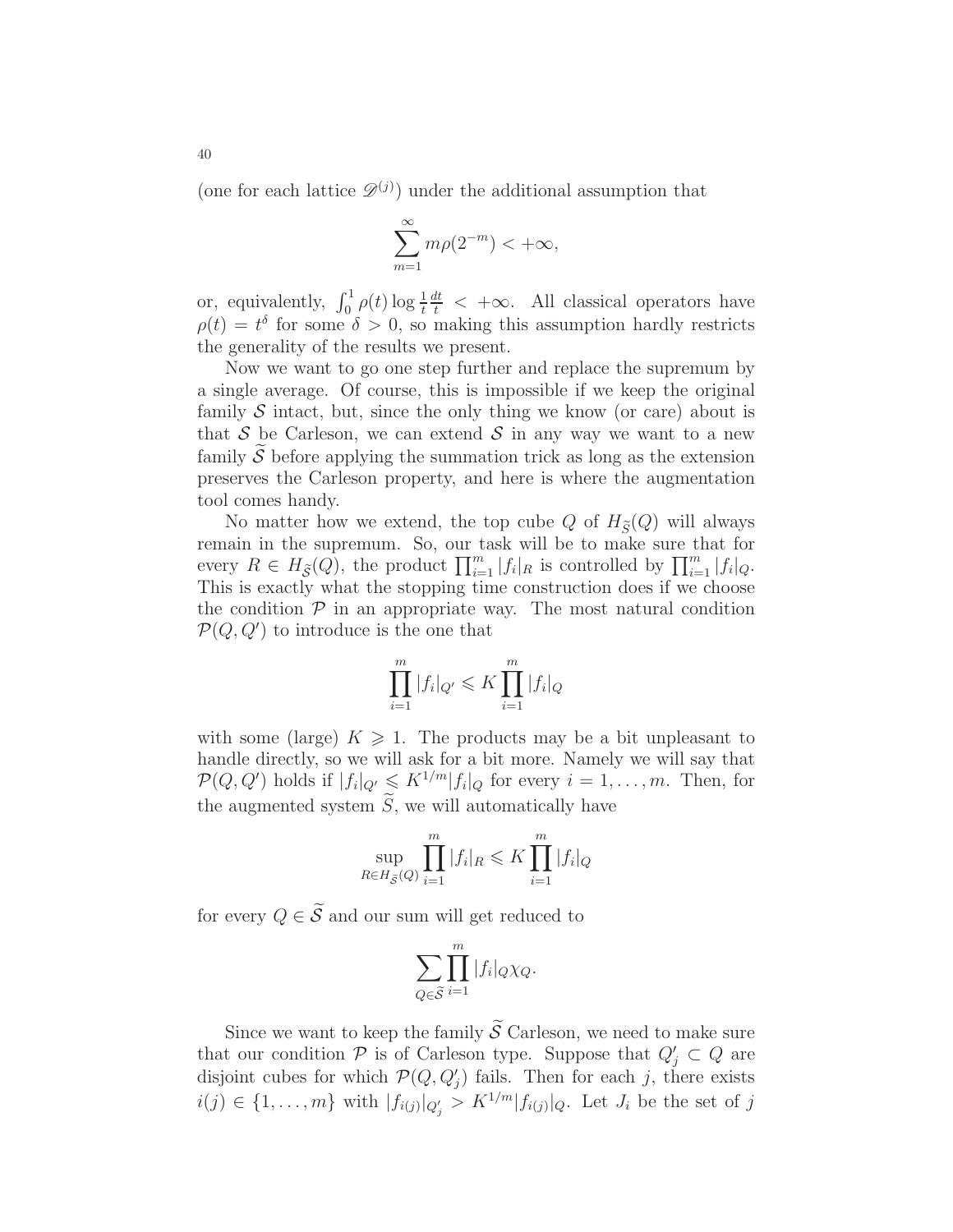for which  $i(j) = i$ . Then

$$
K^{1/m}|f_i|_Q \sum_{j \in J_i} |Q'_j| \leq \sum_{j \in J_i} |f_i|_{Q'_j} |Q'_j| = \sum_{j \in J_i} \int_{Q'_j} |f_i|
$$
  

$$
\leq \int_Q |f_i| = |f_i|_Q |Q|,
$$

whence  $\sum_{j\in J_i} |Q'_j| \leqslant K^{-1/m} |Q|$  for each i and  $\sum_j |Q'_j| \leqslant mK^{-1/m} |Q|$ . Thus, choosing  $\tilde{K} = (2m)^m$ , we get the desired Carleson type property for P.

Now our strategy for the estimate is clear. First, take each double sum

$$
\sum_{Q\in\mathcal{S}_j}\sum_{\substack{R\in\mathscr{D}^{(j)}\\R\supset Q}}\rho(\ell_Q/\ell_R)\prod_{i=1}^m|f_i|_R\chi_Q,
$$

and replace each Carleson family  $S_j$  by the augmented family  $S_j$ , which is  $2(6 \cdot 3^n + 1)$ -Carleson by Lemmas [6.7](#page-27-0) and [6.8.](#page-27-1) We now have

$$
\sup_{R \in H_{\widetilde{S}_j}(Q)} \prod_{i=1}^m |f_i|_R \leq (2m)^m \prod_{i=1}^m |f_i|_Q
$$

for all  $Q \in \mathcal{S}_j$  and since  $S_j \subset S_j$ , this replacement can only enlarge the double sum. After that, we apply the summation trick, and, assuming that  $\rho$  satisfies the condition  $\int_0^1 \rho(t) \log \frac{1}{t}$  $\frac{dt}{t}$  <  $+\infty$ , get the sum

$$
\sum_{Q \in \widetilde{\mathcal{S}}_j} \prod_{i=1}^m |f_i|_Q \chi_Q
$$

dominating the original double sum up to a constant factor.

This observation is worth singling out as a theorem. To state it clearer, let us make one definition first.

DEFINITION 13.1. Let  $\mathscr D$  be any dyadic lattice and let  $\mathcal S \subset \mathscr D$ be a Carleson family of cubes. The m-linear sparse operator  $A_{\mathcal{S},m}$ corresponding to the family  $\mathcal S$  is defined by

$$
\mathcal{A}_{\mathcal{S},m}[f_1,\ldots,f_m] = \sum_{Q \in \mathcal{S}} \prod_{i=1}^m (f_i)_{Q} \chi_Q.
$$

<span id="page-40-0"></span>Theorem 13.2. *Let* T *be any* m*-linear Calder´on-Zygmund operator with the modulus of continuity* ρ *of the kernel satisfying*

$$
\int_0^1 \rho(t) \log \frac{1}{t} \frac{dt}{t} < +\infty.
$$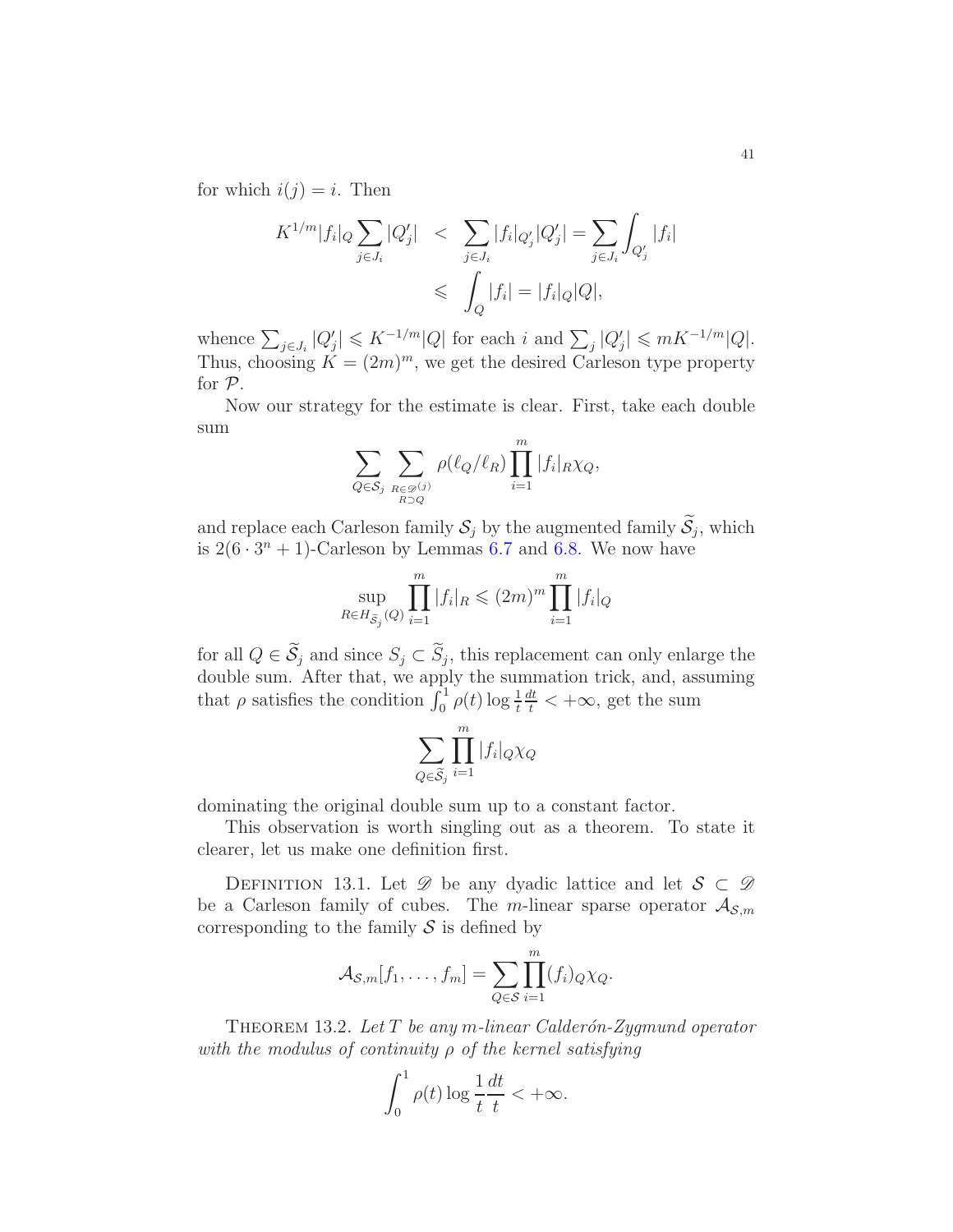*Then, for every*  $f_1, \ldots, f_m$ *, there exist*  $3^n$  *dyadic lattices*  $\mathscr{D}^{(j)}$  *and*  $14 \cdot 3^n$ *-Carleson families*  $S_j \subset \mathscr{D}^{(j)}$  such that

$$
|T[f_1,\ldots,f_m]| \leq C(T) \sum_{j=1}^{3^n} \mathcal{A}_{S_j,m}[|f_1|,\ldots,|f_m|]
$$

*almost everywhere. The constant* C(T) *depends on* n, m, ρ*, and the constant in the weak type bound for* T*.*

# <span id="page-41-0"></span>14. Elementary weighted theory of sparse multilinear forms

The result of the previous section shows that, when building the theory of weighted norm inequalities for Calderon-Zygmund operators, we can (at least, as a first approximation) forget about the Calder $\delta$ -Zygmund theory altogether and just consider sparse operators  $A_{\mathcal{S},m}$ instead. How much information will be lost on this way? This question is still awaiting its answer because the fit is pretty tight but not perfectly tight. At this point we prefer to abstain from discussing this issue in the hope that more light will be shed on it in the near future.

Now fix  $\mathcal S$  and consider the simplest linear one-weight problem of finding a necessary and sufficient condition for  $A_{\mathcal{S},1}$  to be bounded on  $L^p(v)$ , where  $0 < v \in L^1_{loc}$  is some weight and  $p \in (1, +\infty)$ . Recall that

$$
||F||_{L^{p}(v)} = \sup \left\{ \Big| \int_{\mathbb{R}^n} Fgv \Big| : g \in L^{p'}(v), ||g||_{L^{p'}(v)} \leq 1 \right\}
$$

where  $p' = \frac{p}{n}$  $\frac{p}{p-1}$  is the conjugate exponent. Thus, we are interested in establishing an inequality of the kind

$$
\sum_{Q \in \mathcal{S}} f_Q(gv)_Q |Q| = \int_{\mathbb{R}^n} (\mathcal{A}_{\mathcal{S},1} f) g v
$$
  

$$
\leqslant K \Big( \int_{\mathbb{R}^n} f^p v \Big)^{1/p} \Big( \int_{\mathbb{R}^n} g^{p'} v \Big)^{1/p'}
$$

for arbitrary non-negative functions  $f, g$ .

14.1. The renormalization trick. Now, we see one interesting thing: the integrals in the  $L^{p'}$ -norm of g on the right and in the average  $(gv)_Q$  are taken with the same weight, but it is not so for f. Can we restore the symmetry between  $f$  and  $g$  in this respect? The answer is "yes". What we need to note is that if  $w$  is any positive function, then  $fw$  runs over all nonnegative functions as  $f$  does so, but the integrals on the left and on the right sides scale differently in  $w$ . So, our inequality can be rewritten as

$$
\sum_{Q \in \mathcal{S}} (fw)_Q(gv)_Q|Q| \leqslant K \left( \int_{\mathbb{R}^n} f^p(w^pv) \right)^{1/p} \left( \int_{\mathbb{R}^n} g^{p'}v \right)^{1/p'}
$$

.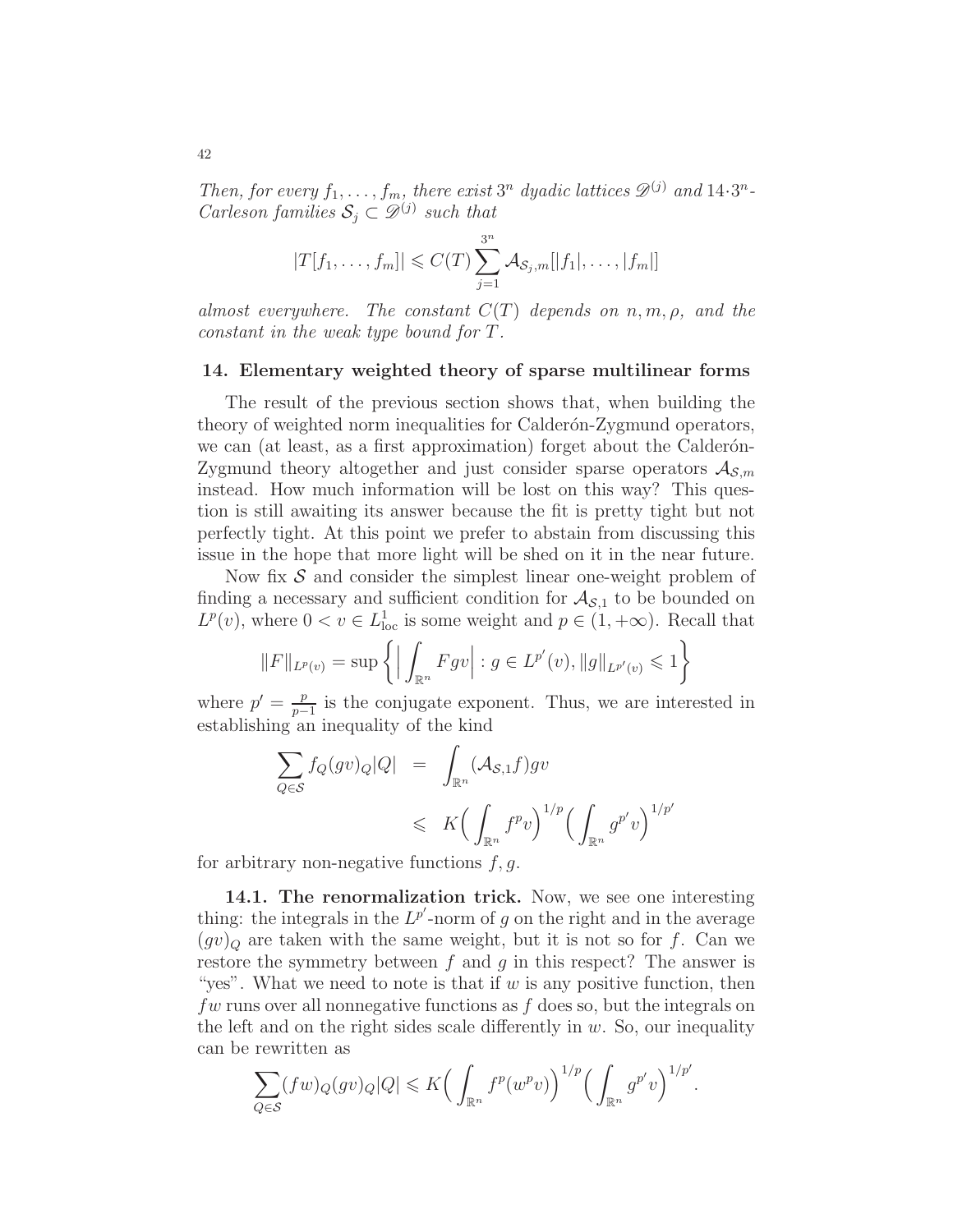Now, to restore a perfect symmetry between  $f$  and  $g$ , we would like to find w so that  $w = w^p v$ . Solving this equation gives  $w^{1/p} = w v^{1/p}$ or  $w^{1-\frac{1}{p}}v^{1-\frac{1}{p'}}=1$ . Thus, the one-weight linear inequality is equivalent to the 2-weight bilinear one

$$
\sum_{Q \in \mathcal{S}} (f_1 w_1)_Q (f_2 w_2)_Q |Q| \leq K \Big( \int_{\mathbb{R}^n} f_1^{p_1} w_1 \Big)^{1/p_1} \Big( \int_{\mathbb{R}^n} f_2^{p_2} w_2 \Big)^{1/p_2}
$$

with  $\frac{1}{p_1} + \frac{1}{p_2}$  $\frac{1}{p_2} = 1$  and the extra relation  $w_1^{q_1} w_2^{q_2} \equiv 1$   $(q_i = 1 - \frac{1}{p_i})$  $\frac{1}{p_i}$ ) for the weights.

The problem in this form, if we ignore for a moment all relations between  $w_j$  and  $p_j$ , naturally generalizes to m weights and functions. To cover a few interesting cases that are not immediately transparent from the consideration of the one-weight linear problem alone, we introduce a few more parameters and state the general multilinear weighted norm inequality as

(14.1) 
$$
\sum_{Q \in \mathcal{S}} \left( \prod_{i=1}^m (f_i w_i)_Q^{r_i} \right) |Q| \leqslant K \prod_{i=1}^m \left( \int_{\mathbb{R}^n} f_i^{p_i} w_i \right)^{r_i/p_i}
$$

with  $r_i > 0, p_i > 1$ . The reader who still wonders why it isn't

<span id="page-42-1"></span>
$$
\sum_{Q \in \mathcal{S}} \left( \prod_{i=1}^m (f_i u_i)_{Q}^{r_i} \right) |Q| \leqslant K \prod_{i=1}^m \left( \int_{\mathbb{R}^n} f_i^{p_i} v_i \right)^{r_i/p_i}
$$

<span id="page-42-0"></span>should recall the renormalization trick above and try carrying out the reduction of this seemingly more general version to [\(14.1\)](#page-42-1) by himself.

# 15. A digression: the dyadic maximal function

For a weight w and a measurable set  $E \subset \mathbb{R}^n$  denote  $w(E) = \int_E w$ . Let  $\mathscr D$  be a dyadic lattice. Given a weight w, define the weighted dyadic Hardy-Littlewood maximal operator  $M^{\mathscr{D}}_w$  by

$$
M_w^{\mathscr{D}} f(x) = \sup_{Q \in \mathscr{D}: Q \ni x} \frac{1}{w(Q)} \int_Q |f| w.
$$

The following result is known as the Hardy-Littlewood dyadic maximal theorem.

THEOREM 15.1. The maximal operator  $M_w^{\mathscr{D}}$  satisfies the following *properties:*

<span id="page-42-2"></span>(15.1) 
$$
w\{x \in \mathbb{R}^n : M_w^{\mathscr{D}} f(x) > \alpha\} \leq \frac{1}{\alpha} ||f||_{L^1(w)} \quad (\alpha > 0)
$$

*and*

<span id="page-42-3"></span>(15.2) 
$$
||M_w^{\mathscr{D}}f||_{L^p(w)} \leq \frac{p}{p-1}||f||_{L^p(w)} \quad (1 < p \leq \infty).
$$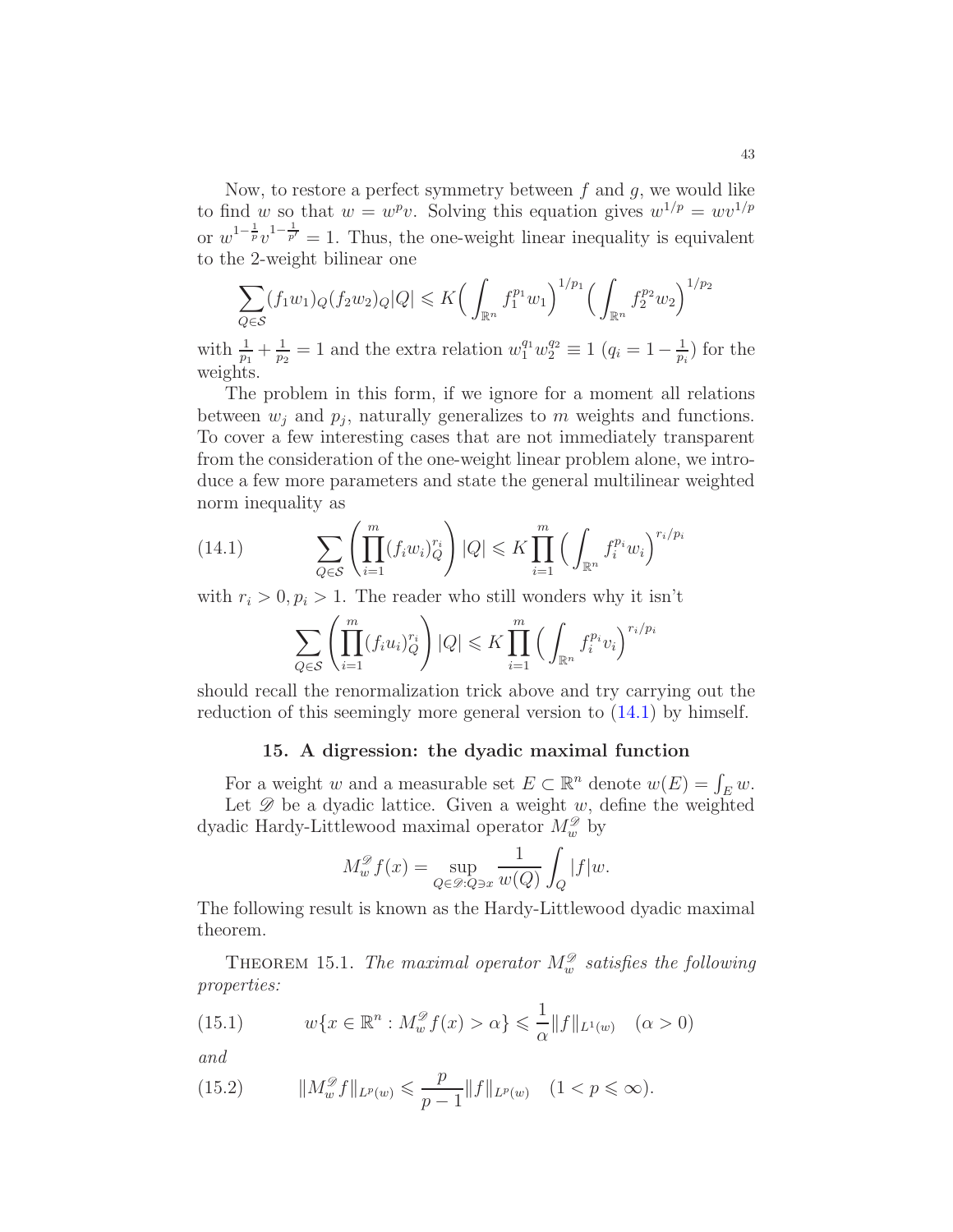PROOF. Let  $\mathcal{F} \subset \mathscr{D}$  be any finite family of cubes. Consider the restricted maximal function

$$
M_w^{\mathcal{F}} f = \begin{cases} \max \{ \frac{1}{w(Q)} \int_Q |f| w : Q \in \mathcal{F}, Q \ni x \}, & x \in \bigcup_{Q \in \mathcal{F}} Q \\ 0, & \text{otherwise.} \end{cases}
$$

By the monotone convergence theorem, it suffices to prove [\(15.1\)](#page-42-2) and  $(15.2)$  for  $M_w^{\mathcal{F}}$ .

For  $\alpha > 0$ , let

$$
\Omega_{\alpha} = \{ x \in \mathbb{R}^n : M_w^{\mathcal{F}} f(x) > \alpha \}.
$$

Then  $\Omega_{\alpha}$  is just the union of the maximal cubes  $Q_j \in \mathcal{F}$  with the property that  $\int_{Q_j} |f| w > \alpha w(Q_j)$ . Since  $Q_j$  are disjoint, we get

<span id="page-43-0"></span>(15.3) 
$$
w(\Omega_{\alpha}) = \sum_{j} w(Q_j) \leq \frac{1}{\alpha} \sum_{j} \int_{Q_j} |f| w = \frac{1}{\alpha} \int_{\Omega_{\alpha}} |f| w.
$$

This, obviously, implies the weak type bound for  $M_w^{\mathcal{F}}$ .

To get the  $L^p(w)$ -bound for  $1 < p < \infty$  (the remaining case  $p = \infty$ ) is obvious), just integrate [\(15.3\)](#page-43-0) with the weight  $p\alpha^{p-1}$ :

$$
\begin{split}\n\|M_w^{\mathcal{F}}f\|_{L^p(w)}^p &= p \int_0^\infty \alpha^{p-1} w(\Omega_\alpha) d\alpha \leqslant p \int_0^\infty \alpha^{p-2} \left(\int_{\Omega_\alpha} |f| w\right) d\alpha \\
&= p \iint_{\{(\alpha, x): 0 < \alpha < M_w^{\mathcal{F}}(x)\}} \alpha^{p-2} |f(x)| w(x) \, dx \, d\alpha \\
&= \frac{p}{p-1} \int_{\mathbb{R}^n} (M_w^{\mathcal{F}} f)^{p-1} |f| w \\
&\leqslant \frac{p}{p-1} \left(\int_{\mathbb{R}^n} (M_w^{\mathcal{F}} f)^p w\right)^{\frac{p-1}{p}} \left(\int_{\mathbb{R}^n} |f|^p w\right)^{1/p}.\n\end{split}
$$

Assuming that  $f$  is bounded and compactly supported (so all integrals in the last inequality are finite), we conclude that

$$
\left(\int_{\mathbb{R}^n} (M_w^{\mathcal{F}} f)^p w \right)^{1/p} \leqslant \frac{p}{p-1} \left(\int_{\mathbb{R}^n} |f|^p w \right)^{1/p}.
$$

For an arbitrary function  $f \in L^p(w)$ , just consider the truncated functions

$$
f_t(x) = \begin{cases} f(x), & |x| < t, |f(x)| < t \\ 0 & \text{otherwise} \end{cases}
$$

and use the monotone convergence theorem with  $t \to \infty$ .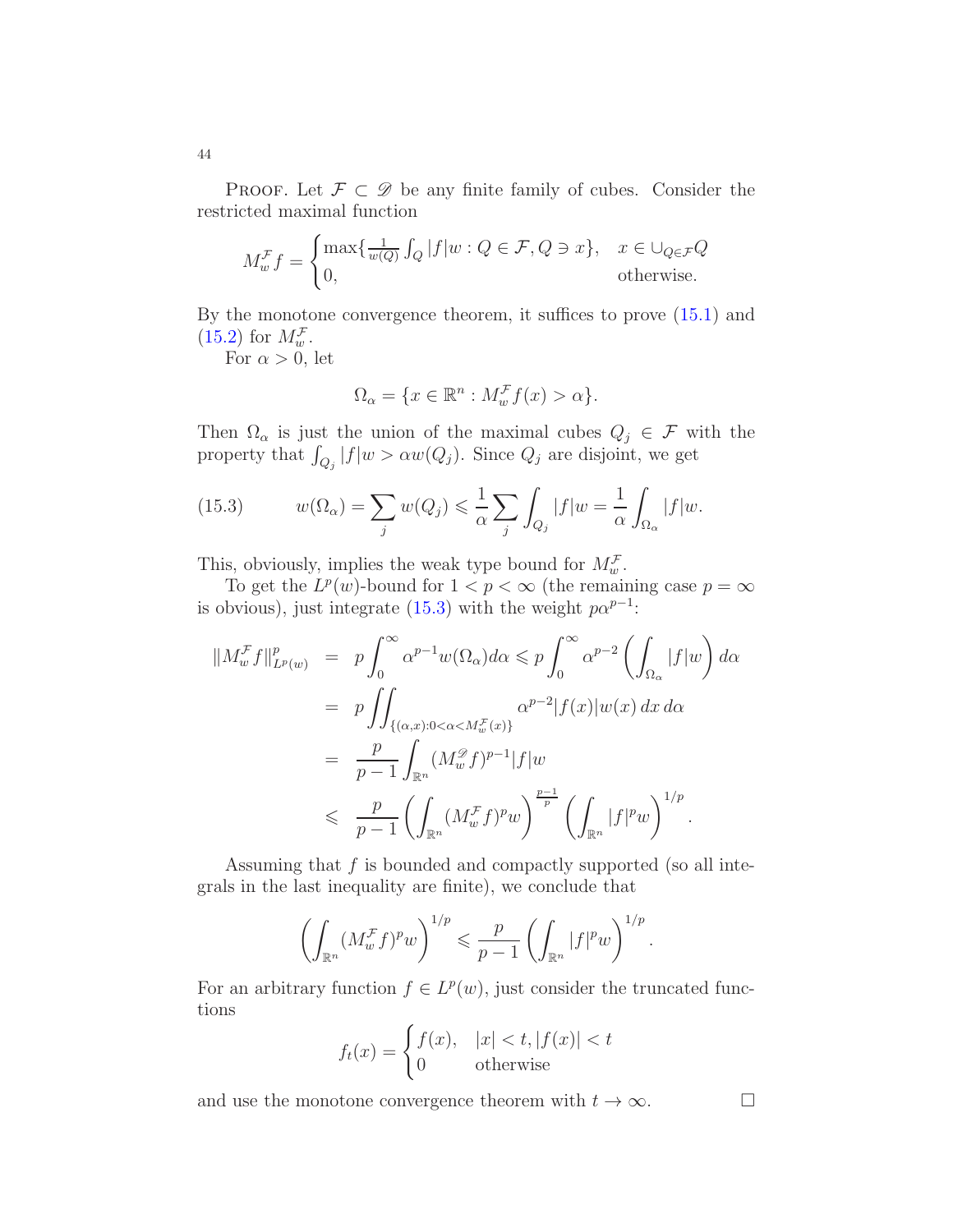# <span id="page-44-0"></span>16. A bound for weighted sparse multilinear forms

<span id="page-44-1"></span>We now return to the questions of when the inequality

(16.1) 
$$
\sum_{Q \in \mathcal{S}} \left( \prod_{i=1}^m (f_i w_i)_Q^{r_i} \right) |Q| \leqslant K \prod_{i=1}^m \left( \int_{\mathbb{R}^n} f_i^{p_i} w_i \right)^{r_i/p_i},
$$

holds for all nonnegative  $f_i \in L^{p_i}(w_i)$  with some  $K > 0$  and of how to find a good estimate for  $K$  in terms of some reasonable quantities that can be computed directly in terms of the weights  $w_i$ . We will make an additional assumption that  $\sum_{i=1}^{m} \frac{r_i}{p_i}$  $\frac{r_i}{p_i} = 1$ , which is a direct generalization of the relation  $\frac{1}{p_1} + \frac{1}{p_2}$  $\frac{1}{p_2} = 1$  in our main motivating bilinear case discussed above.

The obvious necessary condition can be obtained by taking a cube  $Q \in \mathcal{S}$  and putting  $f_i = \chi_Q$  for all i. Then, ignoring all terms in the sum on the left except the one corresponding to  $Q$ , we get

$$
\prod_{i=1}^{m} (w_i)_Q^{q_i} \leqslant K
$$

with  $q_i = r_i(1 - \frac{1}{n})$  $\frac{1}{p_i}$  for all  $Q \in \mathcal{S}$ . We call this condition the joint  $(S; q_1, \ldots, q_m)$ -Muckenhoupt condition for the system of weights  $w_i$  and denote

$$
[w_1, \ldots, w_m]_{S; q_1, \ldots, q_m} = \sup_{Q \in S} \prod_{i=1}^m (w_i)_{Q}^{q_i}.
$$

Note that if we want our bound to hold for *all* sparse multilinear forms corresponding to all possible sparse families  $S$  with fixed sparseness constant  $\eta > 0$ , we need our condition to hold for all cubes  $Q \subset \mathbb{R}^n$ , so it is natural to define the full joint  $(q_1, \ldots, q_m)$ -Muckenhoupt condition as

$$
[w_1, \ldots, w_m]_{q_1, \ldots, q_m} = \sup_{Q \subset \mathbb{R}^n, Q \text{ is a cube}} \prod_{i=1}^m (w_i)_{Q}^{q_i} < +\infty.
$$

The obvious way to use the sparseness of  $\mathcal S$  is to switch to the disjoint sets  $E(Q)$ . Note that we have no guarantee that  $f_i$  are not small on  $E(Q)$ . However, we can be sure that the dyadic maximal functions  $M_{w_i}^{\mathscr{D}} f_i$  satisfy  $M_{w_i}^{\mathscr{D}} f_i \geq \frac{(f_i w_i)_{Q_i}}{(w_i)_{Q_i}}$  $\frac{U_i w_i Q}{(w_i)_Q}$  on  $E(Q)$ . Thus, using that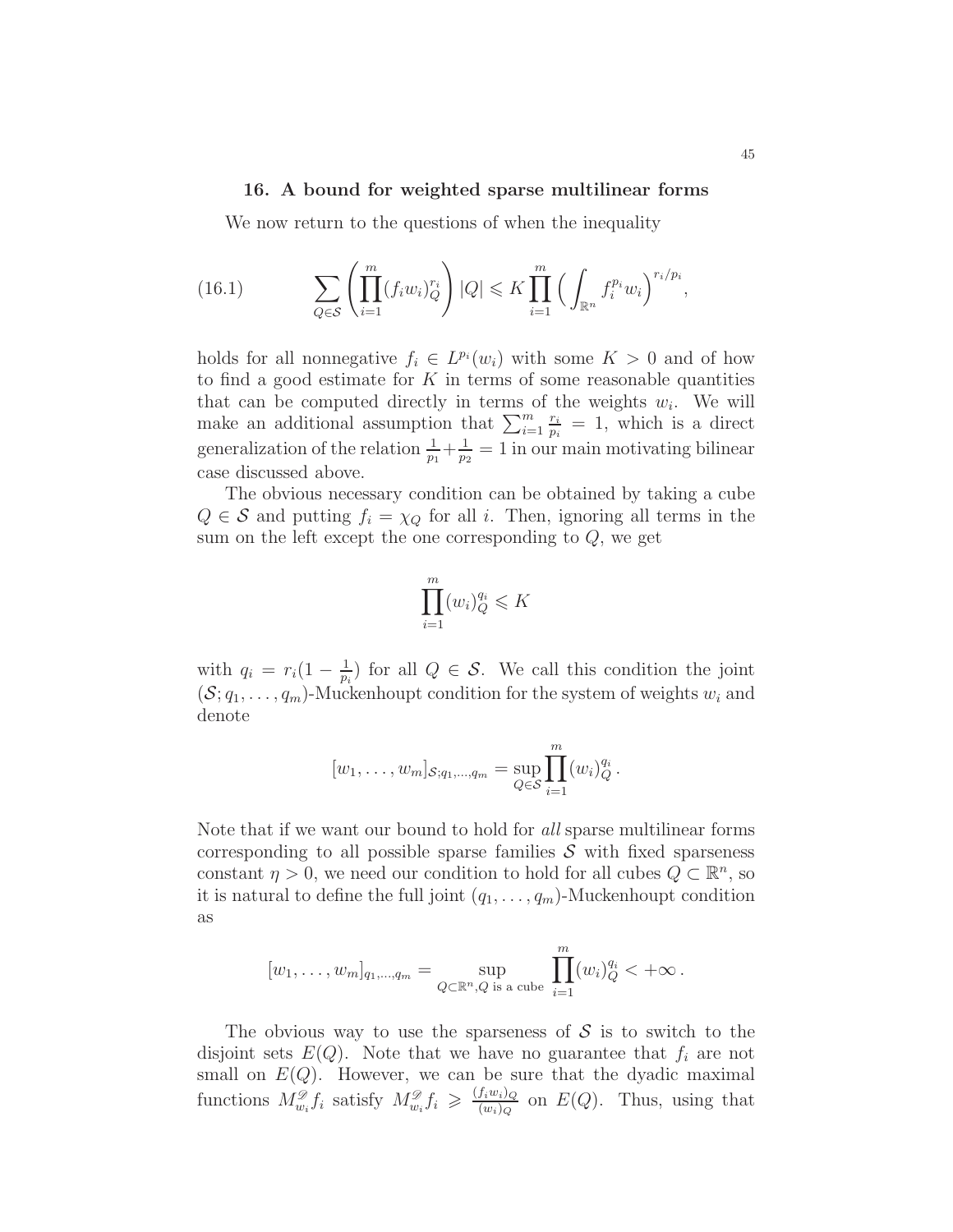$\sum_{i=1}^m \frac{r_i}{p_i}$  $\frac{r_i}{p_i} = 1$  again, we obtain the trivial Hölder bound

<span id="page-45-0"></span>
$$
(16.2) \prod_{i=1}^{m} \Big( \int_{\mathbb{R}^n} (M_{w_i}^{\mathcal{D}} f_i)^{p_i} w_i \Big)^{r_i/p_i} \geq \prod_{i=1}^{m} \Big( \sum_{Q \in \mathcal{S}} \int_{E(Q)} (M_{w_i}^{\mathcal{D}} f_i)^{p_i} w_i \Big)^{r_i/p_i}
$$
  

$$
\geq \prod_{i=1}^{m} \Big( \sum_{Q \in \mathcal{S}} \Big( \frac{(f_i w_i)_Q}{(w_i)_Q} \Big)^{p_i} w_i(E(Q)) \Big)^{r_i/p_i}
$$
  

$$
\geq \sum_{Q \in \mathcal{S}} \prod_{i=1}^{m} \frac{(f_i w_i)_{Q}^{r_i}}{(w_i)_{Q}^{r_i}} w_i(E(Q))^{r_i/p_i}.
$$

By the Hardy-Littlewood dyadic maximal theorem, we see that the left hand side of [\(16.2\)](#page-45-0) is dominated by the right hand side of [\(16.1\)](#page-44-1). A good chunk of the classical theory of weighted norm inequalities can be derived from comparing the right hand side of [\(16.2\)](#page-45-0) with the left hand side of  $(16.1)$ .

The direct multilinear analogue of the linear one-weight case is the situation where the weights  $w_i$  are related by  $\prod_{i=1}^m w_i^{q_i} \equiv 1$ . Write

$$
\left(\prod_{i=1}^{m} (f_i w_i)_{Q}^{r_i}\right) |Q| = \prod_{i=1}^{m} \frac{(f_i w_i)_{Q}^{r_i}}{(w_i)_{Q}^{r_i}} w_i (E(Q))^{r_i/p_i} \times \prod_{i=1}^{m} (w_i)_{Q}^{q_i}
$$

$$
\times \left(\prod_{i=1}^{m} \left(\frac{(w_i)_{Q}}{w_i (E(Q))}\right)^{r_i/p_i}\right) |Q|.
$$

The first factor is just the quantity on the right hand side of  $(16.2)$ ; the second factor is bounded by  $[w_1, \ldots, w_m]_{\mathcal{S};q_1,\ldots,q_m}$ , so the whole game is in getting a decent bound for the last factor. Fortunately, in the case under consideration, this factor cannot be too large. Put  $q = \sum_{i=1}^{m} q_i$ . Then, by Hölder's inequality,

<span id="page-45-1"></span>
$$
\prod_{i=1}^{m} w_i (E(Q))^{q_i/q} \geqslant \int_{E(Q)} \prod_{i=1}^{m} w_i^{q_i/q} = |E(Q)| \geqslant \eta |Q|.
$$

Thus, we always have

(16.3) 
$$
\prod_{i=1}^{m} \left( \frac{w_i(E(Q))}{|Q|} \right)^{q_i} \geqslant \eta^q.
$$

Denoting  $\alpha_i(Q) = \frac{w_i(E(Q))}{|Q|}$  and  $\beta_i(Q) = \frac{w_i(Q)}{|Q|} \geq \alpha_i(Q)$ , we see that the product we need to estimate can be written as  $\prod_{i=1}^{m} \left( \frac{\beta_i(Q)}{\alpha_i(Q)} \right)$  $\alpha_i(Q)$  $\int_0^{r_i/p_i}$  and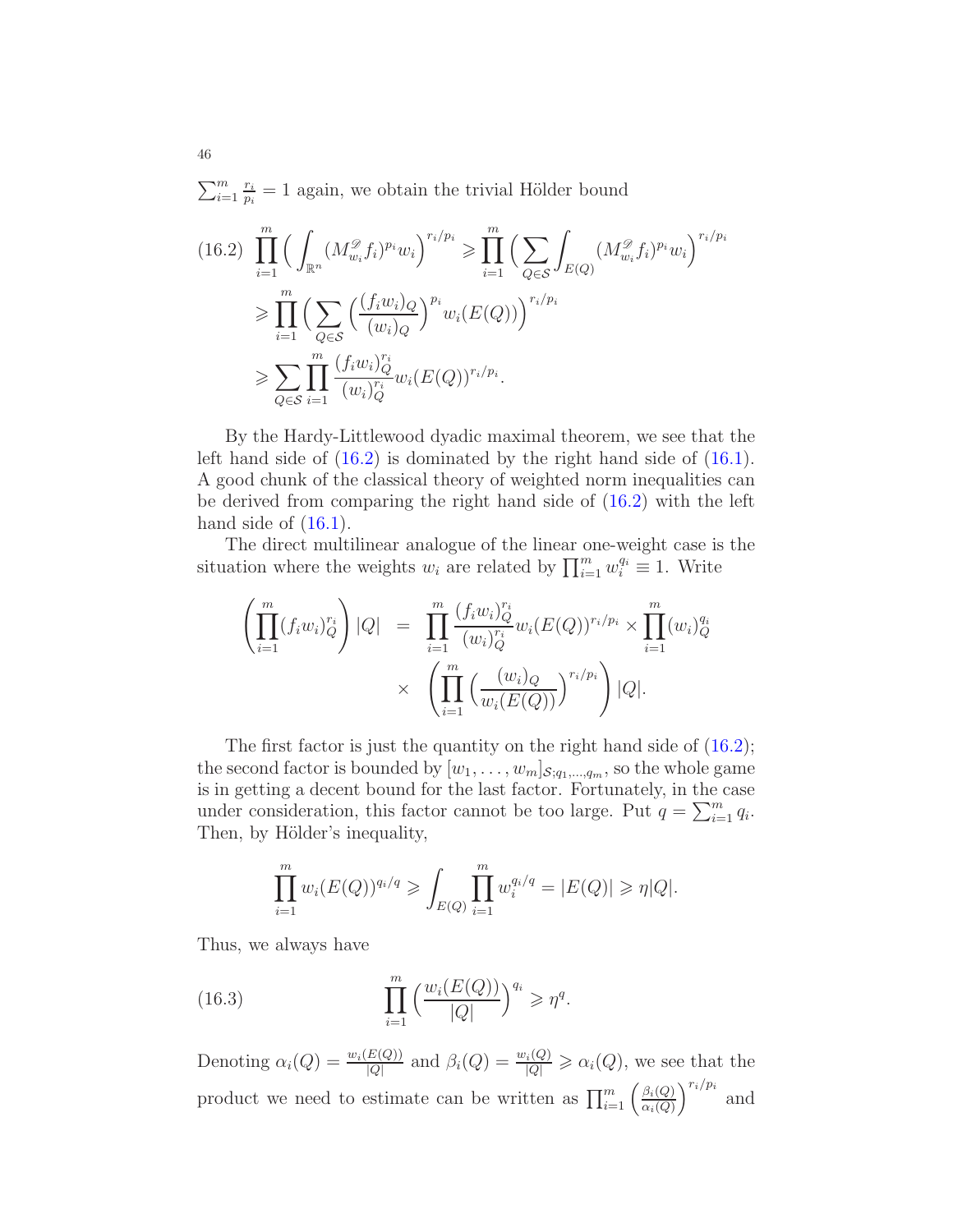the Muckenhoupt condition along with [\(16.3\)](#page-45-1) implies that

$$
\prod_{i=1}^{m} \left( \frac{\beta_i(Q)}{\alpha_i(Q)} \right)^{q_i} = \prod_{i=1}^{m} \left( \frac{|Q|}{w_i(E(Q))} \right)^{q_i} \prod_{i=1}^{m} (w_i)^{q_i}
$$
  

$$
\leq \frac{1}{\eta^q} [w_1, \dots, w_m]_{S; q_1, \dots, q_m}.
$$

Since each ratio  $\frac{\beta_i(Q)}{\alpha_i(Q)}$  is at least 1, we conclude that

$$
\prod_{i=1}^m \left(\frac{\beta_i(Q)}{\alpha_i(Q)}\right)^{r_i/p_i} \leqslant (\eta^{-q}[w_1,\ldots,w_m]_{S;q_1,\ldots,q_m})^{\max\limits_{1\leqslant i\leqslant m}\frac{r_i}{p_iq_i}}
$$

and, thereby,

(16.4) 
$$
K \leq \eta^{-\tau} \prod_{i=1}^{m} \left( \frac{p_i}{p_i - 1} \right)^{r_i} [w_1, \dots, w_m]_{\mathcal{S}; q_1, \dots, q_m}^{\gamma}
$$

where

<span id="page-46-0"></span>
$$
\gamma = \max_{1 \le i \le m} \left( 1 + \frac{r_i}{p_i q_i} \right) = \max_{1 \le i \le m} \left( 1 + \frac{r_i}{p_i r_i (1 - \frac{1}{p_i})} \right) = \max_{1 \le i \le m} p'_i
$$

and

$$
\tau = q \max_{1 \le i \le m} \frac{r_i}{p_i q_i} = q \max_{1 \le i \le m} \frac{r_i}{p_i r_i (1 - \frac{1}{p_i})} = q \max_{1 \le i \le m} \frac{1}{p_i - 1}.
$$

Observe that the  $L^p(w)$  operator norm of  $M_w^{\mathscr{D}}$  blows up as  $p \to 1$ , but approaches 1 as  $p \to +\infty$ . Thus, despite the argument above has been carried out for finite  $p$ , the same inequality

$$
\sum_{Q \in S} \prod_{i=1}^{m} (f_i w_i)^{r_i} |Q|
$$
\n
$$
\leq \eta^{-\tau} \prod_{i=1}^{m} \left(\frac{p_i}{p_i - 1}\right)^{r_i} [w_1, \dots, w_m]_{S; q_1, \dots, q_m}^{\gamma} \prod_{i=1}^{m} ||f_i||_{L^{p_i}(w_i)}
$$

can be obtained for the case when some of  $p_i$  are equal to  $+\infty$  either by repeating the proof, or just by passing to the limit.

Note that the passage to the limit is not completely trivial because one has to be careful to make sure that all the related quantities, indeed, do tend to what one wants them to tend to and that the conditions  $\sum_{i=1}^m \frac{r_i}{p_i}$  $\frac{r_i}{p_i} = 1$  and  $\prod_{i=1}^m w_i^{q_i} \equiv 1$  hold all the way through. The easiest way to ensure that all the limits exist and are correct is to assume that S is finite and all test functions are compactly supported and bounded, and to let the monotone convergence theorem take care of the general case. To preserve the conditions, one can put, for example,  $\frac{1}{p_i(t)}$  =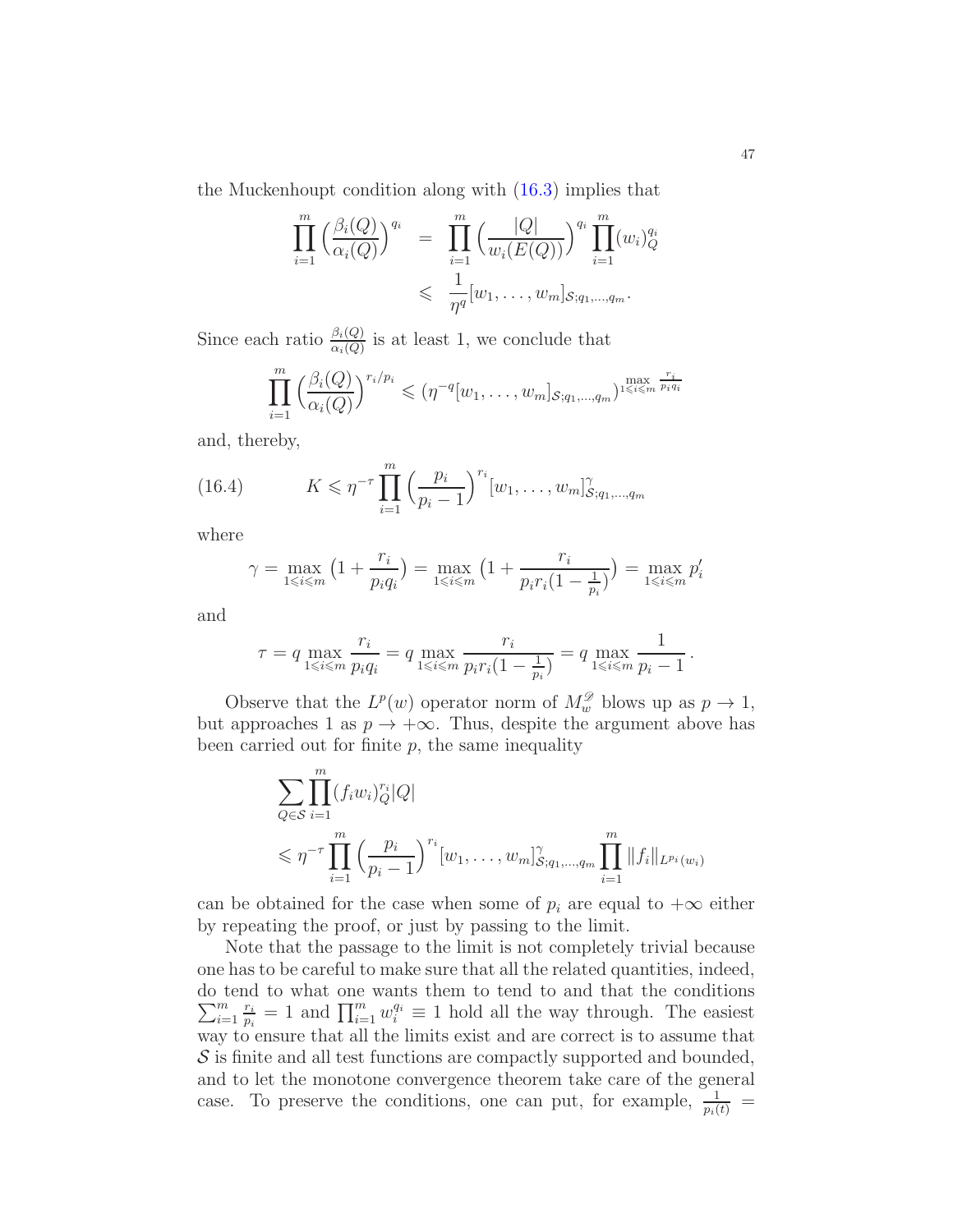1  $\frac{1}{p_i} + t \left( 1 - \frac{1}{p_i} \right)$ pi ) and  $r_i(t) = \psi(t)r_i$  with  $\psi(t) = (1 - t + t \sum_{i=1}^m r_i)^{-1}$  and t tending to  $0+$ .

# 17. The weighted  $L^p$ -estimates

<span id="page-47-0"></span>We are now ready to consider the action of  $\mathcal{A}_{\mathcal{S},m}$  from  $L^{p_1}(v_1) \times$  $\cdots \times L^{p_m}(v_m)$  to  $L^p(v)$ . Since we are ultimately aiming at transferring the result we will obtain to the case of multilinear Calderon-Zygmund operators, we will be interested in the uniform bounds for the whole family of sparse operators with fixed sparseness constant  $\eta > 0$  here, rather than in the action of each individual one like it was in the previous section.

Note that  $S = \mathcal{D}_k$  is a 1-Carleson family, and that the corresponding sparse operators  $\mathcal{A}_{\mathscr{D}_k,m}$  converge to the "trivial" multilinear operator

$$
T_0[f_1,\ldots,f_m]=f_1\ldots f_m
$$

as  $k \to \infty$ . Thus, to get a natural setup, we want to be sure that, at least,  $T_0$  acts as a bounded multilinear operator from  $L^{p_1}(v_1) \times \cdots \times$  $L^{p_m}(v_m)$  to  $L^p(v)$ .

Observe that the product of m functions  $f_i \in L^{p_i}(v_i)$  of norm 1 is an arbitrary function from the unit ball of  $L^p(v)$  with p given by  $\frac{1}{p}$  =  $\sum_{i=1}^m$ 1  $\frac{1}{p_i}$  and  $v = \prod_{i=1}^m v_i^{p/p_i}$  $i^{p/p_i}$ . Thus, the best we can hope for is that the entire family of sparse operators  $A_{\mathcal{S},m}$  acts from  $L^{p_1}(v_1) \times \cdots \times L^{p_m}(v_m)$ to  $L^p(v)$  with these particular p and v. If the families of weights  $v_i$  and powers  $p_i$  satisfy this property, then any other statement about the operator boundedness of  $\mathcal{A}_{\mathcal{S},m}$  from  $L^{p_1}(v_1) \times \cdots \times L^{p_m}(v_m)$  to some weighted  $L^p$ -space either follows from it, or is false.

We will now try to reduce this case to the estimates for weighted multilinear forms obtained in the previous section using duality and renormalization. Since the duality trick increases the number of functions and integrations by 1, the action of  $A_{\mathcal{S},m}$  in weighted spaces is equivalent to the boundedness of some weighted  $m+1$ -form. Note also that for  $m > 1$ , we can easily have  $p < 1$  even under our assumption that all  $p_i > 1$ , so the duality argument has to be applied with some caution.

Assume first that  $p > 1$ . Then we can take  $p_{m+1} = p', r_i = 1$  $(\text{so } q_i = 1 - \frac{1}{n_i})$  $\frac{1}{p_i}$  for  $i \leqslant m$  and  $q_{m+1} = \frac{1}{p}$  $(\frac{1}{p})$ . Note that with this choice,  $\sum_{i=1}^{m+1} \frac{r_i}{p_i}$  $\frac{r_i}{p_i} = \frac{1}{p} + \frac{1}{p'}$  $\frac{1}{p'} = 1$ . The renormalization trick implies that  $\|\mathcal{A}_{\mathcal{S},m}\|_{L^{p_1}(v_1)\times\cdots\times L^{p_m}(v_m)\to L^{p}(v)}\leqslant K$  if and only if the estimate

$$
\int_{\mathbb{R}^n} \mathcal{A}_{\mathcal{S},m}[f_1 w_1,\ldots,f_m w_m] f_{m+1} w_{m+1} \leqslant K \prod_{i=1}^{m+1} \|f_i\|_{L^{p_i}(w_i)},
$$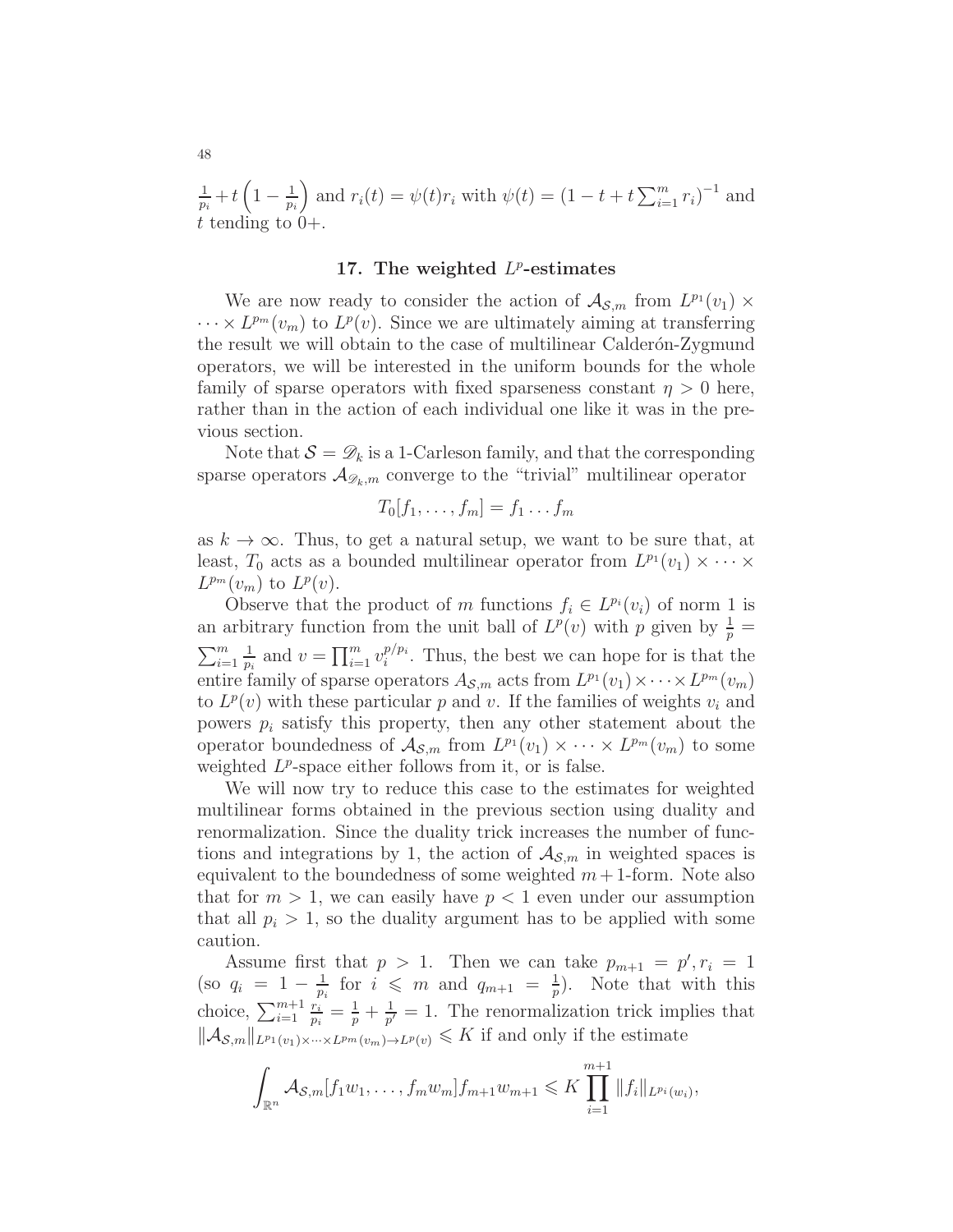holds for all non-negative functions  $f_i \in L^{p_i}(w_i)$  with  $w_i^{1-p_i} = v_i$   $(i =$  $1, \ldots, m$  and  $w_{m+1} = v$ . Observe now that in this case, the relation  $v = \prod_{i=1}^{m} v_i^{p/p_i}$  becomes  $w_{m+1} = \prod_{i=1}^{m} w_i$  $\frac{p}{p_i} - p$  $\frac{1}{p_i-p}$  or  $w_{m+1}^{1/p} \prod_{i=1}^m w_i^{1-1/p_i} \equiv 1$ , which is exactly the additional relation we imposed on the weights when proving [\(16.4\)](#page-46-0). Thus, the results of the previous section yield

 $||\mathcal{A}_{\mathcal{S},m}||_{L^{p_1}(v_1)\times\cdots\times L^{p_m}(v_m)\to L^{p}(v)} \leq C(\eta,p_i)[w_1,\ldots,w_{m+1}]^{\gamma}_{q_1,\ldots,q_{m+1}}$ 

with

$$
\gamma = \max_{1 \leq i \leq m+1} p'_i = \max(p'_1, \dots, p'_m, p).
$$

In the case  $p \leq 1$ , we put  $p_{m+1} = \infty$ ,  $r_i = p$  for  $i = 1, ..., m$ , and  $r_{m+1} = 1$ . We still have  $\sum_{i=1}^{m+1} \frac{r_i}{p_i}$  $\frac{r_i}{p_i} = \sum_{i=1}^m$ p  $\frac{p}{p_i} + \frac{1}{\infty} = 1 + 0 = 1$ . Now  $q_i = p(1 - \frac{1}{n})$  $\frac{1}{p_i}$  for  $i \leq m$ ,  $q_{m+1} = 1$ , and we see that to apply the results of the previous section, we need the relation  $w_{m+1} \prod_{i=1}^{m} w_i^{(1-\frac{1}{p_i})p} \equiv 1$ , which is the same as before. Our inequality then becomes

$$
\sum_{Q \in \mathcal{S}} \left( \prod_{i=1}^m (f_i w_i)_Q^p (f_{m+1} w_{m+1})_Q \right) |Q|
$$
  
\$\leq C(\eta, p\_i)[w\_1, \dots, w\_{m+1}]\_{q\_1, \dots, q\_{m+1}}^{\gamma} \left( \prod\_{i=1}^m ||f\_i||\_{L^{p\_i}(w\_i)}^p \right) ||f\_{m+1}||\_{L^{\infty}(w\_{m+1})}.

or, equivalently,

$$
\int A_{p,S,m}[f_1w_1,\ldots,f_mw_m]w_{m+1}
$$
\n
$$
\leq C(\eta,p_i)[w_1,\ldots,w_{m+1}]_{q_1,\ldots,q_{m+1}}^{\gamma}\prod_{i=1}^m \|f_i\|_{L^{p_i}(w_i)}^p
$$

where

$$
\mathcal{A}_{p,S,m}[f_1,\ldots,f_m]=\sum_{Q\in\mathcal{S}}\prod_{i=1}^m(f_i)_Q^p\chi_Q.
$$

Since  $p \leq 1$ , we have  $\mathcal{A}_{\mathcal{S},m}[f_1,\ldots,f_m]^p \leq \mathcal{A}_{p,\mathcal{S},m}[f_1,\ldots,f_m]$  pointwise for any non-negative functions  $f_i$ . Hence, in this case, we get

$$
||\mathcal{A}_{\mathcal{S},m}[f_1 w_1,\ldots,f_m w_m]||_{L^p(w_{m+1})}
$$
  
\$\leq C(\eta,p\_i)[w\_1,\ldots,w\_{m+1}]\_{q\_1,\ldots,q\_{m+1}}^{\gamma/p} \prod\_{i=1}^m ||f\_i||\_{L^{p\_i}(w\_i)}

with

$$
\gamma = \max(p'_1, \ldots, p'_m, 1).
$$

Note that the algebraic expressions for the numbers  $q_i$  in the case  $p \leq 1$  are exactly p times the corresponding expressions in the case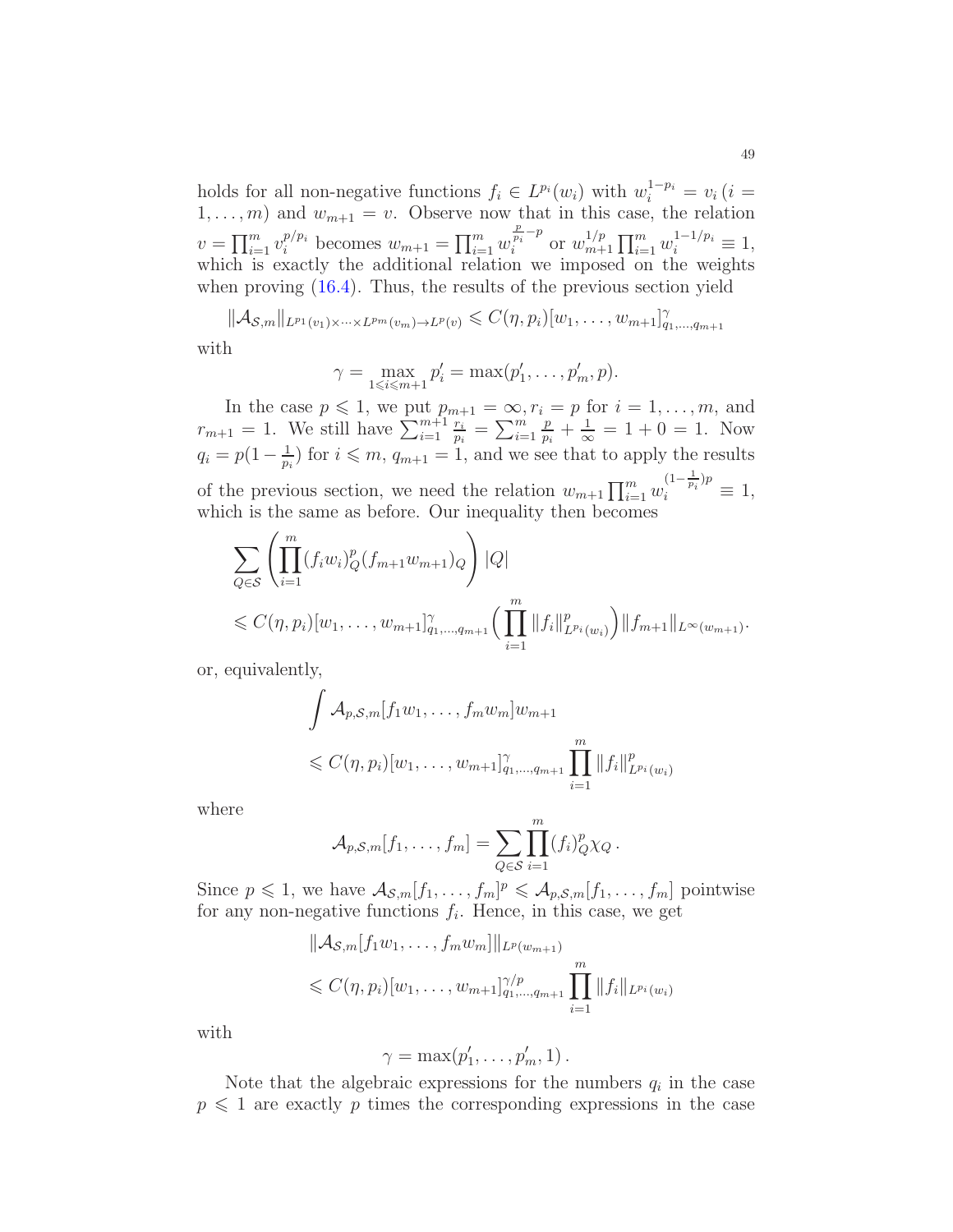<span id="page-49-1"></span> $p > 1$ , so writing everything directly in terms of  $p_i$ , we see that the Muckenhoupt factor is

$$
[w_1, \ldots, w_{m+1}]_{1/p'_1, \ldots, 1/p'_m, 1/p'}^{\max(p'_1, \ldots, p'_m, p)}
$$

in both cases.

By Theorem [13.2,](#page-40-0) these estimates can be immediately extended to multilinear Calderón-Zygmund operators and we obtain the following

<span id="page-49-0"></span>Theorem 17.1. *Let* T *be a multilinear Calder´on-Zygmund operator with the modulus* ρ *of continuity of the kernel satisfying*

$$
\int_0^1 \rho(t) \log \frac{1}{t} \frac{dt}{t} < +\infty.
$$

Let  $v_i$  be any weights and  $p_i > 1$  be any numbers  $(i = 1, \ldots, m)$ . Define  $p > 0$  by  $\frac{1}{p} = \frac{1}{p_1}$  $\frac{1}{p_1} + \cdots + \frac{1}{p_n}$  $\frac{1}{p_m}$  and put  $v = \prod_{i=1}^m v_i^{p/p_i}$  $\int_i^{p/p_i}, w_{m+1} = v,$  $w_i = v_i^{-1/(p_i-1)}$  $i^{-(1/(p_i-1)}$   $(i = 1, \ldots, m)$ . Then

$$
||T||_{L^{p_1}(v_1)\times\cdots\times L^{p_m}(v_m)\to L^{p}(v)} \leq C(T, p_i)[w_1, \ldots, w_{m+1}]_{1/p'_1,\ldots,1/p'_m,1/p'}^{\max(p'_1,\ldots,p'_m,p)} = C(T, p_i) \left[\sup_{Q\subset\mathbb{R}^n,Q} v_Q^{1/p} \prod_{i=1}^m (v_i^{-p'_i/p_i})_Q^{1/p'_i}\right]^{\max(p'_1,\ldots,p'_m,p)}.
$$

The only remark that remains to make to juxtapose our statement of this theorem with the way it is usually written in the literature is that  $\sup_{Q \subset \mathbb{R}^n, Q}$  is a cube  $v^{1/p}_Q$  $\prod_{i=1}^{1/p} \prod_{i=1}^{n} (v_i^{-p'_i/p_i})$  $\int_i^{-p'_i/p_i})^{1/p'_i}$  is usually denoted by  $[\vec{v}]_{A_{\vec{P}}}^{1/p_i}$  $^{1/p}_{A_{\vec{P}}}$ . In particular, in the linear case, when  $\vec{v} = v, \vec{P} = p$ , we obtain

$$
||T||_{L^{p}(v)\to L^{p}(v)} \leq C(T,p)[v]_{A_p}^{\max(p'/p,1)} = C(T,p)[v]_{A_p}^{\max(\frac{1}{p-1},1)}
$$

.

#### Historical notes

Multilinear Calderón-Zygmund operators in the form considered in this book probably first appeared in Coifman and Meyer [[1](#page-52-4)], but their systematic study was started by Grafakos and Torres [[5](#page-52-5)].

For a classical (linear) theory of  $A_p$  weights we refer the reader to García-Cuerva and Rubio de Francia  $\mathbf{3}$  $\mathbf{3}$  $\mathbf{3}$  and to Grafakos  $\mathbf{4}$  $\mathbf{4}$  $\mathbf{4}$ . Muckenhoupt families of weights for multilinear operators were introduced in Lerner et al.  $[10]$  $[10]$  $[10]$ .

The main result of Section 10, Theorem [10.2,](#page-33-2) has been well known in the local form, i.e., for functions defined on some cube  $Q \subset \mathbb{R}^n$  (see, for instance, Hytönen  $[7]$  $[7]$  $[7]$ .

The linear case of Theorem [17.1](#page-49-0) with  $p = 2$  has become known as the " $A_2$  conjecture". It was first proved for the Hilbert transform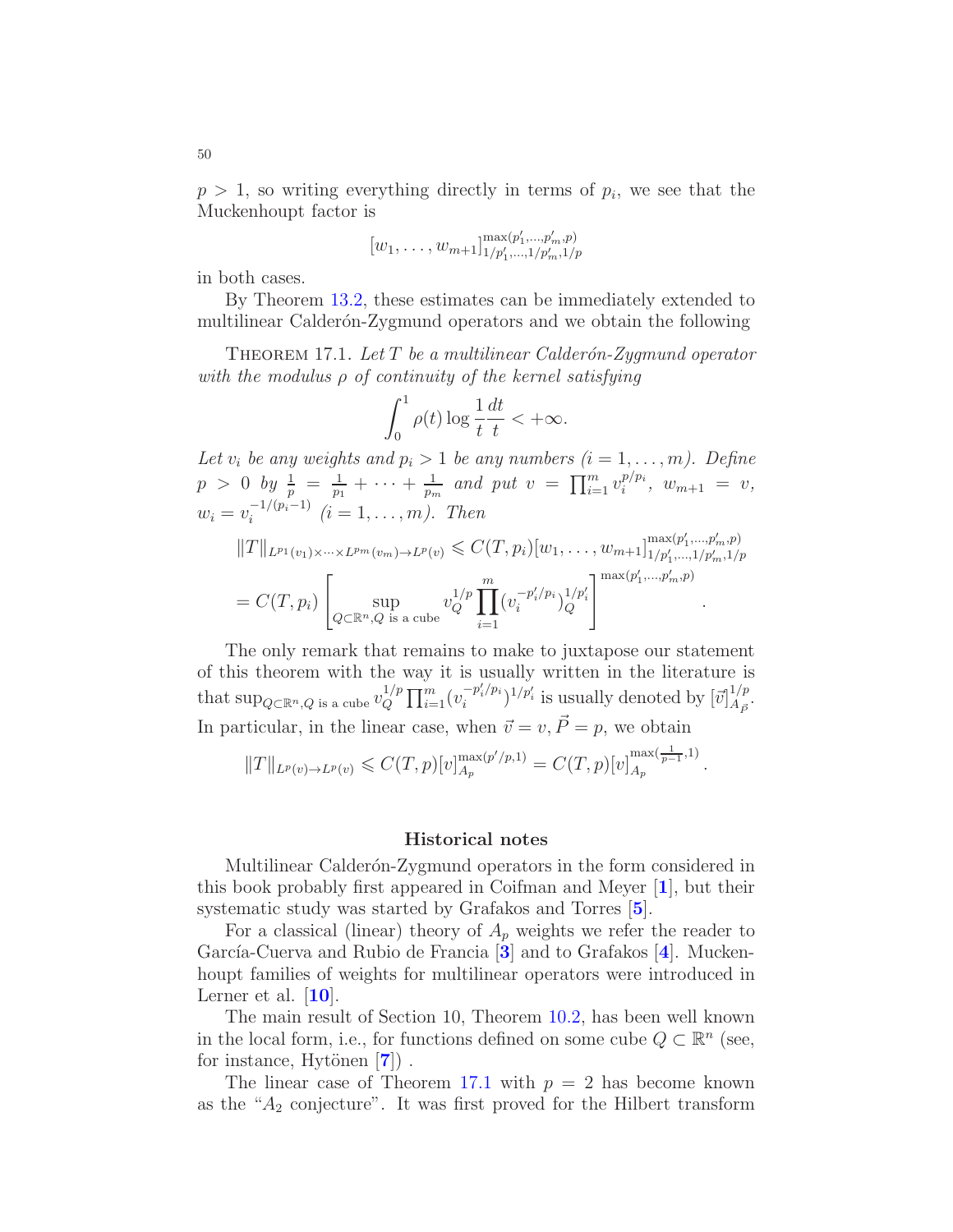<span id="page-50-0"></span>by Petermichl  $[12]$  $[12]$  $[12]$  and for general Calderón-Zygmund operators by Hytönen  $[6]$  $[6]$  $[6]$ . The approach based on dyadic sparse operators is due to Lerner [[9](#page-52-10)], where a weaker form of Theorem [13.2](#page-40-0) with the Banach function space norm estimate instead of the pointwise estimate was obtained.

An alternative proof of Theorem [13.2](#page-40-0) was given by Conde-Alonso and Rey in [[2](#page-52-11)]. Later, Lacey [[8](#page-52-12)] relaxed the condition on the modulus of continuity  $\rho$  to  $\int_0^1 \rho(t) \frac{dt}{t} < \infty$ .

The bounds for weighted sparse multilinear forms in Section 16 were obtained by Li, Moen, and Sun [[11](#page-52-13)]. Their ultimate goal in that paper was also to derive Theorem [17.1,](#page-49-0) but, lacking the pointwise bound given by Theorem [13.2,](#page-40-0) they were forced to stay within the category of Banach function spaces and to introduce the extra assumption  $p \geqslant 1$ .